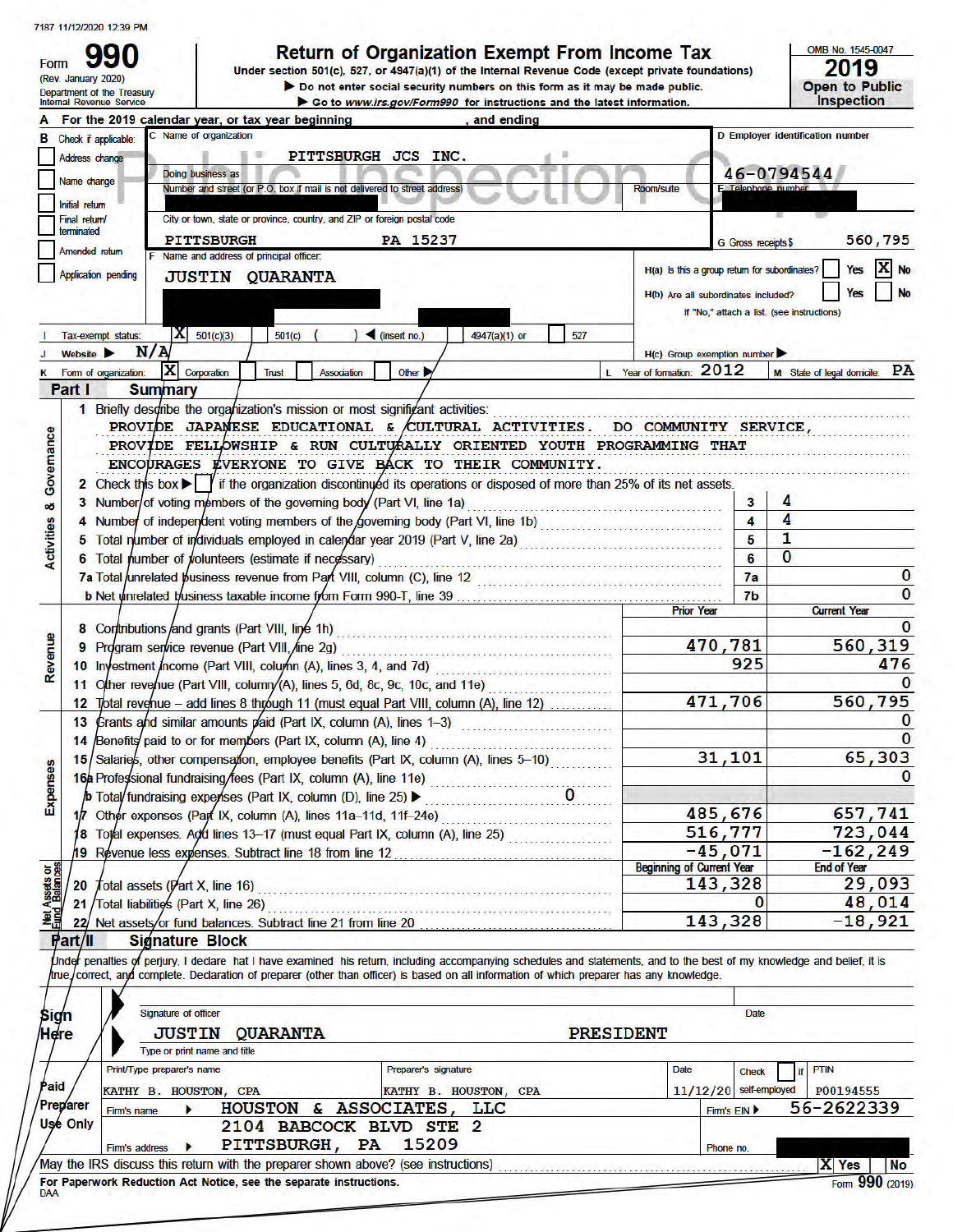| Form 990 (2019) PITTSBURGH JCS INC.                                                                                                                                                                                                                                                           |                        | 46-0794544                              | Page 2                               |
|-----------------------------------------------------------------------------------------------------------------------------------------------------------------------------------------------------------------------------------------------------------------------------------------------|------------------------|-----------------------------------------|--------------------------------------|
| <b>Statement of Program Service Accomplishments</b><br>Part III                                                                                                                                                                                                                               |                        |                                         |                                      |
| Briefly descr be the organization's mission:<br>1                                                                                                                                                                                                                                             |                        |                                         |                                      |
| PROVIDE JAPANESE EDUCATIONAL & CULTURAL ACTIVITIES.<br>PROVIDE FELLOWSHIP & RUN CULTURALLY ORIENTED YOUTH PROGRAMMING<br>ENCOURAGES EVERYONE TO GIVE BACK TO THEIR COMMUNITY.                                                                                                                 |                        |                                         | DO COMMUNITY SERVICE,<br><b>THAT</b> |
| 2 Did the organization undertake any significant program services during the year which were not listed on the                                                                                                                                                                                |                        |                                         |                                      |
| prior Form 990 or 990-EZ?                                                                                                                                                                                                                                                                     |                        |                                         | Yes $ \mathbf{X} $ No                |
| If "Yes," describe these new services on Schedule O.                                                                                                                                                                                                                                          |                        |                                         |                                      |
| Did the organization cease conducting, or make significant changes in how it conducts, any program<br>3                                                                                                                                                                                       |                        |                                         |                                      |
| services?                                                                                                                                                                                                                                                                                     |                        |                                         | Yes $\overline{X}$ No                |
| If "Yes," describe these changes on Schedule O.                                                                                                                                                                                                                                               |                        |                                         |                                      |
| Describe the organization's program service accomplishments for each of its three largest program services, as measured by<br>expenses. Section 501(c)(3) and 501(c)(4) organizations are required to report the amount of grants and allocations to others,                                  |                        |                                         |                                      |
| the total expenses, and revenue, if any, for each program service reported.                                                                                                                                                                                                                   |                        |                                         |                                      |
|                                                                                                                                                                                                                                                                                               |                        |                                         |                                      |
| 4a (Code:<br>) (Expenses \$<br>PROVIDE JAPANESE EXPERIENCE & SERVICE                                                                                                                                                                                                                          |                        | ) (Revenue \$                           | 560,319                              |
|                                                                                                                                                                                                                                                                                               |                        |                                         |                                      |
|                                                                                                                                                                                                                                                                                               |                        |                                         |                                      |
|                                                                                                                                                                                                                                                                                               |                        |                                         |                                      |
|                                                                                                                                                                                                                                                                                               |                        |                                         |                                      |
|                                                                                                                                                                                                                                                                                               |                        |                                         |                                      |
|                                                                                                                                                                                                                                                                                               |                        |                                         |                                      |
|                                                                                                                                                                                                                                                                                               |                        |                                         |                                      |
|                                                                                                                                                                                                                                                                                               |                        |                                         |                                      |
| 4b (Code:<br>) (Expenses $\frac{1}{2}$ (Expenses $\frac{1}{2}$ (Expenses $\frac{1}{2}$ (Expenses $\frac{1}{2}$ (Expenses $\frac{1}{2}$ (Expenses $\frac{1}{2}$ (Expenses $\frac{1}{2}$ (Expenses $\frac{1}{2}$ (Expenses $\frac{1}{2}$ (Expenses $\frac{1}{2}$ (Expenses $\frac{1}{2}$<br>N/A |                        | including grants of \$<br>) (Revenue \$ |                                      |
|                                                                                                                                                                                                                                                                                               |                        |                                         |                                      |
|                                                                                                                                                                                                                                                                                               |                        |                                         |                                      |
|                                                                                                                                                                                                                                                                                               |                        |                                         |                                      |
|                                                                                                                                                                                                                                                                                               |                        |                                         |                                      |
|                                                                                                                                                                                                                                                                                               |                        |                                         |                                      |
|                                                                                                                                                                                                                                                                                               |                        |                                         |                                      |
|                                                                                                                                                                                                                                                                                               |                        |                                         |                                      |
|                                                                                                                                                                                                                                                                                               |                        |                                         |                                      |
|                                                                                                                                                                                                                                                                                               |                        |                                         |                                      |
|                                                                                                                                                                                                                                                                                               |                        |                                         |                                      |
| 4c (Code:<br>) (Expenses \$                                                                                                                                                                                                                                                                   | including grants of \$ | ) (Revenue \$                           |                                      |
| N/A                                                                                                                                                                                                                                                                                           |                        |                                         |                                      |
|                                                                                                                                                                                                                                                                                               |                        |                                         |                                      |
|                                                                                                                                                                                                                                                                                               |                        |                                         |                                      |
|                                                                                                                                                                                                                                                                                               |                        |                                         |                                      |
|                                                                                                                                                                                                                                                                                               |                        |                                         |                                      |
|                                                                                                                                                                                                                                                                                               |                        |                                         |                                      |
|                                                                                                                                                                                                                                                                                               |                        |                                         |                                      |
|                                                                                                                                                                                                                                                                                               |                        |                                         |                                      |
|                                                                                                                                                                                                                                                                                               |                        |                                         |                                      |
|                                                                                                                                                                                                                                                                                               |                        |                                         |                                      |
|                                                                                                                                                                                                                                                                                               |                        |                                         |                                      |
| 4d Other program services (Descr be on Schedule O.)                                                                                                                                                                                                                                           |                        |                                         |                                      |
| (Expenses \$                                                                                                                                                                                                                                                                                  | including grants of \$ | (Revenue \$                             |                                      |
| 4e Total program service expenses u                                                                                                                                                                                                                                                           | 631,309                |                                         |                                      |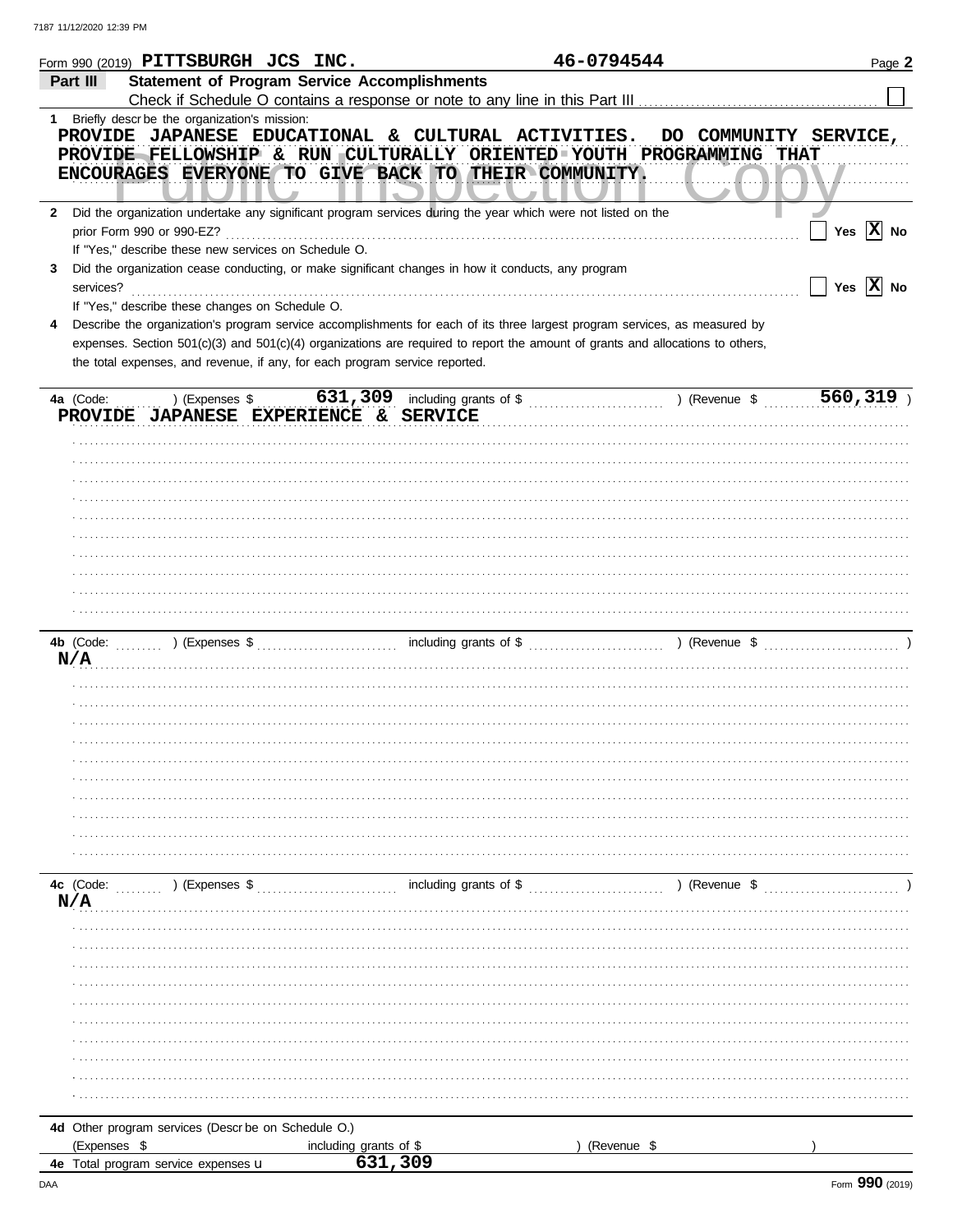| JCS<br><b>PITTSBURGH</b><br>Form 990 (2019)       | INC. | 46-0794544 |     | Page $3$ |
|---------------------------------------------------|------|------------|-----|----------|
| Part IV<br><b>Checklist of Required Schedules</b> |      |            |     |          |
|                                                   |      |            | Yes | No       |

|           |                                                                                                                                                                                         |                       | Yes | No          |
|-----------|-----------------------------------------------------------------------------------------------------------------------------------------------------------------------------------------|-----------------------|-----|-------------|
| 1         | Is the organization described in section $501(c)(3)$ or $4947(a)(1)$ (other than a private foundation)? If "Yes,"                                                                       |                       |     |             |
|           | complete Schedule A                                                                                                                                                                     | 1                     | X   |             |
| 2         | Is the organization required to complete Schedule B, Schedule of Contributors (see instructions)?                                                                                       | 2                     |     | $\mathbf x$ |
| 3         | Did the organization engage in direct or indirect political campaign activities on behalf of or in opposition to<br>candidates for public office? If "Yes," complete Schedule C, Part I | 3                     |     | х           |
| 4         | Section 501(c)(3) organizations. Did the organization engage in lobbying activities, or have a section 501(h)                                                                           |                       |     |             |
|           | election in effect during the tax year? If "Yes," complete Schedule C, Part II                                                                                                          | 4                     |     | X           |
| 5         | Is the organization a section $501(c)(4)$ , $501(c)(5)$ , or $501(c)(6)$ organization that receives membership dues,                                                                    |                       |     |             |
|           | assessments, or similar amounts as defined in Revenue Procedure 98-19? If "Yes," complete Schedule C, Part III                                                                          | 5                     |     | x           |
| 6         | Did the organization maintain any donor advised funds or any similar funds or accounts for which donors                                                                                 |                       |     |             |
|           | have the right to provide advice on the distribution or investment of amounts in such funds or accounts? If                                                                             |                       |     |             |
|           | "Yes," complete Schedule D, Part I                                                                                                                                                      | 6                     |     | x           |
| 7         | Did the organization receive or hold a conservation easement, including easements to preserve open space,                                                                               |                       |     |             |
|           | the environment, historic land areas, or historic structures? If "Yes," complete Schedule D, Part II                                                                                    | $\overline{7}$        |     | x           |
| 8         | Did the organization maintain collections of works of art, historical treasures, or other similar assets? If "Yes,"                                                                     |                       |     |             |
|           | complete Schedule D, Part III                                                                                                                                                           | 8                     |     | x           |
| 9         | Did the organization report an amount in Part X, line 21, for escrow or custodial account liability, serve as a                                                                         |                       |     |             |
|           | custodian for amounts not listed in Part X; or provide credit counseling, debt management, credit repair, or                                                                            |                       |     | x           |
| 10        | debt negotiation services? If "Yes," complete Schedule D, Part IV<br>Did the organization, directly or through a related organization, hold assets in donor-restricted endowments       | 9                     |     |             |
|           | or in quasi endowments? If "Yes," complete Schedule D, Part V                                                                                                                           | 10                    |     | x           |
| 11        | If the organization's answer to any of the following questions is "Yes," then complete Schedule D, Parts VI,                                                                            |                       |     |             |
|           | VII, VIII, IX, or X as applicable.                                                                                                                                                      |                       |     |             |
| a         | Did the organization report an amount for land, buildings, and equipment in Part X, line 10? If "Yes,"                                                                                  |                       |     |             |
|           | complete Schedule D, Part VI                                                                                                                                                            | 11a                   |     | X           |
| b         | Did the organization report an amount for investments—other securities in Part X, line 12, that is 5% or more                                                                           |                       |     |             |
|           | of its total assets reported in Part X, line 16? If "Yes," complete Schedule D, Part VII                                                                                                | 11b                   |     | x           |
|           | Did the organization report an amount for investments—program related in Part X, line 13, that is 5% or more                                                                            |                       |     |             |
|           |                                                                                                                                                                                         | 11c                   |     | x           |
| d         | Did the organization report an amount for other assets in Part X, line 15, that is 5% or more of its total assets                                                                       |                       |     |             |
|           | reported in Part X, line 16? If "Yes," complete Schedule D, Part IX                                                                                                                     | 11d                   |     | x           |
|           | Did the organization report an amount for other liabilities in Part X, line 25? If "Yes," complete Schedule D, Part X                                                                   | <b>11e</b>            | X   |             |
| f         | Did the organization's separate or consolidated financial statements for the tax year include a footnote that addresses                                                                 |                       |     |             |
|           | the organization's liability for uncertain tax positions under FIN 48 (ASC 740)? If "Yes," complete Schedule D, Part X                                                                  | 11f                   |     | x           |
| 12a       | Did the organization obtain separate, independent audited financial statements for the tax year? If "Yes," complete                                                                     |                       |     |             |
|           |                                                                                                                                                                                         | 12a                   |     | x           |
|           | Was the organization included in consolidated, independent audited financial statements for the tax year? If                                                                            |                       |     |             |
|           | "Yes," and if the organization answered "No" to line 12a, then completing Schedule D, Parts XI and XII is optional                                                                      | 12 <sub>b</sub><br>13 |     | x<br>X      |
| 13<br>14a |                                                                                                                                                                                         | 14a                   |     | $\mathbf x$ |
| b         | Did the organization have aggregate revenues or expenses of more than \$10,000 from grantmaking,                                                                                        |                       |     |             |
|           | fundraising, business, investment, and program service activities outside the United States, or aggregate                                                                               |                       |     |             |
|           |                                                                                                                                                                                         | 14b                   |     | X           |
| 15        | Did the organization report on Part IX, column (A), line 3, more than \$5,000 of grants or other assistance to or                                                                       |                       |     |             |
|           | for any foreign organization? If "Yes," complete Schedule F, Parts II and IV                                                                                                            | 15                    |     | X           |
| 16        | Did the organization report on Part IX, column (A), line 3, more than \$5,000 of aggregate grants or other                                                                              |                       |     |             |
|           | assistance to or for foreign individuals? If "Yes," complete Schedule F, Parts III and IV [[[[[[[[[[[[[[[[[[[                                                                           | 16                    |     | X           |
| 17        | Did the organization report a total of more than \$15,000 of expenses for professional fundraising services on                                                                          |                       |     |             |
|           |                                                                                                                                                                                         | 17                    |     | X           |
| 18        | Did the organization report more than \$15,000 total of fundraising event gross income and contributions on                                                                             |                       |     |             |
|           |                                                                                                                                                                                         | 18                    |     | X           |
| 19        | Did the organization report more than \$15,000 of gross income from gaming activities on Part VIII, line 9a?                                                                            |                       |     |             |
|           |                                                                                                                                                                                         | 19                    |     | х           |
| 20a       | Did the organization operate one or more hospital facilities? If "Yes," complete Schedule H                                                                                             | 20a                   |     | X           |
| b         |                                                                                                                                                                                         | 20 <sub>b</sub>       |     |             |
| 21        | Did the organization report more than \$5,000 of grants or other assistance to any domestic organization or                                                                             | 21                    |     | x           |
|           |                                                                                                                                                                                         |                       |     |             |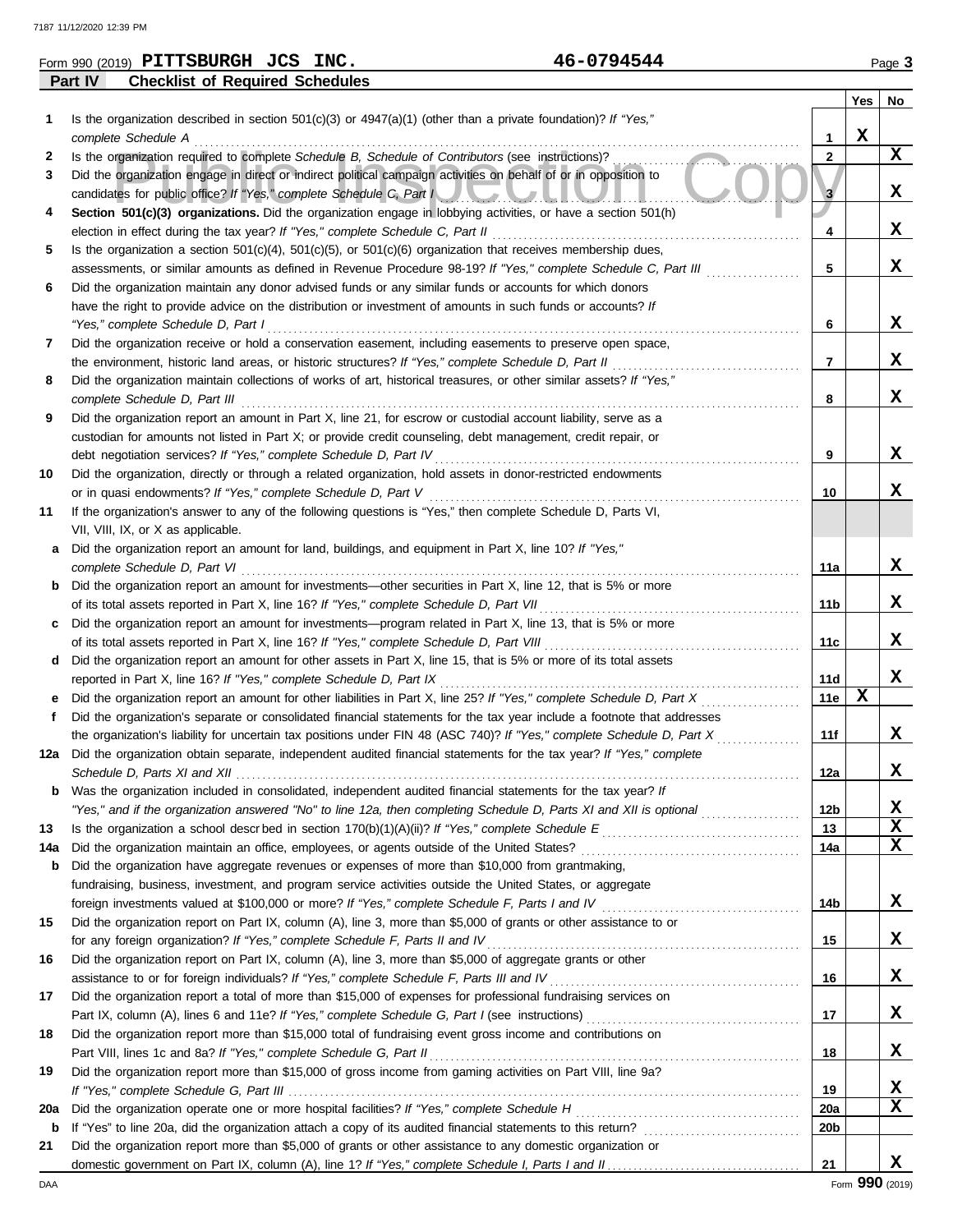|     | 46-0794544<br>Form 990 (2019) $PITTSBURGH$ $JCS$ $INC.$                                                            |                 |     | Page 4                  |
|-----|--------------------------------------------------------------------------------------------------------------------|-----------------|-----|-------------------------|
|     | <b>Checklist of Required Schedules (continued)</b><br>Part IV                                                      |                 |     |                         |
| 22  | Did the organization report more than \$5,000 of grants or other assistance to or for domestic individuals on      |                 | Yes | No                      |
|     | Part IX, column (A), line 2? If "Yes," complete Schedule I, Parts I and III                                        | 22              |     | X                       |
| 23  | Did the organization answer "Yes" to Part VII, Section A, line 3, 4, or 5 about compensation of the                |                 |     |                         |
|     | organization's current and former officers, directors, trustees, key employees, and highest compensated            |                 |     |                         |
|     | employees? If "Yes," complete Schedule J<br><u> III. IQMULANIN</u>                                                 | 23              |     | X                       |
|     | 24a Did the organization have a tax-exempt bond issue with an outstanding principal amount of more than            |                 |     |                         |
|     | \$100,000 as of the last day of the year, that was issued after December 31, 2002? If "Yes," answer lines 24b      |                 |     |                         |
|     | through 24d and complete Schedule K. If "No," go to line 25a                                                       | 24a             |     | X                       |
| b   | Did the organization invest any proceeds of tax-exempt bonds beyond a temporary period exception?                  | 24b             |     |                         |
| c   | Did the organization maintain an escrow account other than a refunding escrow at any time during the year          |                 |     |                         |
|     | to defease any tax-exempt bonds?                                                                                   | 24c             |     |                         |
|     | d Did the organization act as an "on behalf of" issuer for bonds outstanding at any time during the year?          | 24d             |     |                         |
|     | 25a Section 501(c)(3), 501(c)(4), and 501(c)(29) organizations. Did the organization engage in an excess benefit   |                 |     |                         |
|     | transaction with a disqualified person during the year? If "Yes," complete Schedule L, Part I                      | 25a             |     | x                       |
| b   | Is the organization aware that it engaged in an excess benefit transaction with a disqualified person in a prior   |                 |     |                         |
|     | year, and that the transaction has not been reported on any of the organization's prior Forms 990 or 990-EZ?       |                 |     |                         |
|     | If "Yes," complete Schedule L, Part I                                                                              | 25 <sub>b</sub> |     | X                       |
| 26  | Did the organization report any amount on Part X, line 5 or 22, for receivables from or payables to any current    |                 |     |                         |
|     | or former officer, director, trustee, key employee, creator or founder, substantial contributor, or 35%            |                 |     |                         |
|     | controlled entity or family member of any of these persons? If "Yes," complete Schedule L, Part II                 | 26              |     | X                       |
| 27  | Did the organization provide a grant or other assistance to any current or former officer, director, trustee, key  |                 |     |                         |
|     | employee, creator or founder, substantial contr butor or employee thereof, a grant selection committee             |                 |     |                         |
|     | member, or to a 35% controlled entity (including an employee thereof) or family member of any of these             |                 |     |                         |
|     | persons? If "Yes," complete Schedule L, Part III                                                                   | 27              |     | x                       |
| 28  | Was the organization a party to a business transaction with one of the following parties (see Schedule L, Part     |                 |     |                         |
|     | IV instructions, for applicable filing thresholds, conditions, and exceptions):                                    |                 |     |                         |
| a   | A current or former officer, director, trustee, key employee, creator or founder, or substantial contributor? If   |                 |     |                         |
|     | "Yes," complete Schedule L, Part IV                                                                                | 28a             |     | X                       |
| b   | A family member of any individual described in line 28a? If "Yes," complete Schedule L, Part IV                    | 28b             |     | $\mathbf x$             |
| c   | A 35% controlled entity of one or more individuals and/or organizations descr bed in lines 28a or 28b? If          |                 |     |                         |
|     | "Yes," complete Schedule L, Part IV                                                                                | 28c             |     | X                       |
| 29  | Did the organization receive more than \$25,000 in non-cash contributions? If "Yes," complete Schedule M           | 29              |     | $\mathbf x$             |
| 30  | Did the organization receive contributions of art, historical treasures, or other similar assets, or qualified     |                 |     |                         |
|     | conservation contributions? If "Yes," complete Schedule M                                                          | 30              |     | X                       |
| 31  | Did the organization liquidate, terminate, or dissolve and cease operations? If "Yes," complete Schedule N, Part I | 31              |     | $\overline{\mathbf{X}}$ |
| 32  | Did the organization sell, exchange, dispose of, or transfer more than 25% of its net assets? If "Yes,"            |                 |     |                         |
|     | complete Schedule N, Part II                                                                                       | 32              |     | X                       |
| 33  | Did the organization own 100% of an entity disregarded as separate from the organization under Regulations         |                 |     |                         |
|     | sections 301.7701-2 and 301.7701-3? If "Yes," complete Schedule R, Part I                                          | 33              |     | X                       |
| 34  | Was the organization related to any tax-exempt or taxable entity? If "Yes," complete Schedule R, Part II, III,     |                 |     |                         |
|     | or IV, and Part V, line 1                                                                                          | 34              |     | х                       |
| 35a | Did the organization have a controlled entity within the meaning of section 512(b)(13)?                            | 35a             |     | $\mathbf x$             |
| b   | If "Yes" to line 35a, did the organization receive any payment from or engage in any transaction with a            |                 |     |                         |
|     | controlled entity within the meaning of section 512(b)(13)? If "Yes," complete Schedule R, Part V, line 2          | 35b             |     |                         |
| 36  | Section 501(c)(3) organizations. Did the organization make any transfers to an exempt non-charitable               |                 |     |                         |
|     | related organization? If "Yes," complete Schedule R, Part V, line 2                                                | 36              |     | X                       |
| 37  | Did the organization conduct more than 5% of its activities through an entity that is not a related organization   |                 |     |                         |
|     | and that is treated as a partnership for federal income tax purposes? If "Yes," complete Schedule R, Part VI       | 37              |     | X                       |
| 38  | Did the organization complete Schedule O and provide explanations in Schedule O for Part VI, lines 11b and         |                 |     |                         |
|     | 19? Note: All Form 990 filers are required to complete Schedule O.                                                 | 38              | X   |                         |
|     | Statements Regarding Other IRS Filings and Tax Compliance<br>Part V                                                |                 |     |                         |
|     |                                                                                                                    |                 |     |                         |
|     |                                                                                                                    |                 | Yes | No                      |
| 1a  | 8<br>Enter the number reported in Box 3 of Form 1096. Enter -0- if not applicable<br>1a<br>$\mathbf 0$             |                 |     |                         |
| b   | 1 <sub>b</sub><br>Enter the number of Forms W-2G included in line 1a. Enter -0- if not applicable                  |                 |     |                         |
| c   | Did the organization comply with backup withholding rules for reportable payments to vendors and                   |                 |     | X                       |
|     |                                                                                                                    | 1c              |     |                         |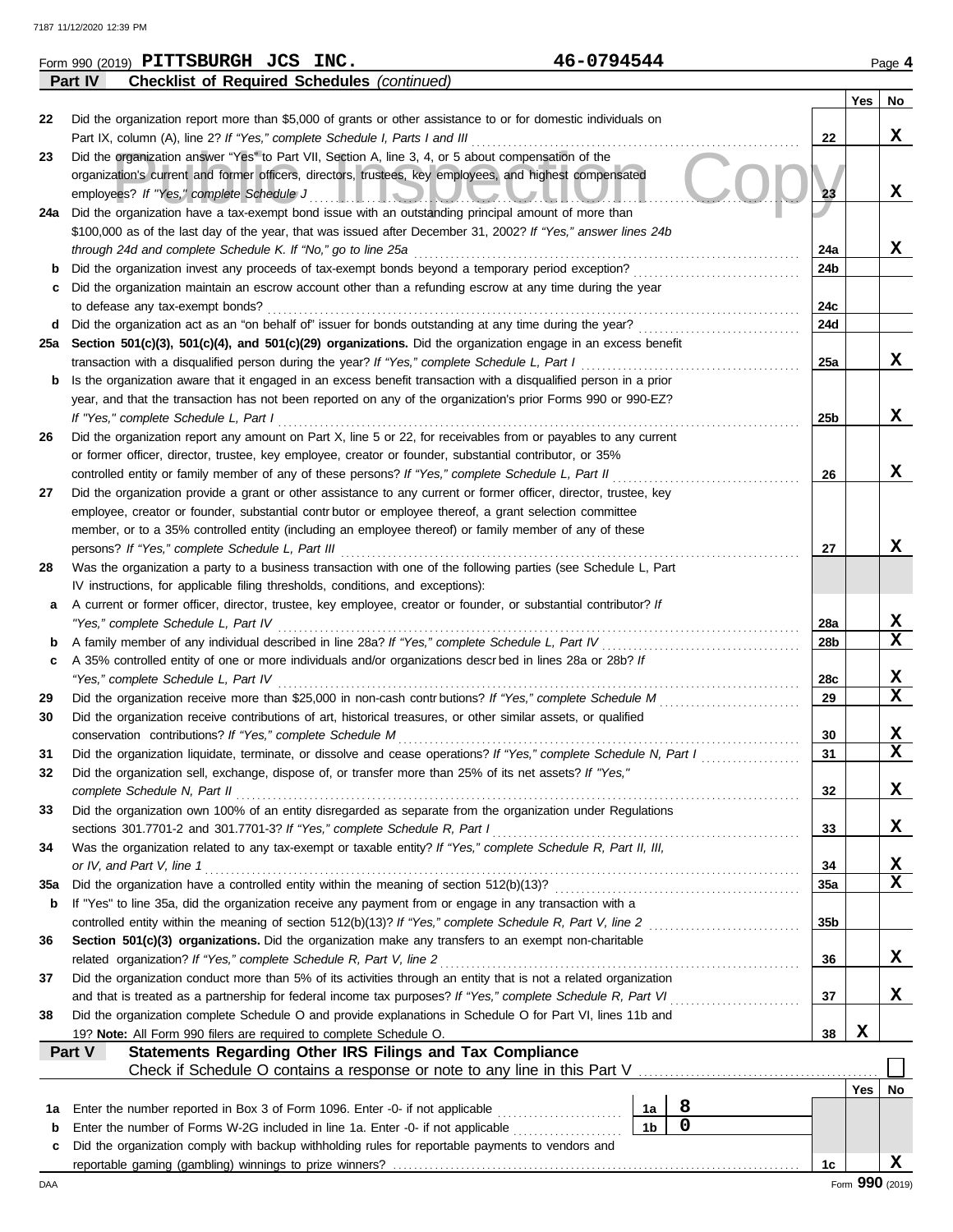|             | 46-0794544<br>Form 990 (2019) PITTSBURGH JCS INC.                                                                                                                                                                                      |                 |                      |             | Page 5      |
|-------------|----------------------------------------------------------------------------------------------------------------------------------------------------------------------------------------------------------------------------------------|-----------------|----------------------|-------------|-------------|
|             | Statements Regarding Other IRS Filings and Tax Compliance (continued)<br>Part V                                                                                                                                                        |                 |                      |             |             |
|             |                                                                                                                                                                                                                                        |                 |                      | Yes         | No          |
|             | 2a Enter the number of employees reported on Form W-3, Transmittal of Wage and Tax                                                                                                                                                     |                 |                      |             |             |
|             | Statements, filed for the calendar year ending with or within the year covered by this return                                                                                                                                          | 1<br>2a         |                      |             |             |
| b           | If at least one is reported on line 2a, did the organization file all required federal employment tax returns?                                                                                                                         |                 | 2 <sub>b</sub>       | $\mathbf x$ |             |
|             | Note: If the sum of lines 1a and 2a is greater than 250, you may be required to e-file (see instructions)                                                                                                                              |                 |                      |             | X           |
| За          | Did the organization have unrelated business gross income of \$1,000 or more during the year?                                                                                                                                          |                 | 3a<br>3 <sub>b</sub> |             |             |
| b<br>4a     | If "Yes," has it filed a Form 990-T for this year? If "No" to line 3b, provide an explanation on Schedule O<br>At any time during the calendar year, did the organization have an interest in, or a signature or other authority over, |                 |                      |             |             |
|             | a financial account in a foreign country (such as a bank account, securities account, or other financial account)?                                                                                                                     |                 | 4a                   |             | x           |
| b           | If "Yes," enter the name of the foreign country <b>u</b>                                                                                                                                                                               |                 |                      |             |             |
|             | See instructions for filing requirements for FinCEN Form 114, Report of Foreign Bank and Financial Accounts (FBAR).                                                                                                                    |                 |                      |             |             |
| 5а          | Was the organization a party to a proh bited tax shelter transaction at any time during the tax year?                                                                                                                                  |                 | 5a                   |             | X           |
| b           | Did any taxable party notify the organization that it was or is a party to a prohibited tax shelter transaction?                                                                                                                       |                 | 5 <sub>b</sub>       |             | $\mathbf x$ |
| с           | If "Yes" to line 5a or 5b, did the organization file Form 8886-T?                                                                                                                                                                      |                 | 5c                   |             |             |
| 6а          | Does the organization have annual gross receipts that are normally greater than \$100,000, and did the                                                                                                                                 |                 |                      |             |             |
|             | organization solicit any contr butions that were not tax deductible as charitable contr butions?                                                                                                                                       |                 | 6a                   |             | x           |
| b           | If "Yes," did the organization include with every solicitation an express statement that such contributions or                                                                                                                         |                 |                      |             |             |
|             | gifts were not tax deductible?                                                                                                                                                                                                         |                 | 6b                   |             |             |
| 7           | Organizations that may receive deductible contributions under section 170(c).                                                                                                                                                          |                 |                      |             |             |
| а           | Did the organization receive a payment in excess of \$75 made partly as a contr bution and partly for goods                                                                                                                            |                 |                      |             |             |
|             | and services provided to the payor?                                                                                                                                                                                                    |                 | 7a                   |             | X           |
| $\mathbf b$ | If "Yes," did the organization notify the donor of the value of the goods or services provided?<br>If "Yes," did the organization notify the donor of the value of the goods or services provided?                                     |                 | 7b                   |             |             |
| с           | Did the organization sell, exchange, or otherwise dispose of tangible personal property for which it was                                                                                                                               |                 |                      |             |             |
|             | required to file Form 8282?                                                                                                                                                                                                            |                 | 7c                   |             | X           |
| d           |                                                                                                                                                                                                                                        | 7d              |                      |             | X           |
| е           | Did the organization receive any funds, directly or indirectly, to pay premiums on a personal benefit contract?<br>Did the organization, during the year, pay premiums, directly or indirectly, on a personal benefit contract?        |                 | 7e<br>7f             |             | X           |
| g           | If the organization received a contribution of qualified intellectual property, did the organization file Form 8899 as required?                                                                                                       |                 | 7g                   |             | X           |
| h           | If the organization received a contribution of cars, boats, airplanes, or other vehicles, did the organization file a Form 1098-C?                                                                                                     |                 | 7h                   |             | X           |
| 8           | Sponsoring organizations maintaining donor advised funds. Did a donor advised fund maintained by the                                                                                                                                   |                 |                      |             |             |
|             |                                                                                                                                                                                                                                        |                 | 8                    |             |             |
| 9           | Sponsoring organizations maintaining donor advised funds.                                                                                                                                                                              |                 |                      |             |             |
| а           | Did the sponsoring organization make any taxable distrbutions under section 4966?                                                                                                                                                      |                 | 9a                   |             |             |
| b           |                                                                                                                                                                                                                                        |                 | 9b                   |             |             |
| 10          | Section 501(c)(7) organizations. Enter:                                                                                                                                                                                                |                 |                      |             |             |
|             | Initiation fees and capital contributions included on Part VIII, line 12 [11] [11] [11] [12] [11] [11] [12] [1                                                                                                                         | 10a             |                      |             |             |
| b           | Gross receipts, included on Form 990, Part VIII, line 12, for public use of club facilities                                                                                                                                            | 10 <sub>b</sub> |                      |             |             |
| 11          | Section 501(c)(12) organizations. Enter:                                                                                                                                                                                               |                 |                      |             |             |
| а           | Gross income from members or shareholders                                                                                                                                                                                              | 11a             |                      |             |             |
| b           | Gross income from other sources (Do not net amounts due or paid to other sources                                                                                                                                                       |                 |                      |             |             |
|             | against amounts due or received from them.)                                                                                                                                                                                            | 11 <sub>b</sub> |                      |             |             |
| 12a         | Section 4947(a)(1) non-exempt charitable trusts. Is the organization filing Form 990 in lieu of Form 1041?                                                                                                                             |                 | 12a                  |             |             |
| b           | If "Yes," enter the amount of tax-exempt interest received or accrued during the year                                                                                                                                                  | 12b             |                      |             |             |
| 13          | Section 501(c)(29) qualified nonprofit health insurance issuers.                                                                                                                                                                       |                 | 13a                  |             |             |
| а           | Is the organization licensed to issue qualified health plans in more than one state?<br>Note: See the instructions for additional information the organization must report on Schedule O.                                              |                 |                      |             |             |
| b           | Enter the amount of reserves the organization is required to maintain by the states in which                                                                                                                                           |                 |                      |             |             |
|             |                                                                                                                                                                                                                                        | 13b             |                      |             |             |
| c           | Enter the amount of reserves on hand                                                                                                                                                                                                   | 13 <sub>c</sub> |                      |             |             |
| 14a         | Did the organization receive any payments for indoor tanning services during the tax year?                                                                                                                                             |                 | 14a                  |             | X           |
| b           | If "Yes," has it filed a Form 720 to report these payments? If "No," provide an explanation on Schedule O                                                                                                                              |                 | 14b                  |             |             |
| 15          | Is the organization subject to the section 4960 tax on payment(s) of more than \$1,000,000 in remuneration or                                                                                                                          |                 |                      |             |             |
|             | excess parachute payment(s) during the year?                                                                                                                                                                                           |                 | 15                   |             | X           |
|             | If "Yes," see instructions and file Form 4720, Schedule N.                                                                                                                                                                             |                 |                      |             |             |
| 16          | Is the organization an educational institution subject to the section 4968 excise tax on net investment income?                                                                                                                        |                 | 16                   |             | X           |
|             | If "Yes," complete Form 4720, Schedule O.                                                                                                                                                                                              |                 |                      |             |             |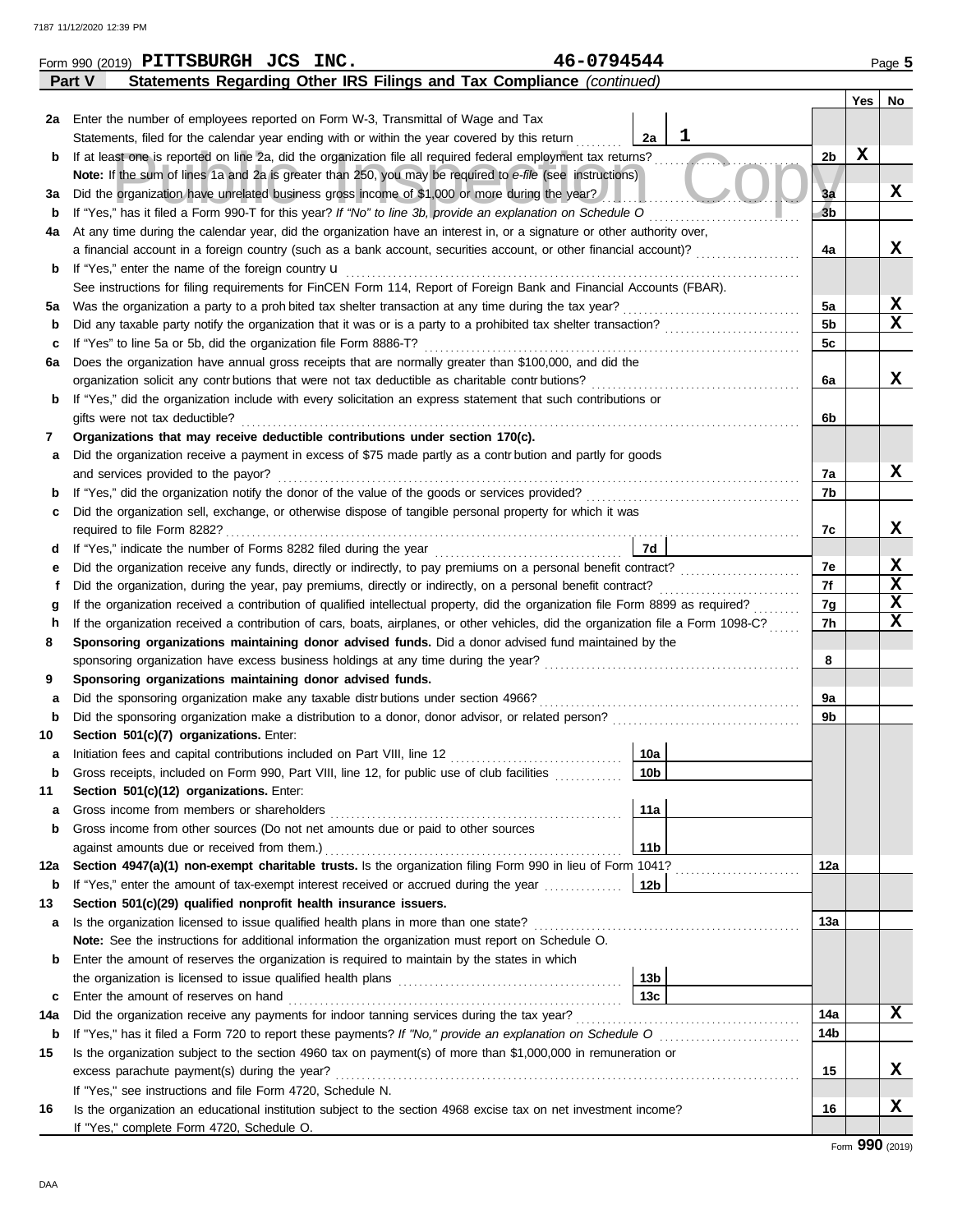|        | 46-0794544<br>Form 990 (2019) $\verb PITTSBURGH$ JCS INC.                                                                                                |                         |             | Page 6      |
|--------|----------------------------------------------------------------------------------------------------------------------------------------------------------|-------------------------|-------------|-------------|
|        | Part VI<br>Governance, Management, and Disclosure For each "Yes" response to lines 2 through 7b below, and for a "No"                                    |                         |             |             |
|        | response to line 8a, 8b, or 10b below, describe the circumstances, processes, or changes on Schedule O. See instructions.                                |                         |             |             |
|        |                                                                                                                                                          |                         |             | ΙXΙ         |
|        | Section A. Governing Body and Management                                                                                                                 |                         |             |             |
|        |                                                                                                                                                          |                         | Yes         | No          |
| 1a     | Enter the number of voting members of the governing body at the end of the tax year                                                                      |                         |             |             |
|        | If there are material differences in voting rights among members of the governing body, or                                                               |                         |             |             |
|        | if the governing body delegated broad authority to an executive committee or similar                                                                     |                         |             |             |
|        | committee, explain on Schedule O.                                                                                                                        |                         |             |             |
| b      | Enter the number of voting members included on line 1a, above, who are independent<br>1b                                                                 |                         |             |             |
| 2      | Did any officer, director, trustee, or key employee have a family relationship or a business relationship with                                           |                         |             |             |
|        | any other officer, director, trustee, or key employee?                                                                                                   | 2                       |             | x           |
| 3      | Did the organization delegate control over management duties customarily performed by or under the direct                                                |                         |             |             |
|        | supervision of officers, directors, trustees, or key employees to a management company or other person?                                                  | 3                       |             | х           |
| 4      | Did the organization make any significant changes to its governing documents since the prior Form 990 was filed?                                         | $\overline{\mathbf{4}}$ |             | X           |
| 5      | Did the organization become aware during the year of a significant diversion of the organization's assets?                                               | 5                       |             | $\mathbf x$ |
| 6      | Did the organization have members or stockholders?                                                                                                       | 6                       |             | X           |
| 7a     | Did the organization have members, stockholders, or other persons who had the power to elect or appoint                                                  |                         |             |             |
|        | one or more members of the governing body?                                                                                                               | 7a                      |             | X           |
| b      | Are any governance decisions of the organization reserved to (or subject to approval by) members,                                                        |                         |             |             |
|        | stockholders, or persons other than the governing body?                                                                                                  | 7b                      |             | x           |
| 8      | Did the organization contemporaneously document the meetings held or written actions undertaken during the year by the following:                        |                         | X           |             |
| а      | The governing body?<br>Each committee with authority to act on behalf of the governing body?                                                             | 8a<br>8b                | $\mathbf x$ |             |
| b<br>9 | Is there any officer, director, trustee, or key employee listed in Part VII, Section A, who cannot be reached at                                         |                         |             |             |
|        |                                                                                                                                                          | 9                       |             | x           |
|        | Section B. Policies (This Section B requests information about policies not required by the Internal Revenue Code.)                                      |                         |             |             |
|        |                                                                                                                                                          |                         | Yes         | No          |
| 10a l  | Did the organization have local chapters, branches, or affiliates?                                                                                       | 10a                     |             | x           |
| b      | If "Yes," did the organization have written policies and procedures governing the activities of such chapters,                                           |                         |             |             |
|        |                                                                                                                                                          | 10b                     |             |             |
| 11a    | Has the organization provided a complete copy of this Form 990 to all members of its governing body before filing the form?                              | 11a                     |             | X           |
| b      | Describe in Schedule O the process, if any, used by the organization to review this Form 990.                                                            |                         |             |             |
| 12a    | Did the organization have a written conflict of interest policy? If "No," go to line 13                                                                  | 12a                     | X           |             |
| b      | Were officers, directors, or trustees, and key employees required to disclose annually interests that could give rise to conflicts?                      | 12 <sub>b</sub>         | $\mathbf x$ |             |
| c      | Did the organization regularly and consistently monitor and enforce compliance with the policy? If "Yes,"                                                |                         |             |             |
|        | describe in Schedule O how this was done                                                                                                                 | 12c                     |             | X,          |
| 13     | Did the organization have a written whistleblower policy?                                                                                                | 13                      |             | $\mathbf x$ |
| 14     | Did the organization have a written document retention and destruction policy?                                                                           | 14                      |             | $\mathbf x$ |
| 15     | Did the process for determining compensation of the following persons include a review and approval by                                                   |                         |             |             |
|        | independent persons, comparability data, and contemporaneous substantiation of the del beration and decision?                                            |                         |             |             |
| а      |                                                                                                                                                          | 15a                     |             | X           |
| b      | Other officers or key employees of the organization                                                                                                      | 15b                     |             | $\mathbf x$ |
|        | If "Yes" to line 15a or 15b, describe the process in Schedule O (see instructions).                                                                      |                         |             |             |
| 16a    | Did the organization invest in, contribute assets to, or participate in a joint venture or similar arrangement                                           |                         |             | X           |
| b      | with a taxable entity during the year?<br>If "Yes," did the organization follow a written policy or procedure requiring the organization to evaluate its | 16a                     |             |             |
|        | participation in joint venture arrangements under applicable federal tax law, and take steps to safeguard the                                            |                         |             |             |
|        |                                                                                                                                                          | 16b                     |             |             |
|        | <b>Section C. Disclosure</b>                                                                                                                             |                         |             |             |
| 17     | List the states with which a copy of this Form 990 is required to be filed $\mathbf{u}$ NONE                                                             |                         |             |             |
| 18     | Section 6104 requires an organization to make its Forms 1023 (1024 or 1024-A, if applicable), 990, and 990-T (Section 501(c)                             |                         |             |             |
|        | (3) sonly) available for public inspection. Indicate how you made these available. Check all that apply.                                                 |                         |             |             |
|        | Another's website $ \mathbf{X} $ Upon request<br>Own website<br>Other (explain on Schedule O)                                                            |                         |             |             |
| 19     | Describe on Schedule O whether (and if so, how) the organization made its governing documents, conflict of interest policy, and                          |                         |             |             |
|        | financial statements available to the public during the tax year.                                                                                        |                         |             |             |
| 20     | State the name, address, and telephone number of the person who possesses the organization's books and records u                                         |                         |             |             |
|        | PETER GAUDION                                                                                                                                            |                         |             |             |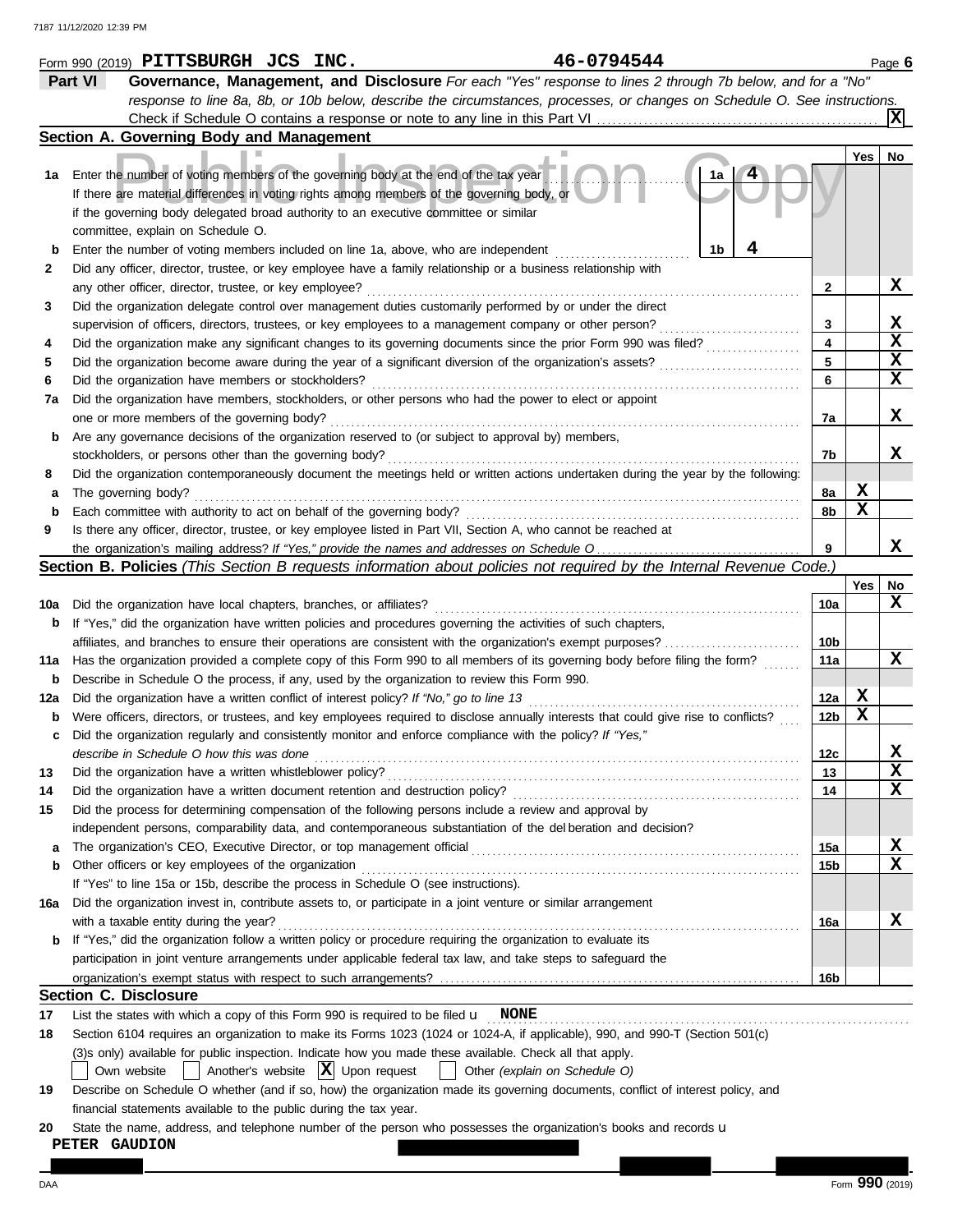| Form 990 (2019) PITTSBURGH JCS INC.                                                                                                                                                                                                                                                                                                                                                                                            |                                                                                                                                                                                                                                                                                                                                                                                                                                                                                                                                                                                                                                                                                           |                                      |                                                                                                                                                                                                                     |  |  | 46-0794544                                                                                       |                                                                                       | Page 7                                                                                                       |  |  |  |
|--------------------------------------------------------------------------------------------------------------------------------------------------------------------------------------------------------------------------------------------------------------------------------------------------------------------------------------------------------------------------------------------------------------------------------|-------------------------------------------------------------------------------------------------------------------------------------------------------------------------------------------------------------------------------------------------------------------------------------------------------------------------------------------------------------------------------------------------------------------------------------------------------------------------------------------------------------------------------------------------------------------------------------------------------------------------------------------------------------------------------------------|--------------------------------------|---------------------------------------------------------------------------------------------------------------------------------------------------------------------------------------------------------------------|--|--|--------------------------------------------------------------------------------------------------|---------------------------------------------------------------------------------------|--------------------------------------------------------------------------------------------------------------|--|--|--|
| Part VII                                                                                                                                                                                                                                                                                                                                                                                                                       |                                                                                                                                                                                                                                                                                                                                                                                                                                                                                                                                                                                                                                                                                           |                                      |                                                                                                                                                                                                                     |  |  | Compensation of Officers, Directors, Trustees, Key Employees, Highest Compensated Employees, and |                                                                                       |                                                                                                              |  |  |  |
| <b>Independent Contractors</b>                                                                                                                                                                                                                                                                                                                                                                                                 |                                                                                                                                                                                                                                                                                                                                                                                                                                                                                                                                                                                                                                                                                           |                                      |                                                                                                                                                                                                                     |  |  |                                                                                                  |                                                                                       |                                                                                                              |  |  |  |
|                                                                                                                                                                                                                                                                                                                                                                                                                                | Check if Schedule O contains a response or note to any line in this Part VII<br>Officers, Directors, Trustees, Key Employees, and Highest Compensated Employees<br>Section A.                                                                                                                                                                                                                                                                                                                                                                                                                                                                                                             |                                      |                                                                                                                                                                                                                     |  |  |                                                                                                  |                                                                                       |                                                                                                              |  |  |  |
| 1a Complete this table for all persons required to be listed. Report compensation for the calendar year ending with or within the<br>organization's tax year.<br>• List all of the organization's current officers, directors, trustees (whether individuals or organizations), regardless of amount of<br>compensation. Enter -0- in columns (D), (E), and (F) if no compensation was paid.                                   |                                                                                                                                                                                                                                                                                                                                                                                                                                                                                                                                                                                                                                                                                           |                                      |                                                                                                                                                                                                                     |  |  |                                                                                                  |                                                                                       |                                                                                                              |  |  |  |
| • List all of the organization's current key employees, if any. See instructions for definition of "key employee."<br>List the organization's five current highest compensated employees (other than an officer, director, trustee, or key employee)<br>who received reportable compensation (Box 5 of Form W-2 and/or Box 7 of Form 1099-MISC) of more than \$100,000 from the<br>organization and any related organizations. |                                                                                                                                                                                                                                                                                                                                                                                                                                                                                                                                                                                                                                                                                           |                                      |                                                                                                                                                                                                                     |  |  |                                                                                                  |                                                                                       |                                                                                                              |  |  |  |
|                                                                                                                                                                                                                                                                                                                                                                                                                                | • List all of the organization's former officers, key employees, and highest compensated employees who received more than<br>\$100,000 of reportable compensation from the organization and any related organizations.<br>• List all of the organization's former directors or trustees that received, in the capacity as a former director or trustee of the<br>organization, more than \$10,000 of reportable compensation from the organization and any related organizations.<br>See instructions for the order in which to list the persons above.<br>Check this box if neither the organization nor any related organization compensated any current officer, director, or trustee. |                                      |                                                                                                                                                                                                                     |  |  |                                                                                                  |                                                                                       |                                                                                                              |  |  |  |
| (A)<br>Name and title                                                                                                                                                                                                                                                                                                                                                                                                          | (B)<br>Average<br>hours<br>per week<br>(list any<br>hours for<br>related<br>organizations<br>below<br>dotted line)                                                                                                                                                                                                                                                                                                                                                                                                                                                                                                                                                                        | Individual<br>or director<br>trustee | (C)<br>Position<br>(do not check more than one<br>box, unless person is both an<br>officer and a director/trustee)<br>Institutional trustee<br>Officer<br>Highest compensated<br>employee<br>Former<br>Key employee |  |  | (D)<br>Reportable<br>compensation<br>from the<br>organization<br>(W-2/1099-MISC)                 | (E)<br>Reportable<br>compensation<br>from related<br>organizations<br>(W-2/1099-MISC) | (F)<br>Estimated amount<br>of other<br>compensation<br>from the<br>organization and<br>related organizations |  |  |  |
| <b>GAUDION</b><br>$(1)$ PETER                                                                                                                                                                                                                                                                                                                                                                                                  | <b>40 00</b>                                                                                                                                                                                                                                                                                                                                                                                                                                                                                                                                                                                                                                                                              |                                      |                                                                                                                                                                                                                     |  |  |                                                                                                  |                                                                                       |                                                                                                              |  |  |  |

|                     |       |             | ¢ |             | $\Xi$ |        |             |             |
|---------------------|-------|-------------|---|-------------|-------|--------|-------------|-------------|
| (1) PETER GAUDION   |       |             |   |             |       |        |             |             |
|                     | 40.00 |             |   |             |       |        |             |             |
| ${\tt CEO}$         | 0.00  | $\mathbf x$ |   | $\mathbf x$ |       | 60,000 | 0           | $\mathbf 0$ |
| $(2)$ ELISE ANTEL   |       |             |   |             |       |        |             |             |
|                     | 5.00  |             |   |             |       |        |             |             |
| <b>TREASURER</b>    | 0.00  | $\mathbf x$ |   | $\mathbf x$ |       | 0      | $\mathbf 0$ | $\mathbf 0$ |
| (3) JUSTIN QUARANTA |       |             |   |             |       |        |             |             |
|                     | 10.00 |             |   |             |       |        |             |             |
| PRESIDENT           | 0.00  | $\mathbf x$ |   | $\mathbf x$ |       | 0      | $\mathbf 0$ | $\mathbf 0$ |
| (4) JACK VARNEY     |       |             |   |             |       |        |             |             |
|                     | 5.00  |             |   |             |       |        |             |             |
| MARKETING DIRECTOR  | 0.00  | $\mathbf x$ |   | $\mathbf x$ |       | 0      | 0           | $\mathbf 0$ |
| (5)                 |       |             |   |             |       |        |             |             |
|                     |       |             |   |             |       |        |             |             |
| (6)                 |       |             |   |             |       |        |             |             |
|                     |       |             |   |             |       |        |             |             |
| (7)                 |       |             |   |             |       |        |             |             |
|                     |       |             |   |             |       |        |             |             |
| (8)                 |       |             |   |             |       |        |             |             |
|                     |       |             |   |             |       |        |             |             |
| (9)                 |       |             |   |             |       |        |             |             |
|                     |       |             |   |             |       |        |             |             |
| (10)                |       |             |   |             |       |        |             |             |
|                     |       |             |   |             |       |        |             |             |
| (11)                |       |             |   |             |       |        |             |             |
|                     |       |             |   |             |       |        |             |             |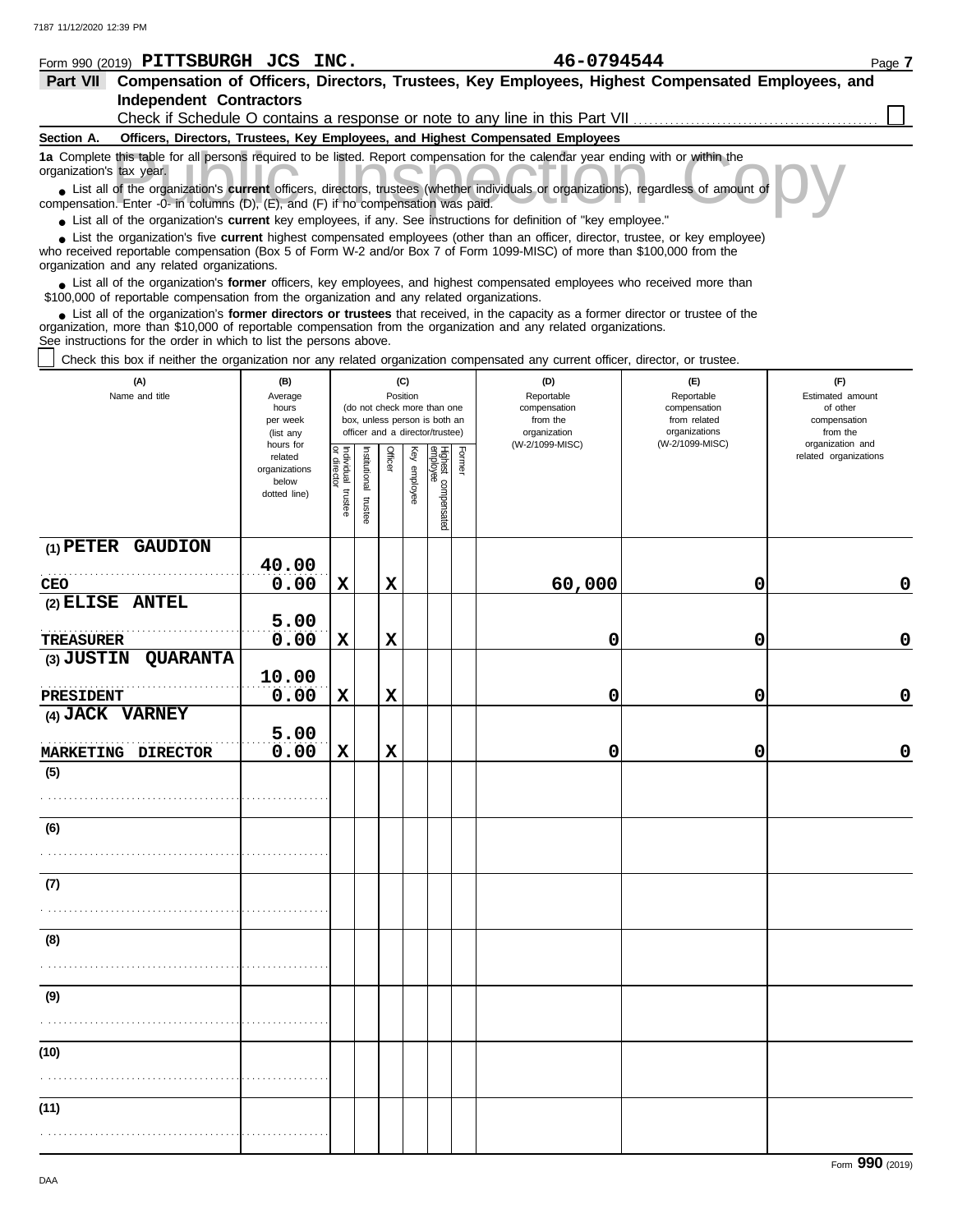| 7187 11/12/2020 12:39 PM<br>Part VII | Form 990 (2019) PITTSBURGH JCS INC.                                                                             |                                                                |                                   |                       |                                                                                                                    |              |                                 |        | 46-0794544<br>Section A. Officers, Directors, Trustees, Key Employees, and Highest Compensated Employees (continued) |                                                                                                                                                                    |                                                                 |                     | Page 8 |
|--------------------------------------|-----------------------------------------------------------------------------------------------------------------|----------------------------------------------------------------|-----------------------------------|-----------------------|--------------------------------------------------------------------------------------------------------------------|--------------|---------------------------------|--------|----------------------------------------------------------------------------------------------------------------------|--------------------------------------------------------------------------------------------------------------------------------------------------------------------|-----------------------------------------------------------------|---------------------|--------|
|                                      | (A)<br>Name and title                                                                                           | (B)<br>Average<br>hours<br>per week<br>(list any               |                                   |                       | (C)<br>Position<br>(do not check more than one<br>box, unless person is both an<br>officer and a director/trustee) |              |                                 |        | (D)<br>Reportable<br>compensation<br>from the<br>organization                                                        | (E)<br>Reportable<br>compensation<br>from related<br>organizations                                                                                                 | (F)<br>Estimated amount<br>of other<br>compensation<br>from the |                     |        |
|                                      |                                                                                                                 | hours for<br>related<br>organizations<br>below<br>dotted line) | Individual trustee<br>or director | Institutional trustee | Officer                                                                                                            | Key employee | Highest compensated<br>employee | Former | (W-2/1099-MISC)                                                                                                      | (W-2/1099-MISC)                                                                                                                                                    | organization and<br>related organizations                       |                     |        |
|                                      |                                                                                                                 |                                                                |                                   |                       |                                                                                                                    |              |                                 |        |                                                                                                                      |                                                                                                                                                                    |                                                                 |                     |        |
|                                      |                                                                                                                 |                                                                |                                   |                       |                                                                                                                    |              |                                 |        |                                                                                                                      |                                                                                                                                                                    |                                                                 |                     |        |
|                                      |                                                                                                                 |                                                                |                                   |                       |                                                                                                                    |              |                                 |        |                                                                                                                      |                                                                                                                                                                    |                                                                 |                     |        |
|                                      |                                                                                                                 |                                                                |                                   |                       |                                                                                                                    |              |                                 |        |                                                                                                                      |                                                                                                                                                                    |                                                                 |                     |        |
|                                      |                                                                                                                 |                                                                |                                   |                       |                                                                                                                    |              |                                 |        |                                                                                                                      |                                                                                                                                                                    |                                                                 |                     |        |
|                                      |                                                                                                                 |                                                                |                                   |                       |                                                                                                                    |              |                                 |        |                                                                                                                      |                                                                                                                                                                    |                                                                 |                     |        |
|                                      |                                                                                                                 |                                                                |                                   |                       |                                                                                                                    |              |                                 |        |                                                                                                                      |                                                                                                                                                                    |                                                                 |                     |        |
|                                      |                                                                                                                 |                                                                |                                   |                       |                                                                                                                    |              |                                 |        |                                                                                                                      |                                                                                                                                                                    |                                                                 |                     |        |
|                                      | Total from continuation sheets to Part VII, Section A                                                           |                                                                |                                   |                       |                                                                                                                    |              |                                 | u<br>u | 60,000                                                                                                               |                                                                                                                                                                    |                                                                 |                     |        |
|                                      |                                                                                                                 |                                                                |                                   |                       |                                                                                                                    |              |                                 | u      | 60,000                                                                                                               |                                                                                                                                                                    |                                                                 |                     |        |
| 2                                    |                                                                                                                 |                                                                |                                   |                       |                                                                                                                    |              |                                 |        | Total number of individuals (including but not limited to those listed above) who received more than \$100,000 of    |                                                                                                                                                                    |                                                                 |                     |        |
|                                      | reportable compensation from the organization $\mathbf u$ 0                                                     |                                                                |                                   |                       |                                                                                                                    |              |                                 |        |                                                                                                                      |                                                                                                                                                                    |                                                                 | Yes                 | No.    |
| 3                                    |                                                                                                                 |                                                                |                                   |                       |                                                                                                                    |              |                                 |        | Did the organization list any former officer, director, trustee, key employee, or highest compensated                |                                                                                                                                                                    | 3                                                               |                     | X      |
| 4                                    |                                                                                                                 |                                                                |                                   |                       |                                                                                                                    |              |                                 |        | For any individual listed on line 1a, is the sum of reportable compensation and other compensation from the          |                                                                                                                                                                    |                                                                 |                     |        |
|                                      |                                                                                                                 |                                                                |                                   |                       |                                                                                                                    |              |                                 |        | organization and related organizations greater than \$150,000? If "Yes," complete Schedule J for such                |                                                                                                                                                                    | 4                                                               |                     | X      |
| 5                                    | individual communications and contact the contact of the contact of the contact of the contact of the contact o |                                                                |                                   |                       |                                                                                                                    |              |                                 |        | Did any person listed on line 1a receive or accrue compensation from any unrelated organization or individual        |                                                                                                                                                                    |                                                                 |                     |        |
|                                      |                                                                                                                 |                                                                |                                   |                       |                                                                                                                    |              |                                 |        |                                                                                                                      |                                                                                                                                                                    | 5                                                               |                     | X      |
| 1                                    | Section B. Independent Contractors                                                                              |                                                                |                                   |                       |                                                                                                                    |              |                                 |        | Complete this table for your five highest compensated independent contractors that received more than \$100,000 of   |                                                                                                                                                                    |                                                                 |                     |        |
|                                      |                                                                                                                 |                                                                |                                   |                       |                                                                                                                    |              |                                 |        |                                                                                                                      | compensation from the organization. Report compensation for the calendar year ending with or within the organization's tax year.<br>(B)<br>Description of services |                                                                 | (C)<br>Compensation |        |
|                                      | SPORTS & EXHIBITION AUTHORITY                                                                                   | (A)<br>Name and business address                               |                                   |                       |                                                                                                                    |              |                                 |        | 171 10TH STREET                                                                                                      |                                                                                                                                                                    |                                                                 |                     |        |
| <b>PITTSBURGH</b>                    |                                                                                                                 |                                                                | PA 15222                          |                       |                                                                                                                    |              |                                 |        | <b>EVENT</b><br><b>MANAGEMEN</b>                                                                                     |                                                                                                                                                                    |                                                                 | 157,272             |        |
|                                      |                                                                                                                 |                                                                |                                   |                       |                                                                                                                    |              |                                 |        |                                                                                                                      |                                                                                                                                                                    |                                                                 |                     |        |
|                                      |                                                                                                                 |                                                                |                                   |                       |                                                                                                                    |              |                                 |        |                                                                                                                      |                                                                                                                                                                    |                                                                 |                     |        |
|                                      |                                                                                                                 |                                                                |                                   |                       |                                                                                                                    |              |                                 |        |                                                                                                                      |                                                                                                                                                                    |                                                                 |                     |        |
|                                      |                                                                                                                 |                                                                |                                   |                       |                                                                                                                    |              |                                 |        |                                                                                                                      |                                                                                                                                                                    |                                                                 |                     |        |
|                                      |                                                                                                                 |                                                                |                                   |                       |                                                                                                                    |              |                                 |        |                                                                                                                      |                                                                                                                                                                    |                                                                 |                     |        |
| $\mathbf{2}$                         | Total number of independent contractors (including but not limited to those listed above) who                   |                                                                |                                   |                       |                                                                                                                    |              |                                 |        |                                                                                                                      |                                                                                                                                                                    |                                                                 |                     |        |
|                                      | received more than \$100,000 of compensation from the organization u                                            |                                                                |                                   |                       |                                                                                                                    |              |                                 |        |                                                                                                                      | 1                                                                                                                                                                  |                                                                 |                     |        |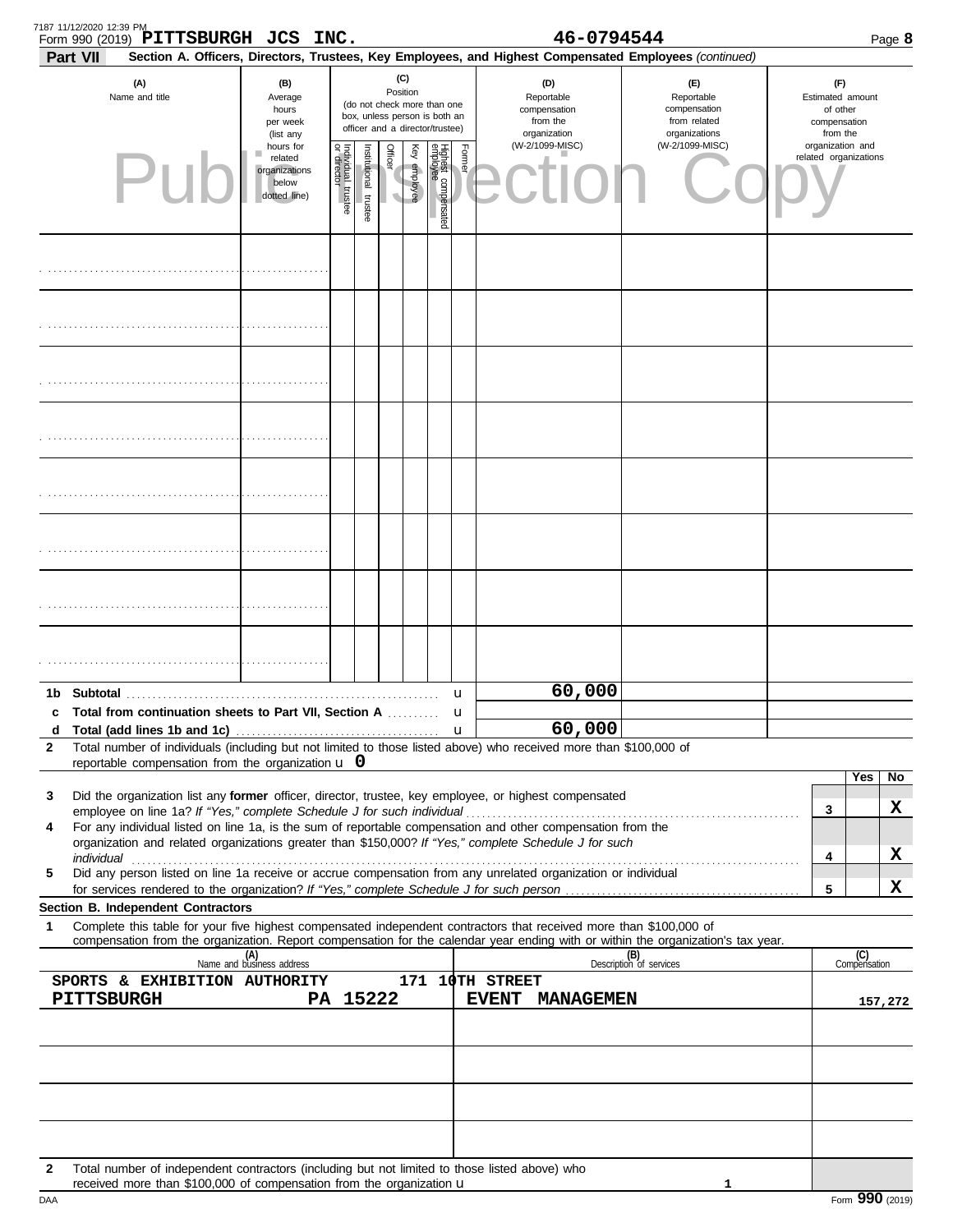**Part VIII Statement of Revenue**

## Check if Schedule O contains a response or note to any line in this Part VIII **(A) (B) (C) (D)** Total revenue Related or exempt Unrelated Revenue excluded function revenue business revenue from tax under sections 512-514 Public Inspection Copy Gifts, Grants<br>illar Amounts **Contributions, Gifts, Grants and Other Similar Amounts 1a** Federated campaigns **. . . . . . . . . . . . 1a 1b b** Membership dues . . . . . . . . . . . . . . . . . . . **1c c** Fundraising events **. . . . . . . . . . . . . .** . . **1d d** Related organizations . . . . . . . . . . . . . Contributions,<br>and Other Simi **1e e** Government grants (contributions) . . . . . . . . . . . . **f** All other contributions, gifts, grants, and similar amounts not included above ........ **1f 1g** l¢ **g** Noncash contributions included in lines 1a-1f . . . . . u **h Total.** Add lines 1a–1f . . . . . . . . . . . . . . . . . . . . . . . . . . . . . . . . . . . . . . . . Business Code . . . . . . . . . . . . . . . . . . . . . . . . . . . . . . . . . . . . . . . . . . . . . . . . . . . . . . . **CULTURAL EVENTS 900099 560,319 560,319 2a** Program Service<br>Revenue **Program Service b** . . . . . . . . . . . . . . . . . . . . . . . . . . . . . . . . . . . . . . . . . . . . . . . . . . . . . . . **c** . . . . . . . . . . . . . . . . . . . . . . . . . . . . . . . . . . . . . . . . . . . . . . . . . . . . . . . **d** . . . . . . . . . . . . . . . . . . . . . . . . . . . . . . . . . . . . . . . . . . . . . . . . . . . . . . . **e** . . . . . . . . . . . . . . . . . . . . . . . . . . . . . . . . . . . . . . . . . . . . . . . . . . . . . . . **f** All other program service revenue . . . . . . . . . . . . . . . . . . . **560,319 g Total.** Add lines 2a–2f . . . . . . . . . . . . . . . . . . . . . . . . . . . . . . . . . . . . . . . . u **3** Investment income (including dividends, interest, and **476 476** other similar amounts) . . . . . . . . . . . . . . . . . . . . . . . . . . . . . . . . . . . . . . . u Income from investment of tax-exempt bond proceeds **4** u **5** Royalties ..... u (i) Real (ii) Personal **6a 6a** Gross rents **6b b** Less: rental expenses **6c c** Rental inc. or (loss) **d** Net rental income or (loss) . . . . . . . . . . . . . . . . . . . . . . . . . . . . . . . . . . . u **7a** Gross amount from (i) Securities (ii) Other sales of assets **7a** other than inventory **Other Revenue b** Less: cost or other **Other Revenue** basis and sales exps. **7b 7c c** Gain or (loss) **d** u Net gain or (loss) . . . . . . . . . . . . . . . . . . . . . . . . . . . . . . . . . . . . . . . . . . . . . **8a** Gross income from fundraising events (not including \$ . . . . . . . . . . . . . . . . . . . . . . of contributions reported on line 1c). See Part IV, line 18 . . . . . . . . . . . . . . . . . . . . **8a 8b b** Less: direct expenses . . . . . . . . . . . . . u **c** Net income or (loss) from fundraising events ................ **9a** Gross income from gaming activities. See Part IV, line 19 . . . . . . . . . . . . . . . . . . . . **9a 9b b** Less: direct expenses ............... u Net income or (loss) from gaming activities . . . . . . . . . . . . . . . . . . **c** 10a Gross sales of inventory, less returns and allowances ......... **10a 10b b** Less: cost of goods sold  $\ldots$ Net income or (loss) from sales of inventory . . . . . . . . . . . . . . . . . **c** u Business Code **Revenue Miscellaneous 11a** . . . . . . . . . . . . . . . . . . . . . . . . . . . . . . . . . . . . . . . . . . . . . . . . . . . . . . . **b c d** All other revenue . . . . . . . . . . . . . . . . . . . . . . . . . . . . . . . . . . . . . **e Total.** Add lines 11a–11d . . . . . . . . . . . . . . . . . . . . . . . . . . . . . . . . . . . . u **560,795 560,319 0 476 Total revenue.** See instructions **12** u

| Form 990 (2019) $PITTSBURGH$ | INC.<br>JCS | 0794544-، | Page. |
|------------------------------|-------------|-----------|-------|
|                              |             |           |       |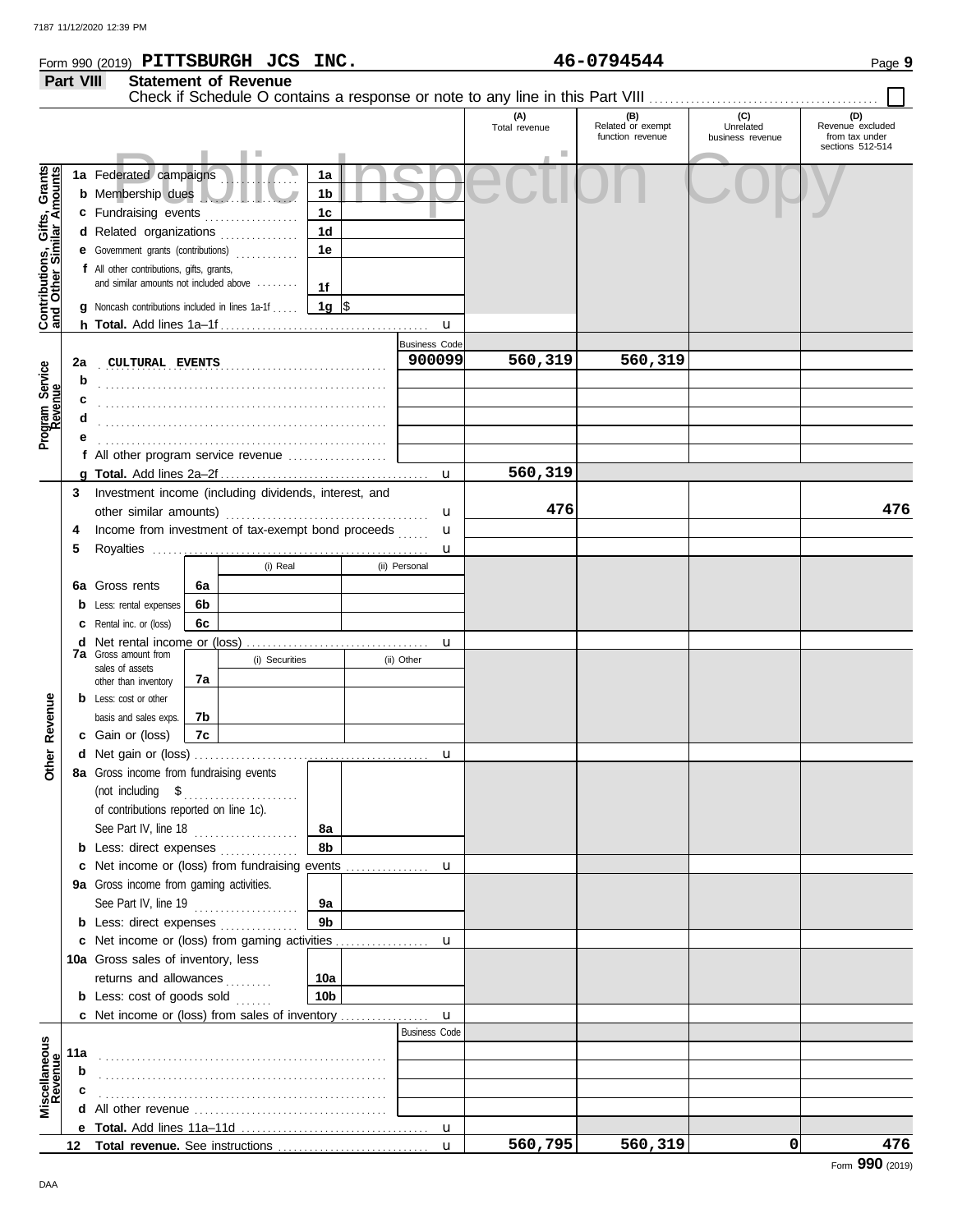## **Part IX Statement of Functional Expenses** Form 990 (2019) Page **10 PITTSBURGH JCS INC. 46-0794544**

|              | Section 501(c)(3) and 501(c)(4) organizations must complete all columns. All other organizations must complete column (A).<br>Check if Schedule O contains a response or note to any line in this Part IX                      |                       |                 |                  |             |
|--------------|--------------------------------------------------------------------------------------------------------------------------------------------------------------------------------------------------------------------------------|-----------------------|-----------------|------------------|-------------|
|              |                                                                                                                                                                                                                                |                       | (B)             | (C)              | (D)         |
|              | Do not include amounts reported on lines 6b,<br>7b, 8b, 9b, and 10b of Part VIII.                                                                                                                                              | (A)<br>Total expenses | Program service | Management and   | Fundraising |
|              | 1 Grants and other assistance to domestic organizations                                                                                                                                                                        |                       | expenses        | general expenses | expenses    |
|              | and domestic governments. See Part IV, line 21                                                                                                                                                                                 |                       |                 |                  |             |
| $\mathbf{2}$ | Grants and other assistance to domestic                                                                                                                                                                                        |                       |                 |                  |             |
|              | individuals. See Part IV, line 22                                                                                                                                                                                              |                       |                 |                  |             |
| 3            | Grants and other assistance to foreign                                                                                                                                                                                         |                       |                 |                  |             |
|              | organizations, foreign governments, and foreign                                                                                                                                                                                |                       |                 |                  |             |
|              | individuals. See Part IV, lines 15 and 16                                                                                                                                                                                      |                       |                 |                  |             |
| 4            | Benefits paid to or for members                                                                                                                                                                                                |                       |                 |                  |             |
| 5            | Compensation of current officers, directors,                                                                                                                                                                                   |                       |                 |                  |             |
|              | trustees, and key employees<br>.                                                                                                                                                                                               | 60,000                |                 | 60,000           |             |
| 6            | Compensation not included above to disqualified                                                                                                                                                                                |                       |                 |                  |             |
|              | persons (as defined under section 4958(f)(1)) and                                                                                                                                                                              |                       |                 |                  |             |
|              | persons described in section 4958(c)(3)(B)                                                                                                                                                                                     |                       |                 |                  |             |
| 7            | Other salaries and wages                                                                                                                                                                                                       |                       |                 |                  |             |
| 8            | Pension plan accruals and contributions (include                                                                                                                                                                               |                       |                 |                  |             |
|              | section 401(k) and 403(b) employer contributions)                                                                                                                                                                              |                       |                 |                  |             |
| 9            | Other employee benefits                                                                                                                                                                                                        |                       |                 |                  |             |
| 10           |                                                                                                                                                                                                                                | 5,303                 |                 | 5,303            |             |
| 11           | Fees for services (nonemployees):                                                                                                                                                                                              |                       |                 |                  |             |
| а            | Management                                                                                                                                                                                                                     |                       |                 |                  |             |
| b            |                                                                                                                                                                                                                                |                       |                 |                  |             |
|              |                                                                                                                                                                                                                                | 6,837                 |                 | 6,837            |             |
| d            |                                                                                                                                                                                                                                |                       |                 |                  |             |
| е            | Professional fundraising services. See Part IV, line 17                                                                                                                                                                        |                       |                 |                  |             |
| f            | Investment management fees<br>Other. (If line 11g amount exceeds 10% of line 25, column                                                                                                                                        |                       |                 |                  |             |
| g            | (A) amount, list line 11g expenses on Schedule O.)                                                                                                                                                                             |                       |                 |                  |             |
| 12           | Advertising and promotion                                                                                                                                                                                                      | 8,194                 | 8,194           |                  |             |
| 13           |                                                                                                                                                                                                                                | 20,024                | 20,024          |                  |             |
| 14           |                                                                                                                                                                                                                                | 91,174                | 90,113          | 1,061            |             |
| 15           |                                                                                                                                                                                                                                |                       |                 |                  |             |
| 16           |                                                                                                                                                                                                                                | 6,658                 |                 | 6,658            |             |
| 17           |                                                                                                                                                                                                                                | 5,499                 | 5,499           |                  |             |
| 18           | Payments of travel or entertainment expenses                                                                                                                                                                                   |                       |                 |                  |             |
|              | for any federal, state, or local public officials                                                                                                                                                                              |                       |                 |                  |             |
| 19           | Conferences, conventions, and meetings                                                                                                                                                                                         |                       |                 |                  |             |
| 20           |                                                                                                                                                                                                                                | 6,315                 | 6,315           |                  |             |
| 21           | Payments to affiliates                                                                                                                                                                                                         |                       |                 |                  |             |
| 22           | Depreciation, depletion, and amortization                                                                                                                                                                                      |                       |                 |                  |             |
| 23           | Insurance with the continuum of the continuum of the continuum of the continuum of the continuum of the continuum of the continuum of the continuum of the continuum of the continuum of the continuum of the continuum of the | 2,568                 |                 | 2,568            |             |
| 24           | Other expenses. Itemize expenses not covered                                                                                                                                                                                   |                       |                 |                  |             |
|              | above (List miscellaneous expenses on line 24e. If                                                                                                                                                                             |                       |                 |                  |             |
|              | line 24e amount exceeds 10% of line 25, column                                                                                                                                                                                 |                       |                 |                  |             |
|              | (A) amount, list line 24e expenses on Schedule O.)<br>PROGRAM COSTS                                                                                                                                                            | 181,177               | 181,177         |                  |             |
| а<br>b       | EVENT FACILITIES                                                                                                                                                                                                               | 162,272               | 162,272         |                  |             |
| c            | EQUIPMENT RENTAL                                                                                                                                                                                                               | 80,767                | 80,767          |                  |             |
| d            | GUEST PAYMENTS                                                                                                                                                                                                                 | 48,690                | 48,690          |                  |             |
| е            | All other expenses                                                                                                                                                                                                             | 37,566                | 28,258          | 9,308            |             |
| 25           | Total functional expenses. Add lines 1 through 24e                                                                                                                                                                             | 723,044               | 631,309         | 91,735           | 0           |
| 26           | Joint costs. Complete this line only if the                                                                                                                                                                                    |                       |                 |                  |             |
|              | organization reported in column (B) joint costs<br>from a combined educational campaign and                                                                                                                                    |                       |                 |                  |             |
|              | fundraising solicitation. Check here u<br>$\overline{\phantom{a}}$ if                                                                                                                                                          |                       |                 |                  |             |
|              | following SOP 98-2 (ASC 958-720)                                                                                                                                                                                               |                       |                 |                  |             |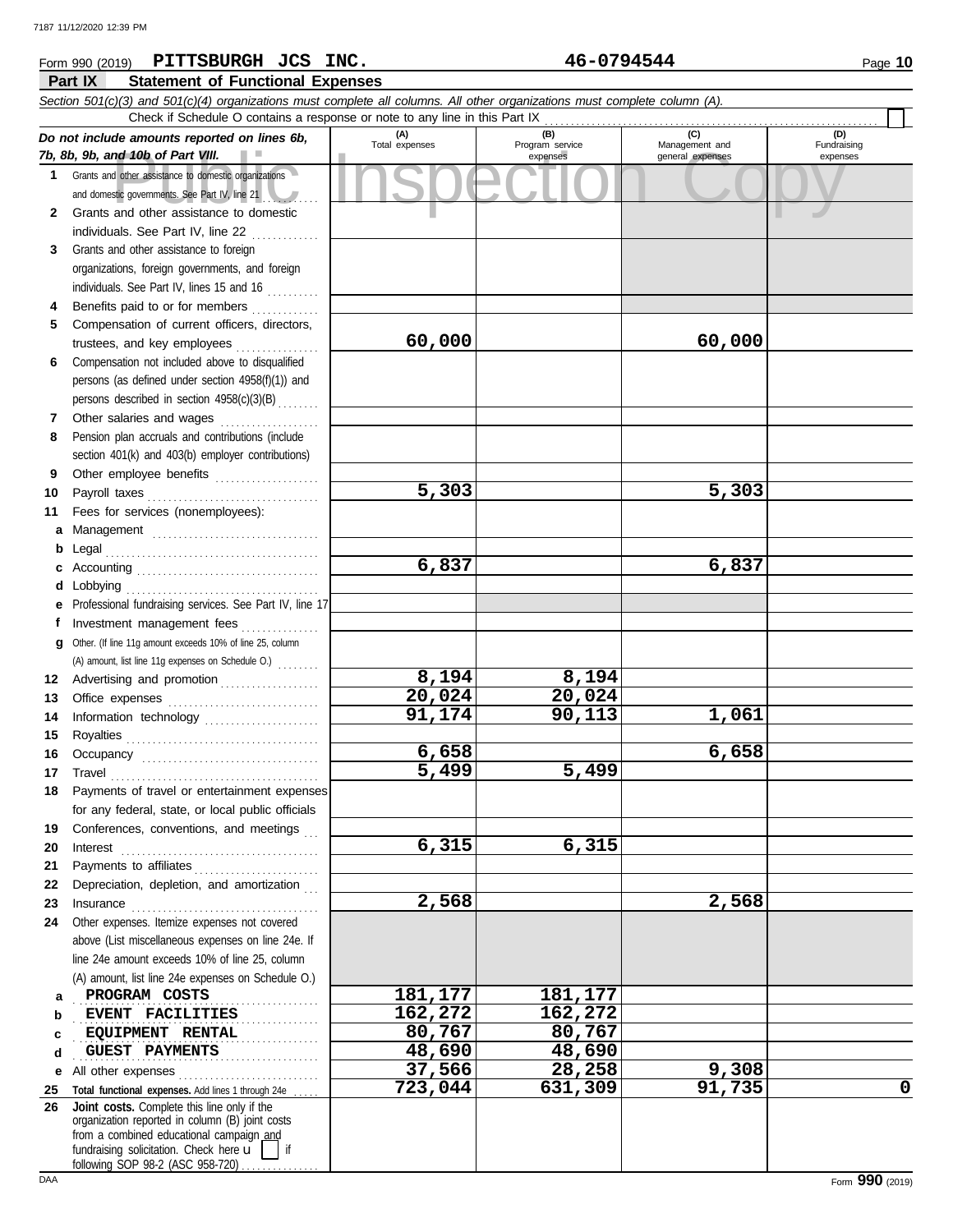|                                  | PITTSBURGH JCS INC.                                                            | 46-0794544        |   | Page 11     |
|----------------------------------|--------------------------------------------------------------------------------|-------------------|---|-------------|
|                                  | <b>Balance Sheet</b>                                                           |                   |   |             |
|                                  |                                                                                |                   |   |             |
|                                  |                                                                                | (A)               |   | (B)         |
|                                  |                                                                                | Beginning of year |   | End of year |
|                                  | m<br>Cash-non-interest-bearing                                                 | 143,328           |   | 29,093      |
|                                  | Savings and temporary cash investments                                         |                   |   |             |
| 3                                | Pledges and grants receivable, net                                             |                   |   |             |
| 4                                | Accounts receivable, net                                                       |                   |   |             |
| 5                                | Loans and other receivables from any current or former officer, director,      |                   |   |             |
|                                  | trustee, key employee, creator or founder, substantial contributor, or 35%     |                   |   |             |
|                                  | controlled entity or family member of any of these persons                     |                   | 5 |             |
| 6                                | Loans and other receivables from other disqualified persons (as defined        |                   |   |             |
| Form 990 (2019)<br>Part X<br>ets | under section $4958(f)(1)$ ), and persons described in section $4958(c)(3)(B)$ |                   | 6 |             |
|                                  |                                                                                |                   |   |             |

|             |    | trustee, key employee, creator or founder, substantial contributor, or 35%                                                                                                                                                           |                           |         |                 |                 |
|-------------|----|--------------------------------------------------------------------------------------------------------------------------------------------------------------------------------------------------------------------------------------|---------------------------|---------|-----------------|-----------------|
|             |    | controlled entity or family member of any of these persons                                                                                                                                                                           |                           | 5       |                 |                 |
|             | 6  | Loans and other receivables from other disqualified persons (as defined                                                                                                                                                              |                           |         |                 |                 |
|             |    | under section 4958(f)(1)), and persons described in section 4958(c)(3)(B)                                                                                                                                                            |                           | 6       |                 |                 |
| Assets      | 7  |                                                                                                                                                                                                                                      |                           |         | $\overline{7}$  |                 |
|             | 8  | Inventories for sale or use <i>communication</i> and the state of the state or use of the state of the state of the state of the state of the state of the state of the state of the state of the state of the state of the state o  |                           |         | 8               |                 |
|             | 9  |                                                                                                                                                                                                                                      |                           |         | 9               |                 |
|             |    | <b>10a</b> Land, buildings, and equipment: cost or other                                                                                                                                                                             |                           |         |                 |                 |
|             |    |                                                                                                                                                                                                                                      |                           |         |                 |                 |
|             | b  | Less: accumulated depreciation                                                                                                                                                                                                       | 10b                       |         | 10 <sub>c</sub> |                 |
|             | 11 |                                                                                                                                                                                                                                      |                           |         | 11              |                 |
|             | 12 |                                                                                                                                                                                                                                      |                           |         | 12              |                 |
|             | 13 |                                                                                                                                                                                                                                      |                           |         | 13              |                 |
|             | 14 | Intang ble assets                                                                                                                                                                                                                    |                           |         | 14              |                 |
|             | 15 |                                                                                                                                                                                                                                      |                           |         | 15              |                 |
|             | 16 |                                                                                                                                                                                                                                      |                           | 143,328 | 16              | 29,093          |
|             | 17 |                                                                                                                                                                                                                                      |                           | 17      |                 |                 |
|             | 18 | Grants payable                                                                                                                                                                                                                       |                           |         | 18              |                 |
|             | 19 | Deferred revenue <b>contract and the contract of the contract of the contract of the contract of the contract of the contract of the contract of the contract of the contract of the contract of the contract of the contract of</b> |                           | 19      |                 |                 |
|             | 20 |                                                                                                                                                                                                                                      |                           | 20      |                 |                 |
|             | 21 | Escrow or custodial account liability. Complete Part IV of Schedule D                                                                                                                                                                |                           | 21      |                 |                 |
|             | 22 | Loans and other payables to any current or former officer, director,                                                                                                                                                                 |                           |         |                 |                 |
| Liabilities |    | trustee, key employee, creator or founder, substantial contributor, or 35%                                                                                                                                                           |                           |         |                 |                 |
|             |    | controlled entity or family member of any of these persons                                                                                                                                                                           |                           |         | 22              |                 |
|             | 23 | Secured mortgages and notes payable to unrelated third parties                                                                                                                                                                       |                           |         | 23              |                 |
|             | 24 | Unsecured notes and loans payable to unrelated third parties                                                                                                                                                                         |                           |         | 24              |                 |
|             | 25 | Other liabilities (including federal income tax, payables to related third                                                                                                                                                           |                           |         |                 |                 |
|             |    | parties, and other liabilities not included on lines 17-24). Complete Part X                                                                                                                                                         |                           |         |                 |                 |
|             |    |                                                                                                                                                                                                                                      |                           |         | 25              | 48,014          |
|             | 26 |                                                                                                                                                                                                                                      |                           | 0       | 26              | 48,014          |
|             |    | Organizations that follow FASB ASC 958, check here $\mathbf{u} \mathbf{X}$                                                                                                                                                           |                           |         |                 |                 |
| Balances    |    | and complete lines 27, 28, 32, and 33.                                                                                                                                                                                               |                           |         |                 |                 |
|             | 27 | Net assets without donor restrictions                                                                                                                                                                                                |                           | 143,328 | 27              | $-18,921$       |
|             | 28 |                                                                                                                                                                                                                                      | والمتمام والمتحدث والمتنا |         | 28              |                 |
| Fund        |    | Organizations that do not follow FASB ASC 958, check here u                                                                                                                                                                          |                           |         |                 |                 |
|             |    | and complete lines 29 through 33.                                                                                                                                                                                                    |                           |         |                 |                 |
| ŏ           | 29 | Capital stock or trust principal, or current funds                                                                                                                                                                                   |                           |         | 29              |                 |
| Assets      | 30 |                                                                                                                                                                                                                                      |                           |         | 30              |                 |
|             | 31 | Retained earnings, endowment, accumulated income, or other funds                                                                                                                                                                     |                           |         | 31              |                 |
| ğ           | 32 | Total net assets or fund balances                                                                                                                                                                                                    |                           | 143,328 | 32              | $-18,921$       |
|             | 33 |                                                                                                                                                                                                                                      |                           | 143,328 | 33              | 29,093          |
|             |    |                                                                                                                                                                                                                                      |                           |         |                 | Form 990 (2019) |

DAA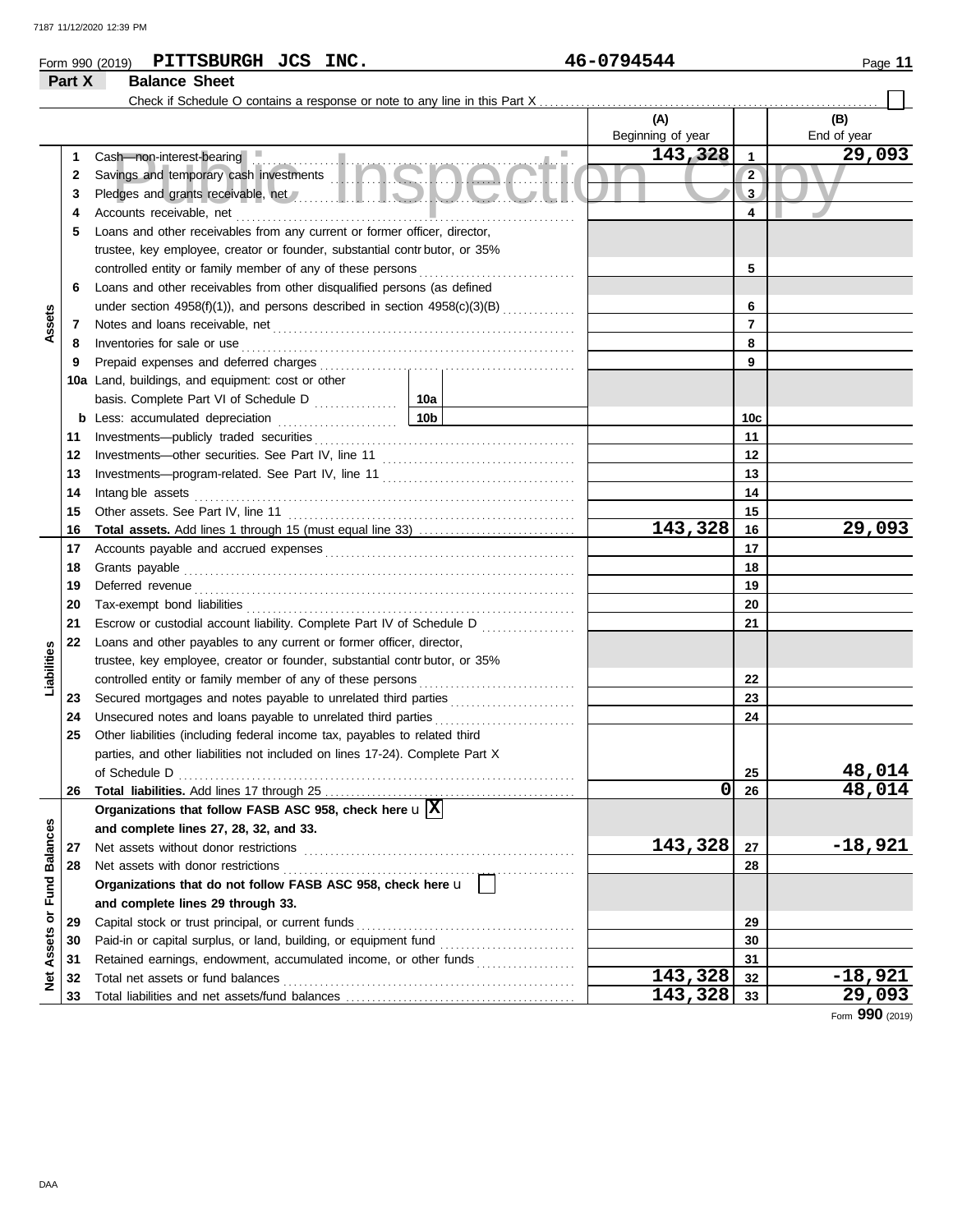|    | 46-0794544<br>Form 990 (2019) PITTSBURGH JCS INC.                                                                                               |                |                |             | Page 12 |
|----|-------------------------------------------------------------------------------------------------------------------------------------------------|----------------|----------------|-------------|---------|
|    | <b>Reconciliation of Net Assets</b><br>Part XI                                                                                                  |                |                |             |         |
|    |                                                                                                                                                 |                |                |             |         |
|    |                                                                                                                                                 | $\overline{1}$ |                | 560, 795    |         |
| 2  |                                                                                                                                                 | $\overline{2}$ |                | 723,044     |         |
| 3  | Revenue less expenses. Subtract line 2 from line 1                                                                                              | 3              |                | $-162, 249$ |         |
| 4  | Revenue less expenses. Subtract line 2 from line 1<br>Net assets or fund balances at beginning of year (must equal Part X, line 32, column (A)) | $\overline{4}$ |                | 143,328     |         |
| 5  | Net unrealized gains (losses) on investments <b>Alternative and Container and Container and Container and Container</b>                         | 5              |                |             |         |
| 6  |                                                                                                                                                 | 6              |                |             |         |
| 7  | Investment expenses                                                                                                                             | $\overline{7}$ |                |             |         |
| 8  | Prior period adjustments                                                                                                                        | 8              |                |             |         |
| 9  | Other changes in net assets or fund balances (explain on Schedule O)                                                                            | 9              |                |             |         |
| 10 | Net assets or fund balances at end of year. Combine lines 3 through 9 (must equal Part X, line                                                  |                |                |             |         |
|    |                                                                                                                                                 | 10             |                | $-18,921$   |         |
|    | <b>Financial Statements and Reporting</b><br>Part XII                                                                                           |                |                |             |         |
|    |                                                                                                                                                 |                |                |             |         |
|    |                                                                                                                                                 |                |                | Yes         | No      |
| 1  | $\overline{\mathbf{X}}$ Accrual<br>Cash<br>Accounting method used to prepare the Form 990:<br>Other                                             |                |                |             |         |
|    | If the organization changed its method of accounting from a prior year or checked "Other," explain in                                           |                |                |             |         |
|    | Schedule O.                                                                                                                                     |                |                |             |         |
|    | 2a Were the organization's financial statements compiled or reviewed by an independent accountant?                                              |                | 2a             |             | x       |
|    | If "Yes," check a box below to indicate whether the financial statements for the year were compiled or                                          |                |                |             |         |
|    | reviewed on a separate basis, consolidated basis, or both:                                                                                      |                |                |             |         |
|    | Separate basis<br>Consolidated basis<br>Both consolidated and separate basis                                                                    |                |                |             |         |
|    | <b>b</b> Were the organization's financial statements audited by an independent accountant?                                                     |                | 2 <sub>b</sub> |             | x       |
|    | If "Yes," check a box below to indicate whether the financial statements for the year were audited on a                                         |                |                |             |         |
|    | separate basis, consolidated basis, or both:                                                                                                    |                |                |             |         |
|    | Consolidated basis<br>Separate basis<br>Both consolidated and separate basis<br>$\mathbf{1}$                                                    |                |                |             |         |
|    | c If "Yes" to line 2a or 2b, does the organization have a committee that assumes responsibility for oversight of                                |                |                |             |         |
|    | the audit, review, or compilation of its financial statements and selection of an independent accountant?                                       |                | 2c             |             |         |
|    | If the organization changed either its oversight process or selection process during the tax year, explain on                                   |                |                |             |         |
|    | Schedule O.                                                                                                                                     |                |                |             |         |
|    | 3a As a result of a federal award, was the organization required to undergo an audit or audits as set forth in the                              |                |                |             |         |
|    | Single Audit Act and OMB Circular A-133?                                                                                                        |                | За             |             | x       |
|    | <b>b</b> If "Yes," did the organization undergo the required audit or audits? If the organization did not undergo the                           |                |                |             |         |
|    |                                                                                                                                                 |                | 3b             |             |         |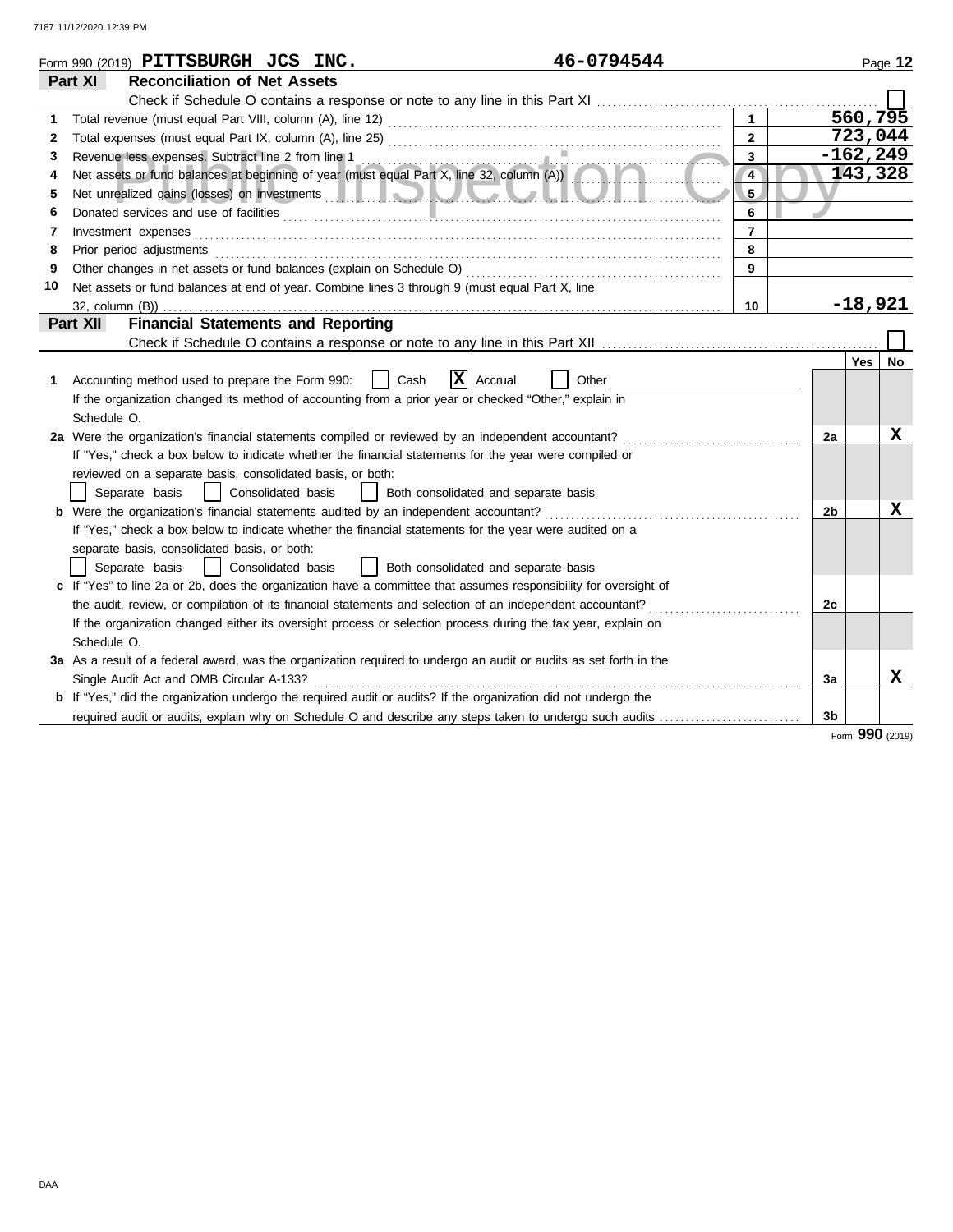| <b>SCHEDULE A</b>                |                                                                                                                                                                                                                                                     | <b>Public Charity Status and Public Support</b><br>OMB No. 1545-0047                                                                                                                                                                                            |                                       |                               |                                      |  |  |  |  |  |  |  |
|----------------------------------|-----------------------------------------------------------------------------------------------------------------------------------------------------------------------------------------------------------------------------------------------------|-----------------------------------------------------------------------------------------------------------------------------------------------------------------------------------------------------------------------------------------------------------------|---------------------------------------|-------------------------------|--------------------------------------|--|--|--|--|--|--|--|
| (Form 990 or 990-EZ)             |                                                                                                                                                                                                                                                     | 2019<br>Complete if the organization is a section 501(c)(3) organization or a section 4947(a)(1) nonexempt charitable trust.                                                                                                                                    |                                       |                               |                                      |  |  |  |  |  |  |  |
| Department of the Treasury       |                                                                                                                                                                                                                                                     | La Attach to Form 990 or Form 990-EZ.<br>Open to Public                                                                                                                                                                                                         |                                       |                               |                                      |  |  |  |  |  |  |  |
| Internal Revenue Service         |                                                                                                                                                                                                                                                     | <b>u</b> Go to www.irs.gov/Form990 for instructions and the latest information.                                                                                                                                                                                 |                                       |                               | Inspection                           |  |  |  |  |  |  |  |
| Name of the organization         | $\sim$<br>PITTSBURGH JCS INC.                                                                                                                                                                                                                       |                                                                                                                                                                                                                                                                 |                                       | 46-0794544                    | Employer identification number       |  |  |  |  |  |  |  |
| Part I                           |                                                                                                                                                                                                                                                     | Reason for Public Charity Status (All organizations must complete this part.) See instructions.                                                                                                                                                                 |                                       |                               |                                      |  |  |  |  |  |  |  |
|                                  |                                                                                                                                                                                                                                                     | The organization is not a private foundation because it is: (For lines 1 through 12, check only one box.)                                                                                                                                                       |                                       |                               |                                      |  |  |  |  |  |  |  |
| 1                                |                                                                                                                                                                                                                                                     | A church, convention of churches, or association of churches described in <b>section 170(b)(1)(A)(i).</b>                                                                                                                                                       |                                       |                               |                                      |  |  |  |  |  |  |  |
| 2                                | A school descr bed in section 170(b)(1)(A)(ii). (Attach Schedule E (Form 990 or 990-EZ).)                                                                                                                                                           |                                                                                                                                                                                                                                                                 |                                       |                               |                                      |  |  |  |  |  |  |  |
| 4                                | A hospital or a cooperative hospital service organization descrbed in section 170(b)(1)(A)(iii).<br>3<br>A medical research organization operated in conjunction with a hospital described in section 170(b)(1)(A)(iii). Enter the hospital's name, |                                                                                                                                                                                                                                                                 |                                       |                               |                                      |  |  |  |  |  |  |  |
| city, and state:                 |                                                                                                                                                                                                                                                     |                                                                                                                                                                                                                                                                 |                                       |                               |                                      |  |  |  |  |  |  |  |
| 5                                |                                                                                                                                                                                                                                                     | An organization operated for the benefit of a college or university owned or operated by a governmental unit described in                                                                                                                                       |                                       |                               |                                      |  |  |  |  |  |  |  |
|                                  | section 170(b)(1)(A)(iv). (Complete Part II.)                                                                                                                                                                                                       |                                                                                                                                                                                                                                                                 |                                       |                               |                                      |  |  |  |  |  |  |  |
| 6                                |                                                                                                                                                                                                                                                     | A federal, state, or local government or governmental unit described in section 170(b)(1)(A)(v).                                                                                                                                                                |                                       |                               |                                      |  |  |  |  |  |  |  |
| 7                                | described in section 170(b)(1)(A)(vi). (Complete Part II.)                                                                                                                                                                                          | An organization that normally receives a substantial part of its support from a governmental unit or from the general public                                                                                                                                    |                                       |                               |                                      |  |  |  |  |  |  |  |
| 8                                |                                                                                                                                                                                                                                                     | A community trust descr bed in section 170(b)(1)(A)(vi). (Complete Part II.)                                                                                                                                                                                    |                                       |                               |                                      |  |  |  |  |  |  |  |
| 9                                |                                                                                                                                                                                                                                                     | An agricultural research organization described in section 170(b)(1)(A)(ix) operated in conjunction with a land-grant college<br>or university or a non-land-grant college of agriculture (see instructions). Enter the name, city, and state of the college or |                                       |                               |                                      |  |  |  |  |  |  |  |
| university:<br>$ {\bf x} $<br>10 |                                                                                                                                                                                                                                                     | An organization that normally receives: (1) more than 33 1/3% of its support from contributions, membership fees, and gross                                                                                                                                     |                                       |                               |                                      |  |  |  |  |  |  |  |
|                                  |                                                                                                                                                                                                                                                     | receipts from activities related to its exempt functions—subject to certain exceptions, and (2) no more than 33 1/3% of its                                                                                                                                     |                                       |                               |                                      |  |  |  |  |  |  |  |
|                                  |                                                                                                                                                                                                                                                     | support from gross investment income and unrelated business taxable income (less section 511 tax) from businesses                                                                                                                                               |                                       |                               |                                      |  |  |  |  |  |  |  |
| 11                               |                                                                                                                                                                                                                                                     | acquired by the organization after June 30, 1975. See section 509(a)(2). (Complete Part III.)<br>An organization organized and operated exclusively to test for public safety. See section 509(a)(4).                                                           |                                       |                               |                                      |  |  |  |  |  |  |  |
| 12                               |                                                                                                                                                                                                                                                     | An organization organized and operated exclusively for the benefit of, to perform the functions of, or to carry out the purposes                                                                                                                                |                                       |                               |                                      |  |  |  |  |  |  |  |
|                                  |                                                                                                                                                                                                                                                     | of one or more publicly supported organizations descrbed in section 509(a)(1) or section 509(a)(2). See section 509(a)(3).                                                                                                                                      |                                       |                               |                                      |  |  |  |  |  |  |  |
|                                  |                                                                                                                                                                                                                                                     | Check the box in lines 12a through 12d that describes the type of supporting organization and complete lines 12e, 12f, and 12g.                                                                                                                                 |                                       |                               |                                      |  |  |  |  |  |  |  |
| a                                |                                                                                                                                                                                                                                                     | Type I. A supporting organization operated, supervised, or controlled by its supported organization(s), typically by giving<br>the supported organization(s) the power to regularly appoint or elect a majority of the directors or trustees of the             |                                       |                               |                                      |  |  |  |  |  |  |  |
|                                  |                                                                                                                                                                                                                                                     | supporting organization. You must complete Part IV, Sections A and B.                                                                                                                                                                                           |                                       |                               |                                      |  |  |  |  |  |  |  |
| b                                |                                                                                                                                                                                                                                                     | Type II. A supporting organization supervised or controlled in connection with its supported organization(s), by having                                                                                                                                         |                                       |                               |                                      |  |  |  |  |  |  |  |
|                                  |                                                                                                                                                                                                                                                     | control or management of the supporting organization vested in the same persons that control or manage the supported<br>organization(s). You must complete Part IV, Sections A and C.                                                                           |                                       |                               |                                      |  |  |  |  |  |  |  |
| c                                |                                                                                                                                                                                                                                                     | Type III functionally integrated. A supporting organization operated in connection with, and functionally integrated with,                                                                                                                                      |                                       |                               |                                      |  |  |  |  |  |  |  |
|                                  |                                                                                                                                                                                                                                                     | its supported organization(s) (see instructions). You must complete Part IV, Sections A, D, and E.                                                                                                                                                              |                                       |                               |                                      |  |  |  |  |  |  |  |
| d                                |                                                                                                                                                                                                                                                     | Type III non-functionally integrated. A supporting organization operated in connection with its supported organization(s)<br>that is not functionally integrated. The organization generally must satisfy a distribution requirement and an attentiveness       |                                       |                               |                                      |  |  |  |  |  |  |  |
|                                  |                                                                                                                                                                                                                                                     | requirement (see instructions). You must complete Part IV, Sections A and D, and Part V.                                                                                                                                                                        |                                       |                               |                                      |  |  |  |  |  |  |  |
| е                                |                                                                                                                                                                                                                                                     | Check this box if the organization received a written determination from the IRS that it is a Type I, Type II, Type III                                                                                                                                         |                                       |                               |                                      |  |  |  |  |  |  |  |
| f                                | Enter the number of supported organizations                                                                                                                                                                                                         | functionally integrated, or Type III non-functionally integrated supporting organization.                                                                                                                                                                       |                                       |                               |                                      |  |  |  |  |  |  |  |
| g                                |                                                                                                                                                                                                                                                     | Provide the following information about the supported organization(s).                                                                                                                                                                                          |                                       |                               |                                      |  |  |  |  |  |  |  |
| (i) Name of supported            | (ii) $E N$                                                                                                                                                                                                                                          | (iii) Type of organization                                                                                                                                                                                                                                      | (iv) Is the organization              | (v) Amount of monetary        | (vi) Amount of                       |  |  |  |  |  |  |  |
| organization                     |                                                                                                                                                                                                                                                     | (described on lines 1-10<br>above (see instructions))                                                                                                                                                                                                           | listed in your governing<br>document? | support (see<br>instructions) | other support (see<br>instructions)  |  |  |  |  |  |  |  |
|                                  |                                                                                                                                                                                                                                                     |                                                                                                                                                                                                                                                                 | Yes<br>No                             |                               |                                      |  |  |  |  |  |  |  |
| (A)                              |                                                                                                                                                                                                                                                     |                                                                                                                                                                                                                                                                 |                                       |                               |                                      |  |  |  |  |  |  |  |
| (B)                              |                                                                                                                                                                                                                                                     |                                                                                                                                                                                                                                                                 |                                       |                               |                                      |  |  |  |  |  |  |  |
|                                  |                                                                                                                                                                                                                                                     |                                                                                                                                                                                                                                                                 |                                       |                               |                                      |  |  |  |  |  |  |  |
| (C)                              |                                                                                                                                                                                                                                                     |                                                                                                                                                                                                                                                                 |                                       |                               |                                      |  |  |  |  |  |  |  |
| (D)                              |                                                                                                                                                                                                                                                     |                                                                                                                                                                                                                                                                 |                                       |                               |                                      |  |  |  |  |  |  |  |
| (E)                              |                                                                                                                                                                                                                                                     |                                                                                                                                                                                                                                                                 |                                       |                               |                                      |  |  |  |  |  |  |  |
|                                  |                                                                                                                                                                                                                                                     |                                                                                                                                                                                                                                                                 |                                       |                               |                                      |  |  |  |  |  |  |  |
| Total                            |                                                                                                                                                                                                                                                     | For Panorwork Poduction Act Notice, soo the Instructions for Form 000 or 000-F7                                                                                                                                                                                 |                                       |                               | Schodule A (Form 000 or 000-F7) 2010 |  |  |  |  |  |  |  |

**For Paperwork Reduction Act Notice, see the Instructions for Form 990 or 990-EZ.**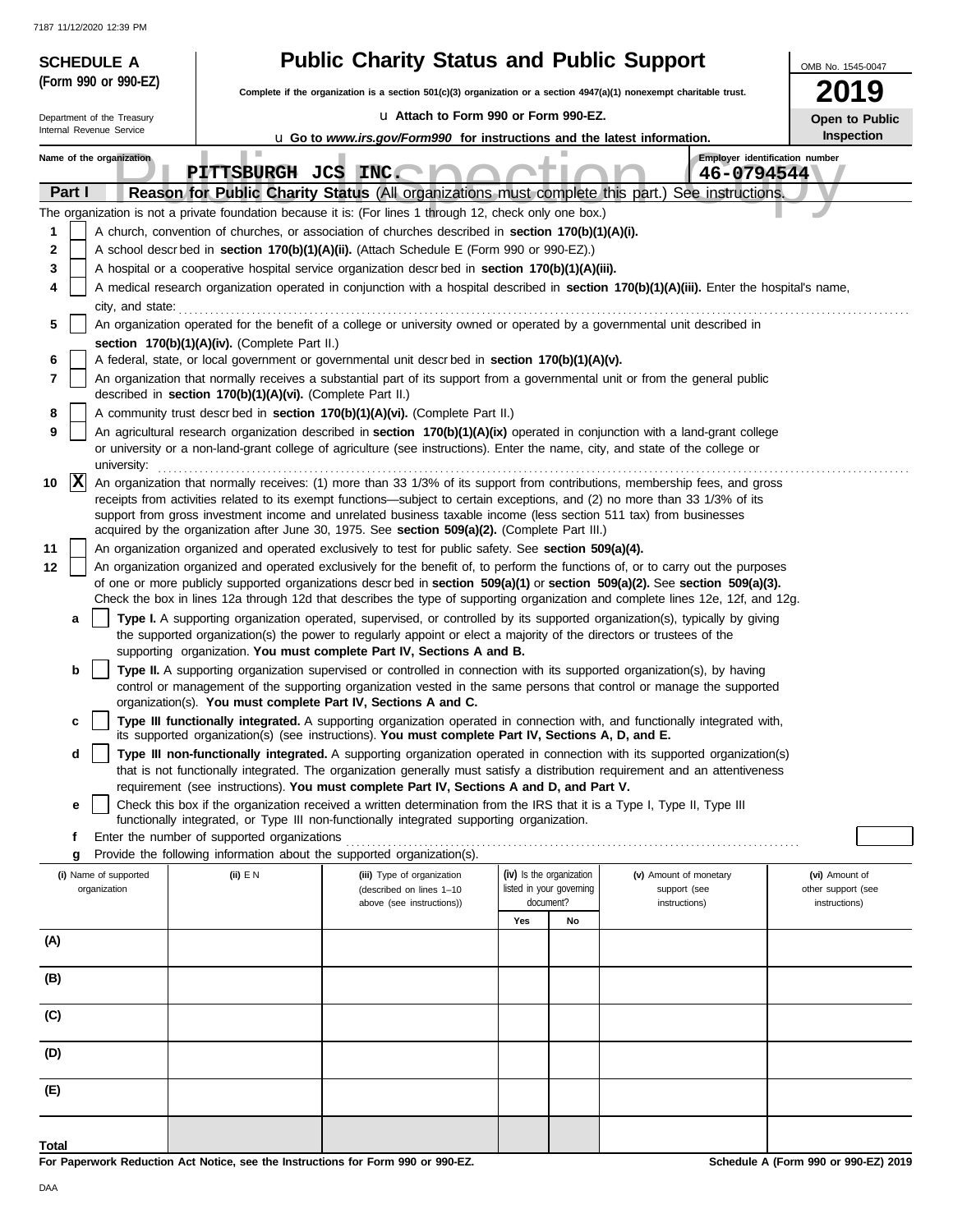|              | Schedule A (Form 990 or 990-EZ) 2019                                                                                                                                                                                           | PITTSBURGH JCS INC. |          |            |            | 46-0794544 | Page 2    |
|--------------|--------------------------------------------------------------------------------------------------------------------------------------------------------------------------------------------------------------------------------|---------------------|----------|------------|------------|------------|-----------|
|              | Support Schedule for Organizations Described in Sections 170(b)(1)(A)(iv) and 170(b)(1)(A)(vi)<br>Part II                                                                                                                      |                     |          |            |            |            |           |
|              | (Complete only if you checked the box on line 5, 7, or 8 of Part I or if the organization failed to qualify under                                                                                                              |                     |          |            |            |            |           |
|              | Part III. If the organization fails to qualify under the tests listed below, please complete Part III.)                                                                                                                        |                     |          |            |            |            |           |
|              | Section A. Public Support                                                                                                                                                                                                      |                     |          |            |            |            |           |
|              | Calendar year (or fiscal year beginning in)<br>$\mathbf{u}$                                                                                                                                                                    | (a) 2015            | (b) 2016 | $(c)$ 2017 | $(d)$ 2018 | (e) 2019   | (f) Total |
| 1            | Gifts, grants, contributions, and<br>membership fees received. (Do not<br>include any "unusual grants.")                                                                                                                       |                     |          |            |            |            |           |
| $\mathbf{2}$ | Tax revenues levied for the<br>organization's benefit and either paid<br>to or expended on its behalf                                                                                                                          |                     |          |            |            |            |           |
| 3            | The value of services or facilities<br>furnished by a governmental unit to the<br>organization without charge                                                                                                                  |                     |          |            |            |            |           |
| 4            | Total. Add lines 1 through 3                                                                                                                                                                                                   |                     |          |            |            |            |           |
| 5            | The portion of total contr butions by<br>each person (other than a<br>governmental unit or publicly<br>supported organization) included on<br>line 1 that exceeds 2% of the amount<br>shown on line 11, column (f) $\ldots$    |                     |          |            |            |            |           |
| 6            | Public support. Subtract line 5 from line 4.                                                                                                                                                                                   |                     |          |            |            |            |           |
|              | <b>Section B. Total Support</b>                                                                                                                                                                                                |                     |          |            |            |            |           |
|              | Calendar year (or fiscal year beginning in)<br>$\mathbf{u}$                                                                                                                                                                    | (a) 2015            | (b) 2016 | $(c)$ 2017 | $(d)$ 2018 | (e) $2019$ | (f) Total |
| 7            | Amounts from line 4 [11] [11] [11] Amounts from line 4                                                                                                                                                                         |                     |          |            |            |            |           |
| 8            | Gross income from interest, dividends,<br>payments received on securities loans,<br>rents, royalties, and income from                                                                                                          |                     |          |            |            |            |           |
| 9            | Net income from unrelated business<br>activities, whether or not the business<br>is regularly carried on                                                                                                                       |                     |          |            |            |            |           |
| 10<br>11     | Other income. Do not include gain or<br>loss from the sale of capital assets<br>Total support. Add lines 7 through 10                                                                                                          |                     |          |            |            |            |           |
| 12           |                                                                                                                                                                                                                                |                     |          |            |            | 12         |           |
| 13           | First five years. If the Form 990 is for the organization's first, second, third, fourth, or fifth tax year as a section 501(c)(3)                                                                                             |                     |          |            |            |            |           |
|              | organization, check this box and stop here                                                                                                                                                                                     |                     |          |            |            |            |           |
|              | Section C. Computation of Public Support Percentage                                                                                                                                                                            |                     |          |            |            |            |           |
| 14           | Public support percentage for 2019 (line 6, column (f) divided by line 11, column (f)) [[[[[[[[[[[[[[[[[[[[[[                                                                                                                  |                     |          |            |            | 14         | %         |
| 15           |                                                                                                                                                                                                                                |                     |          |            |            | 15         | %         |
| 16a          | 33 1/3% support test-2019. If the organization did not check the box on line 13, and line 14 is 33 1/3% or more, check this                                                                                                    |                     |          |            |            |            |           |
|              | box and stop here. The organization qualifies as a publicly supported organization [11] content content content or the organization [11] content of step here. The organization content of step and step here are step and ste |                     |          |            |            |            |           |
| b            | 33 1/3% support test-2018. If the organization did not check a box on line 13 or 16a, and line 15 is 33 1/3% or more, check                                                                                                    |                     |          |            |            |            |           |
|              |                                                                                                                                                                                                                                |                     |          |            |            |            |           |
| 17а          | 10%-facts-and-circumstances test-2019. If the organization did not check a box on line 13, 16a, or 16b, and line 14 is                                                                                                         |                     |          |            |            |            |           |
|              | 10% or more, and if the organization meets the "facts-and-circumstances" test, check this box and stop here. Explain in                                                                                                        |                     |          |            |            |            |           |
|              | Part VI how the organization meets the "facts-and-circumstances" test. The organization qualifies as a publicly supported                                                                                                      |                     |          |            |            |            |           |
|              | organization                                                                                                                                                                                                                   |                     |          |            |            |            |           |
| b            | 10%-facts-and-circumstances test-2018. If the organization did not check a box on line 13, 16a, 16b, or 17a, and line                                                                                                          |                     |          |            |            |            |           |
|              | 15 is 10% or more, and if the organization meets the "facts-and-circumstances" test, check this box and stop here.                                                                                                             |                     |          |            |            |            |           |
|              | Explain in Part VI how the organization meets the "facts-and-circumstances" test. The organization qualifies as a publicly                                                                                                     |                     |          |            |            |            |           |
|              | supported organization                                                                                                                                                                                                         |                     |          |            |            |            |           |
| 18           | Private foundation. If the organization did not check a box on line 13, 16a, 16b, 17a, or 17b, check this box and see                                                                                                          |                     |          |            |            |            |           |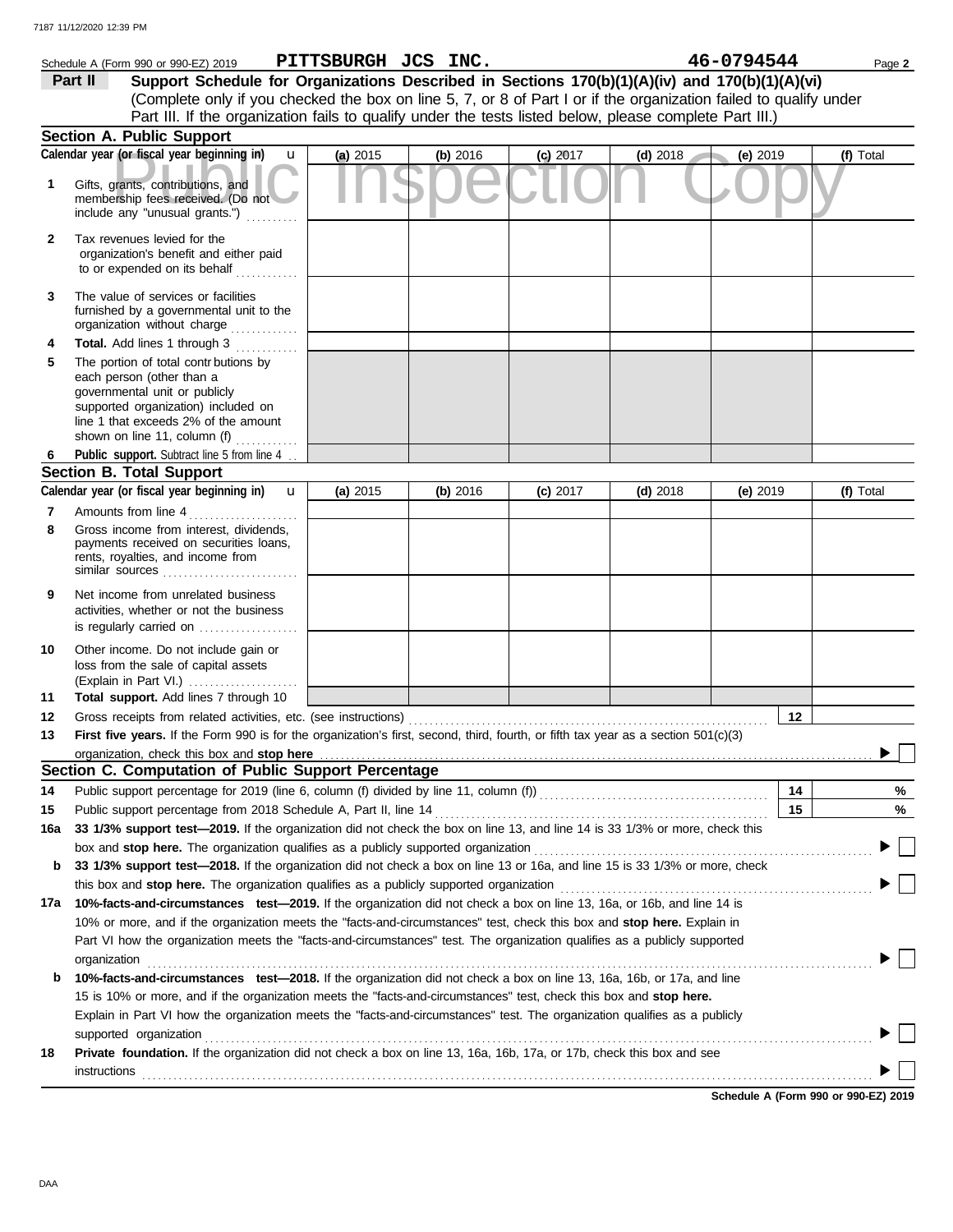|              | Support Schedule for Organizations Described in Section 509(a)(2)<br>Part III                                                                                                                                                                                                                                                                                             |          |          |            |            |            |                |
|--------------|---------------------------------------------------------------------------------------------------------------------------------------------------------------------------------------------------------------------------------------------------------------------------------------------------------------------------------------------------------------------------|----------|----------|------------|------------|------------|----------------|
|              | (Complete only if you checked the box on line 10 of Part I or if the organization failed to qualify under Part II.                                                                                                                                                                                                                                                        |          |          |            |            |            |                |
|              | If the organization fails to qualify under the tests listed below, please complete Part II.)                                                                                                                                                                                                                                                                              |          |          |            |            |            |                |
|              | <b>Section A. Public Support</b>                                                                                                                                                                                                                                                                                                                                          |          |          |            |            |            |                |
|              | Calendar year (or fiscal year beginning in)<br>$\mathbf{u}$                                                                                                                                                                                                                                                                                                               | (a) 2015 | (b) 2016 | $(c)$ 2017 | $(d)$ 2018 | $(e)$ 2019 | (f) Total      |
| $\mathbf{1}$ | Gifts, grants, contributions, and membership fees<br>received. (Do not include any "unusual grants.")                                                                                                                                                                                                                                                                     |          |          |            |            |            |                |
| $\mathbf{2}$ | Gross receipts from admissions, merchandise<br>sold or services performed, or facilities<br>furnished in any activity that is related to the<br>organization's fax-exempt purpose                                                                                                                                                                                         | 233,754  | 460,591  | 397,984    | 470,781    | 560,319    | 2,123,429      |
| 3            | Gross receipts from activities that are not an<br>unrelated trade or business under section 513                                                                                                                                                                                                                                                                           |          |          |            |            |            |                |
| 4            | Tax revenues levied for the<br>organization's benefit and either paid<br>to or expended on its behalf                                                                                                                                                                                                                                                                     |          |          |            |            |            |                |
| 5            | The value of services or facilities<br>furnished by a governmental unit to the<br>organization without charge with an area with an area with a contract of the contract of the contract of the contract of the contract of the contract of the contract of the contract of the contract of the contract of the c                                                          |          |          |            |            |            |                |
| 6            | Total. Add lines 1 through 5                                                                                                                                                                                                                                                                                                                                              | 233,754  | 460,591  | 397,984    | 470,781    | 560,319    | 2,123,429      |
|              | <b>7a</b> Amounts included on lines 1, 2, and 3<br>received from disqualified persons                                                                                                                                                                                                                                                                                     |          |          |            |            |            |                |
| b            | Amounts included on lines 2 and 3<br>received from other than disqualified<br>persons that exceed the greater of \$5,000<br>or 1% of the amount on line 13 for the year $\ldots$                                                                                                                                                                                          |          |          |            |            |            |                |
| c            | Add lines 7a and 7b<br>.                                                                                                                                                                                                                                                                                                                                                  |          |          |            |            |            |                |
| 8            | Public support. (Subtract line 7c from                                                                                                                                                                                                                                                                                                                                    |          |          |            |            |            |                |
|              | line $6.$ )                                                                                                                                                                                                                                                                                                                                                               |          |          |            |            |            | 2,123,429      |
|              | <b>Section B. Total Support</b>                                                                                                                                                                                                                                                                                                                                           |          |          |            |            |            |                |
|              | Calendar year (or fiscal year beginning in)<br>$\mathbf{u}$                                                                                                                                                                                                                                                                                                               | (a) 2015 | (b) 2016 | $(c)$ 2017 | $(d)$ 2018 | (e) 2019   | (f) Total      |
| 9            | Amounts from line 6                                                                                                                                                                                                                                                                                                                                                       | 233,754  | 460,591  | 397,984    | 470,781    | 560,319    | 2,123,429      |
| 10a          | Gross income from interest, dividends,<br>payments received on securities loans, rents,<br>royalties, and income from similar sources                                                                                                                                                                                                                                     | 41       | 545      | 459        | 925        | 476        | 2,446          |
| b            | Unrelated business taxable income (less<br>section 511 taxes) from businesses<br>acquired after June 30, 1975                                                                                                                                                                                                                                                             |          |          |            |            |            |                |
|              | c Add lines 10a and 10b $\ldots$                                                                                                                                                                                                                                                                                                                                          | 41       | 545      | 459        | 925        | 476        | 2,446          |
| 11           | Net income from unrelated business<br>activities not included in line 10b, whether<br>or not the business is regularly carried on                                                                                                                                                                                                                                         |          |          |            |            |            |                |
| 12           | Other income. Do not include gain or<br>loss from the sale of capital assets<br>(Explain in Part VI.)<br>.                                                                                                                                                                                                                                                                |          |          |            |            |            |                |
| 13           | Total support. (Add lines 9, 10c, 11,                                                                                                                                                                                                                                                                                                                                     |          |          |            |            |            |                |
|              | and 12.) $\frac{1}{2}$                                                                                                                                                                                                                                                                                                                                                    | 233,795  | 461,136  | 398,443    | 471,706    | 560,795    | 2,125,875      |
| 14           | First five years. If the Form 990 is for the organization's first, second, third, fourth, or fifth tax year as a section 501(c)(3)<br>organization, check this box and stop here <b>construction</b> and construction of the construction of the state of the construction of the construction of the construction of the construction of the construction of the constru |          |          |            |            |            |                |
|              | Section C. Computation of Public Support Percentage                                                                                                                                                                                                                                                                                                                       |          |          |            |            |            |                |
| 15           |                                                                                                                                                                                                                                                                                                                                                                           |          |          |            |            | 15         | 99.88%         |
| 16           |                                                                                                                                                                                                                                                                                                                                                                           |          |          |            |            | 16         | 99.89%         |
|              | Section D. Computation of Investment Income Percentage                                                                                                                                                                                                                                                                                                                    |          |          |            |            |            |                |
| 17           |                                                                                                                                                                                                                                                                                                                                                                           |          |          |            |            | 17         | %              |
| 18           | Investment income percentage from 2018 Schedule A, Part III, line 17                                                                                                                                                                                                                                                                                                      |          |          |            |            | 18         | %              |
| 19a          | 33 1/3% support tests—2019. If the organization did not check the box on line 14, and line 15 is more than 33 1/3%, and line                                                                                                                                                                                                                                              |          |          |            |            |            |                |
|              |                                                                                                                                                                                                                                                                                                                                                                           |          |          |            |            |            | $ \mathbf{x} $ |
| b            | 33 1/3% support tests—2018. If the organization did not check a box on line 14 or line 19a, and line 16 is more than 33 1/3%, and                                                                                                                                                                                                                                         |          |          |            |            |            |                |
|              |                                                                                                                                                                                                                                                                                                                                                                           |          |          |            |            |            |                |
| 20           |                                                                                                                                                                                                                                                                                                                                                                           |          |          |            |            |            |                |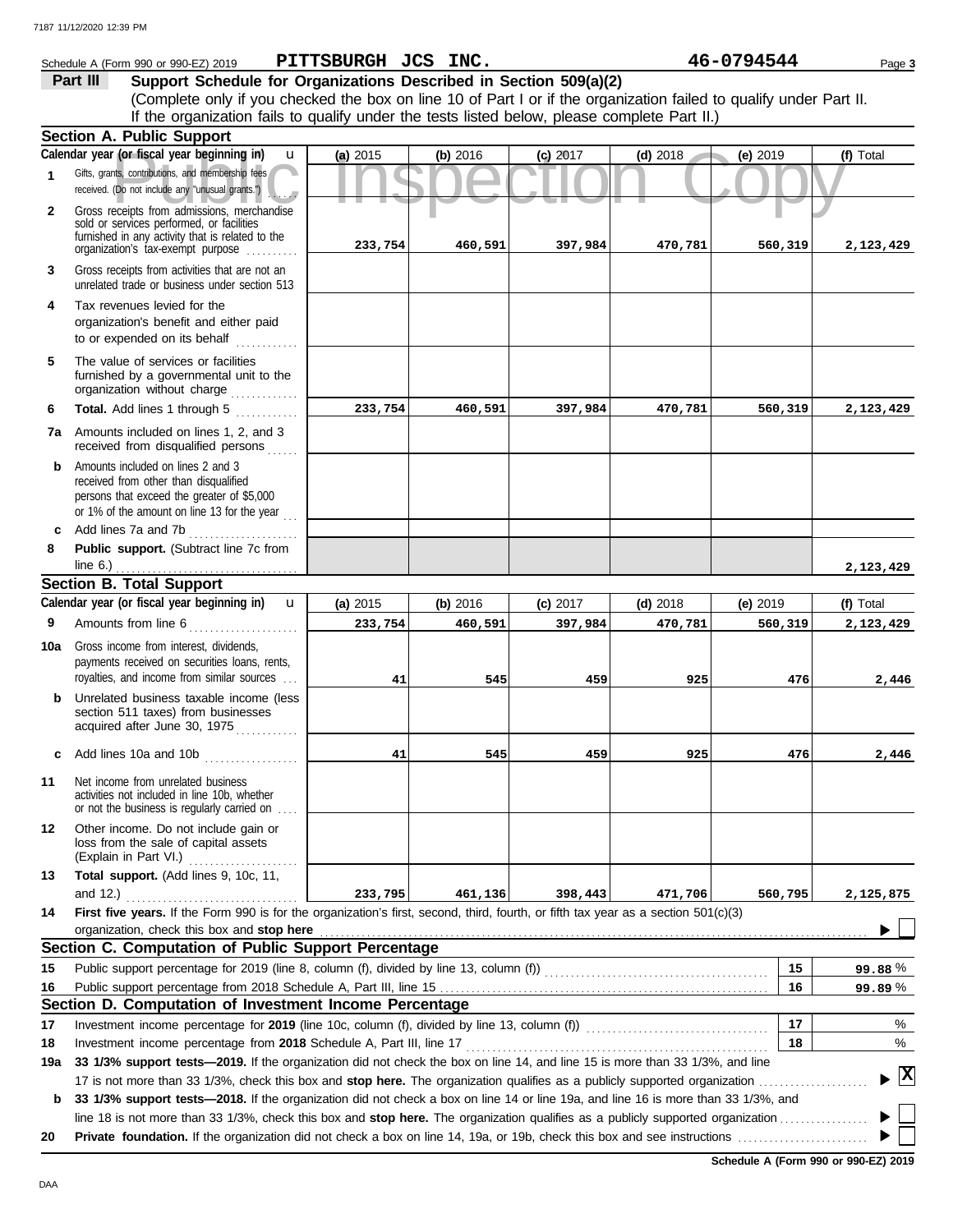|     | PITTSBURGH JCS INC.<br>Schedule A (Form 990 or 990-EZ) 2019                                                                                                                                                                        | 46-0794544                           | Page 4 |
|-----|------------------------------------------------------------------------------------------------------------------------------------------------------------------------------------------------------------------------------------|--------------------------------------|--------|
|     | Part IV<br><b>Supporting Organizations</b>                                                                                                                                                                                         |                                      |        |
|     | (Complete only if you checked a box in line 12 on Part I. If you checked 12a of Part I, complete Sections A                                                                                                                        |                                      |        |
|     | and B. If you checked 12b of Part I, complete Sections A and C. If you checked 12c of Part I, complete                                                                                                                             |                                      |        |
|     | Sections A, D, and E. If you checked 12d of Part I, complete Sections A and D, and complete Part V.)                                                                                                                               |                                      |        |
|     | Section A. All Supporting Organizations                                                                                                                                                                                            |                                      |        |
|     |                                                                                                                                                                                                                                    | Yes                                  | No     |
| 1   | Are all of the organization's supported organizations listed by name in the organization's governing                                                                                                                               |                                      |        |
|     | documents? If "No," describe in Part VI how the supported organizations are designated. If designated by<br>class or purpose, describe the designation. If historic and continuing relationship, explain.                          | 1                                    |        |
| 2   | Did the organization have any supported organization that does not have an IRS determination of status                                                                                                                             |                                      |        |
|     | under section 509(a)(1) or (2)? If "Yes," explain in Part VI how the organization determined that the supported                                                                                                                    |                                      |        |
|     | organization was described in section $509(a)(1)$ or (2).                                                                                                                                                                          | $\mathbf{2}$                         |        |
| За  | Did the organization have a supported organization descrbed in section $501(c)(4)$ , (5), or (6)? If "Yes," answer                                                                                                                 |                                      |        |
|     | $(b)$ and $(c)$ below.                                                                                                                                                                                                             | 3a                                   |        |
| b   | Did the organization confirm that each supported organization qualified under section $501(c)(4)$ , (5), or (6) and                                                                                                                |                                      |        |
|     | satisfied the public support tests under section 509(a)(2)? If "Yes," describe in Part VI when and how the                                                                                                                         |                                      |        |
|     | organization made the determination.                                                                                                                                                                                               | 3b                                   |        |
| c   | Did the organization ensure that all support to such organizations was used exclusively for section $170(c)(2)(B)$                                                                                                                 |                                      |        |
|     | purposes? If "Yes," explain in Part VI what controls the organization put in place to ensure such use.                                                                                                                             | 3 <sub>c</sub>                       |        |
| 4a  | Was any supported organization not organized in the United States ("foreign supported organization")? If                                                                                                                           |                                      |        |
|     | "Yes," and if you checked 12a or 12b in Part I, answer (b) and (c) below.                                                                                                                                                          | 4a                                   |        |
| b   | Did the organization have ultimate control and discretion in deciding whether to make grants to the foreign                                                                                                                        |                                      |        |
|     | supported organization? If "Yes," describe in Part VI how the organization had such control and discretion                                                                                                                         |                                      |        |
|     | despite being controlled or supervised by or in connection with its supported organizations.                                                                                                                                       | 4b                                   |        |
| c   | Did the organization support any foreign supported organization that does not have an IRS determination                                                                                                                            |                                      |        |
|     | under sections $501(c)(3)$ and $509(a)(1)$ or (2)? If "Yes," explain in Part VI what controls the organization used                                                                                                                |                                      |        |
|     | to ensure that all support to the foreign supported organization was used exclusively for section $170(c)(2)(B)$                                                                                                                   |                                      |        |
|     | purposes.                                                                                                                                                                                                                          | 4c                                   |        |
| 5a  | Did the organization add, substitute, or remove any supported organizations during the tax year? If "Yes,"                                                                                                                         |                                      |        |
|     | answer (b) and (c) below (if applicable). Also, provide detail in Part VI, including (i) the names and EIN                                                                                                                         |                                      |        |
|     | numbers of the supported organizations added, substituted, or removed; (ii) the reasons for each such action;<br>(iii) the authority under the organization's organizing document authorizing such action; and (iv) how the action |                                      |        |
|     | was accomplished (such as by amendment to the organizing document).                                                                                                                                                                | 5a                                   |        |
| b   | Type I or Type II only. Was any added or substituted supported organization part of a class already                                                                                                                                |                                      |        |
|     | designated in the organization's organizing document?                                                                                                                                                                              | 5b                                   |        |
| c   | <b>Substitutions only.</b> Was the substitution the result of an event beyond the organization's control?                                                                                                                          | 5c                                   |        |
| 6   | Did the organization provide support (whether in the form of grants or the provision of services or facilities) to                                                                                                                 |                                      |        |
|     | anyone other than (i) its supported organizations, (ii) individuals that are part of the charitable class benefited                                                                                                                |                                      |        |
|     | by one or more of its supported organizations, or (iii) other supporting organizations that also support or                                                                                                                        |                                      |        |
|     | benefit one or more of the filing organization's supported organizations? If "Yes," provide detail in Part VI.                                                                                                                     | 6                                    |        |
| 7   | Did the organization provide a grant, loan, compensation, or other similar payment to a substantial contributor                                                                                                                    |                                      |        |
|     | (as defined in section $4958(c)(3)(C)$ ), a family member of a substantial contributor, or a 35% controlled entity                                                                                                                 |                                      |        |
|     | with regard to a substantial contr butor? If "Yes," complete Part I of Schedule L (Form 990 or 990-EZ).                                                                                                                            | 7                                    |        |
| 8   | Did the organization make a loan to a disqualified person (as defined in section 4958) not described in line 7?                                                                                                                    |                                      |        |
|     | If "Yes," complete Part I of Schedule L (Form 990 or 990-EZ).                                                                                                                                                                      | 8                                    |        |
| 9а  | Was the organization controlled directly or indirectly at any time during the tax year by one or more                                                                                                                              |                                      |        |
|     | disqualified persons as defined in section 4946 (other than foundation managers and organizations described                                                                                                                        |                                      |        |
|     | in section 509(a)(1) or (2))? If "Yes," provide detail in Part VI.                                                                                                                                                                 | 9a                                   |        |
| b   | Did one or more disqualified persons (as defined in line 9a) hold a controlling interest in any entity in which                                                                                                                    |                                      |        |
|     | the supporting organization had an interest? If "Yes," provide detail in Part VI.                                                                                                                                                  | 9b                                   |        |
| c   | Did a disqualified person (as defined in line 9a) have an ownership interest in, or derive any personal benefit                                                                                                                    |                                      |        |
| 10a | from, assets in which the supporting organization also had an interest? If "Yes," provide detail in Part VI.<br>Was the organization subject to the excess business holdings rules of section 4943 because of section              | 9c                                   |        |
|     | 4943(f) (regarding certain Type II supporting organizations, and all Type III non-functionally integrated                                                                                                                          |                                      |        |
|     | supporting organizations)? If "Yes," answer 10b below.                                                                                                                                                                             | 10a                                  |        |
| b   | Did the organization have any excess business holdings in the tax year? (Use Schedule C, Form 4720, to                                                                                                                             |                                      |        |
|     | determine whether the organization had excess business holdings.)                                                                                                                                                                  | 10b                                  |        |
|     |                                                                                                                                                                                                                                    | Cahadula A (Farm 000 ar 000 EZ) 2040 |        |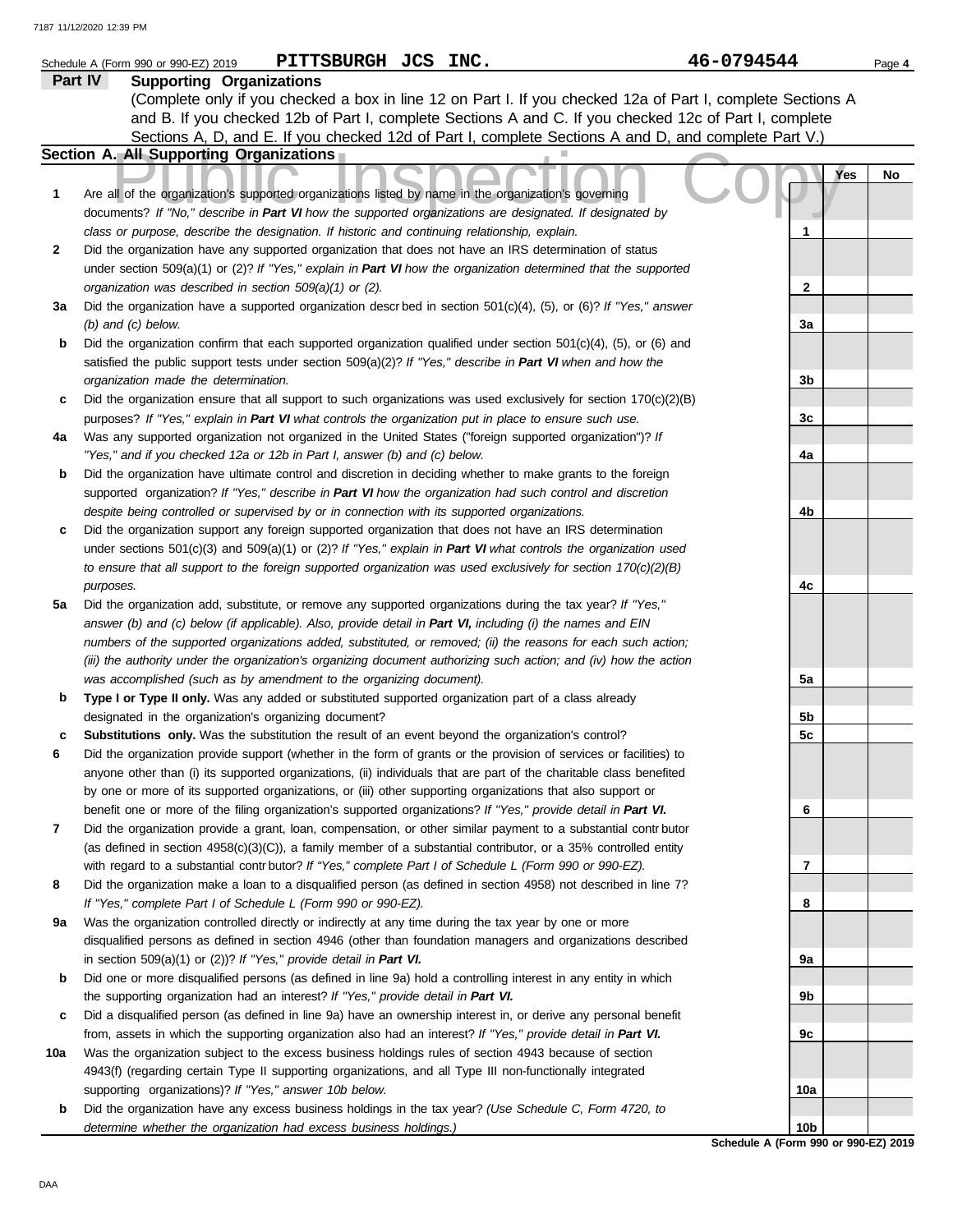|              | PITTSBURGH JCS INC.<br>Schedule A (Form 990 or 990-EZ) 2019                                                                                                                                                                            | 46-0794544             |     | Page 5 |
|--------------|----------------------------------------------------------------------------------------------------------------------------------------------------------------------------------------------------------------------------------------|------------------------|-----|--------|
| Part IV      | <b>Supporting Organizations (continued)</b>                                                                                                                                                                                            |                        |     |        |
|              |                                                                                                                                                                                                                                        |                        | Yes | No     |
| 11           | Has the organization accepted a gift or contribution from any of the following persons?                                                                                                                                                |                        |     |        |
| а            | A person who directly or indirectly controls, either alone or together with persons described in (b) and (c)                                                                                                                           |                        |     |        |
| b            | below, the governing body of a supported organization?<br>A family member of a person descr bed in (a) above?                                                                                                                          | 11a<br>11 <sub>b</sub> |     |        |
| c            | A 35% controlled entity of a person described in (a) or (b) above? If "Yes" to a, b, or c, provide detail in Part VI.                                                                                                                  | 11c                    |     |        |
|              | <b>Section B. Type I Supporting Organizations</b>                                                                                                                                                                                      |                        |     |        |
|              |                                                                                                                                                                                                                                        |                        | Yes | No     |
| 1            | Did the directors, trustees, or membership of one or more supported organizations have the power to                                                                                                                                    |                        |     |        |
|              | regularly appoint or elect at least a majority of the organization's directors or trustees at all times during the                                                                                                                     |                        |     |        |
|              | tax year? If "No," describe in Part VI how the supported organization(s) effectively operated, supervised, or                                                                                                                          |                        |     |        |
|              | controlled the organization's activities. If the organization had more than one supported organization,                                                                                                                                |                        |     |        |
|              | describe how the powers to appoint and/or remove directors or trustees were allocated among the supported                                                                                                                              |                        |     |        |
|              | organizations and what conditions or restrictions, if any, applied to such powers during the tax year.                                                                                                                                 | 1                      |     |        |
| $\mathbf{2}$ | Did the organization operate for the benefit of any supported organization other than the supported                                                                                                                                    |                        |     |        |
|              | organization(s) that operated, supervised, or controlled the supporting organization? If "Yes," explain in Part                                                                                                                        |                        |     |        |
|              | VI how providing such benefit carried out the purposes of the supported organization(s) that operated,<br>supervised, or controlled the supporting organization.                                                                       | $\mathbf{2}$           |     |        |
|              | Section C. Type II Supporting Organizations                                                                                                                                                                                            |                        |     |        |
|              |                                                                                                                                                                                                                                        |                        | Yes | No     |
| 1            | Were a majority of the organization's directors or trustees during the tax year also a majority of the directors                                                                                                                       |                        |     |        |
|              | or trustees of each of the organization's supported organization(s)? If "No," describe in Part VI how control                                                                                                                          |                        |     |        |
|              | or management of the supporting organization was vested in the same persons that controlled or managed                                                                                                                                 |                        |     |        |
|              | the supported organization(s).                                                                                                                                                                                                         | 1                      |     |        |
|              | Section D. All Type III Supporting Organizations                                                                                                                                                                                       |                        |     |        |
|              |                                                                                                                                                                                                                                        |                        | Yes | No     |
| 1            | Did the organization provide to each of its supported organizations, by the last day of the fifth month of the                                                                                                                         |                        |     |        |
|              | organization's tax year, (i) a written notice describing the type and amount of support provided during the prior tax                                                                                                                  |                        |     |        |
|              | year, (ii) a copy of the Form 990 that was most recently filed as of the date of notification, and (iii) copies of the                                                                                                                 |                        |     |        |
|              | organization's governing documents in effect on the date of notification, to the extent not previously provided?                                                                                                                       | 1                      |     |        |
| 2            | Were any of the organization's officers, directors, or trustees either (i) appointed or elected by the supported<br>organization(s) or (ii) serving on the governing body of a supported organization? If "No," explain in Part VI how |                        |     |        |
|              | the organization maintained a close and continuous working relationship with the supported organization(s).                                                                                                                            | 2                      |     |        |
| 3            | By reason of the relationship descrbed in (2), did the organization's supported organizations have a                                                                                                                                   |                        |     |        |
|              | significant voice in the organization's investment policies and in directing the use of the organization's                                                                                                                             |                        |     |        |
|              | income or assets at all times during the tax year? If "Yes," describe in Part VI the role the organization's                                                                                                                           |                        |     |        |
|              | supported organizations played in this regard.                                                                                                                                                                                         | 3                      |     |        |
|              | Section E. Type III Functionally-Integrated Supporting Organizations                                                                                                                                                                   |                        |     |        |
| 1            | Check the box next to the method that the organization used to satisfy the Integral Part Test during the year (see instructions).                                                                                                      |                        |     |        |
| a            | The organization satisfied the Activities Test. Complete line 2 below.                                                                                                                                                                 |                        |     |        |
| b            | The organization is the parent of each of its supported organizations. Complete line 3 below.                                                                                                                                          |                        |     |        |
| c            | The organization supported a governmental entity. Describe in Part VI how you supported a government entity (see instructions).                                                                                                        |                        |     |        |
|              |                                                                                                                                                                                                                                        |                        |     |        |
| 2            | Activities Test. Answer (a) and (b) below.                                                                                                                                                                                             |                        | Yes | No     |
| a            | Did substantially all of the organization's activities during the tax year directly further the exempt purposes of<br>the supported organization(s) to which the organization was responsive? If "Yes," then in Part VI identify       |                        |     |        |
|              | those supported organizations and explain how these activities directly furthered their exempt purposes,                                                                                                                               |                        |     |        |
|              | how the organization was responsive to those supported organizations, and how the organization determined                                                                                                                              |                        |     |        |
|              | that these activities constituted substantially all of its activities.                                                                                                                                                                 | 2a                     |     |        |
| b            | Did the activities described in (a) constitute activities that, but for the organization's involvement, one or more                                                                                                                    |                        |     |        |
|              | of the organization's supported organization(s) would have been engaged in? If "Yes," explain in Part VI the                                                                                                                           |                        |     |        |
|              | reasons for the organization's position that its supported organization(s) would have engaged in these                                                                                                                                 |                        |     |        |
|              | activities but for the organization's involvement.                                                                                                                                                                                     | 2b                     |     |        |
| 3            | Parent of Supported Organizations. Answer (a) and (b) below.                                                                                                                                                                           |                        |     |        |
| а            | Did the organization have the power to regularly appoint or elect a majority of the officers, directors, or                                                                                                                            |                        |     |        |
|              | trustees of each of the supported organizations? Provide details in Part VI.                                                                                                                                                           | За                     |     |        |
| b            | Did the organization exercise a substantial degree of direction over the policies, programs, and activities of each                                                                                                                    |                        |     |        |

of its supported organizations? *If "Yes," describe in Part VI the role played by the organization in this regard.*

DAA **Schedule A (Form 990 or 990-EZ) 2019 3b**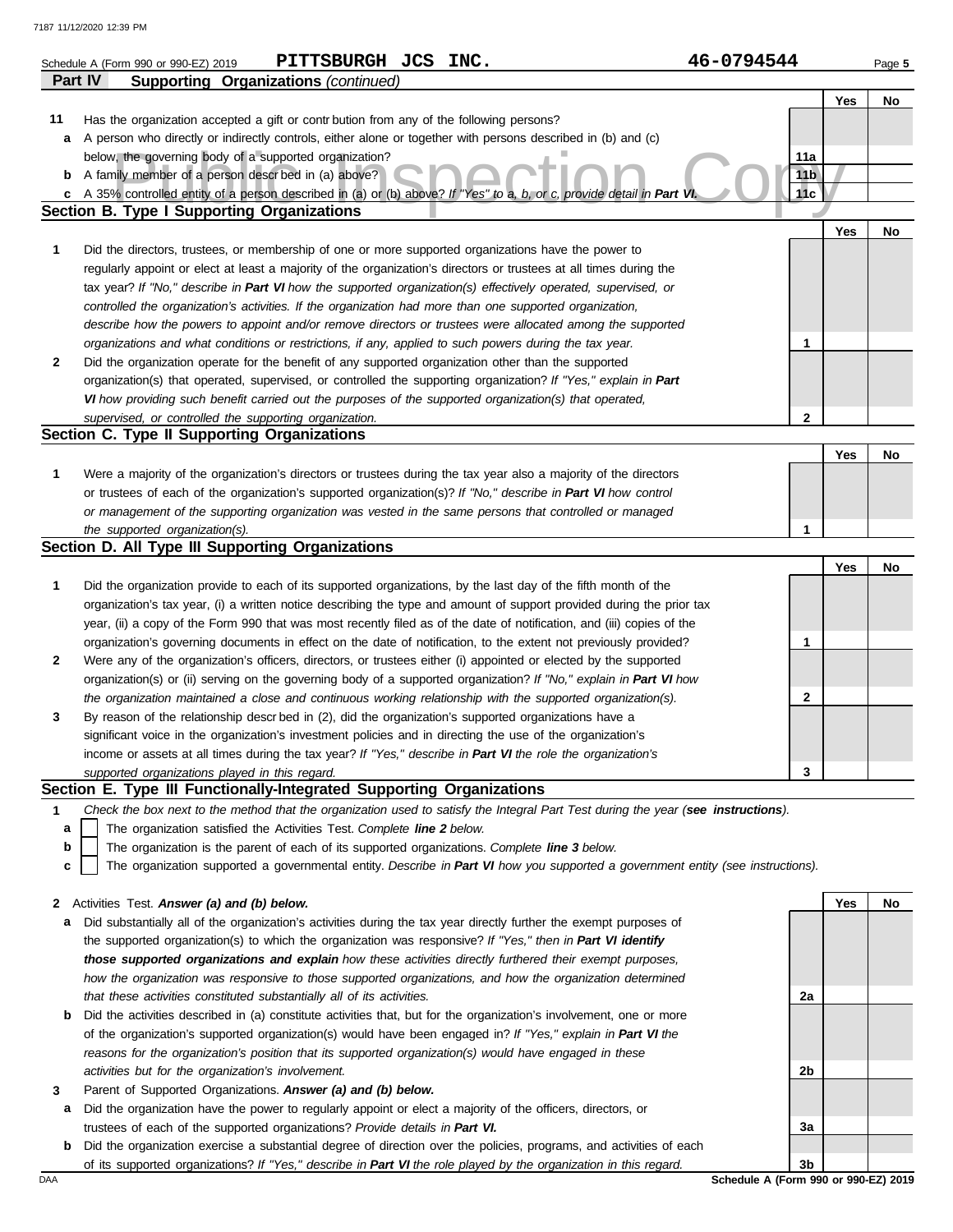| PITTSBURGH JCS INC.<br>Schedule A (Form 990 or 990-EZ) 2019                                                                                      |                         | 46-0794544     | Page 6                         |
|--------------------------------------------------------------------------------------------------------------------------------------------------|-------------------------|----------------|--------------------------------|
| Type III Non-Functionally Integrated 509(a)(3) Supporting Organizations<br><b>Part V</b>                                                         |                         |                |                                |
| $\mathbf{1}$<br>Check here if the organization satisfied the Integral Part Test as a qualifying trust on Nov. 20, 1970 (explain in Part VI). See |                         |                |                                |
| instructions. All other Type III non-functionally integrated supporting organizations must complete Sections A through E                         |                         |                |                                |
| Section A - Adjusted Net Income                                                                                                                  |                         | (A) Prior Year | (B) Current Year               |
|                                                                                                                                                  |                         |                | (optional)                     |
| Net short-term capital gain<br>1                                                                                                                 |                         |                |                                |
| $\mathbf{2}$<br>Recoveries of prior-year distributions                                                                                           | $\overline{2}$          |                |                                |
| Other gross income (see instructions)<br>3                                                                                                       | 3                       |                |                                |
| 4<br>Add lines 1 through 3.                                                                                                                      | $\overline{\mathbf{4}}$ |                |                                |
| 5<br>Depreciation and depletion                                                                                                                  | 5                       |                |                                |
| Portion of operating expenses paid or incurred for production or<br>6                                                                            |                         |                |                                |
| collection of gross income or for management, conservation, or                                                                                   |                         |                |                                |
| maintenance of property held for production of income (see instructions)                                                                         | 6                       |                |                                |
| $\mathbf{7}$<br>Other expenses (see instructions)                                                                                                | 7                       |                |                                |
| 8<br><b>Adjusted Net Income</b> (subtract lines 5, 6, and 7 from line 4)                                                                         | 8                       |                |                                |
| <b>Section B - Minimum Asset Amount</b>                                                                                                          |                         | (A) Prior Year | (B) Current Year<br>(optional) |
| 1<br>Aggregate fair market value of all non-exempt-use assets (see                                                                               |                         |                |                                |
| instructions for short tax year or assets held for part of year):                                                                                |                         |                |                                |
| <b>a</b> Average monthly value of securities                                                                                                     | 1a                      |                |                                |
| <b>b</b> Average monthly cash balances                                                                                                           | 1b                      |                |                                |
| Fair market value of other non-exempt-use assets<br>c.                                                                                           | 1c                      |                |                                |
| <b>Total</b> (add lines 1a, 1b, and 1c)<br>d                                                                                                     | 1d                      |                |                                |
| <b>Discount</b> claimed for blockage or other<br>е                                                                                               |                         |                |                                |
| factors (explain in detail in <b>Part VI)</b> :                                                                                                  |                         |                |                                |
| $\mathbf{2}$<br>Acquisition indebtedness applicable to non-exempt-use assets                                                                     | $\mathbf{2}$            |                |                                |
| 3<br>Subtract line 2 from line 1d.                                                                                                               | 3                       |                |                                |
| 4<br>Cash deemed held for exempt use. Enter 1-1/2% of line 3 (for greater amount,                                                                |                         |                |                                |
| see instructions).                                                                                                                               | 4                       |                |                                |
| 5<br>Net value of non-exempt-use assets (subtract line 4 from line 3)                                                                            | 5                       |                |                                |
| 6<br>Multiply line 5 by .035.                                                                                                                    | 6                       |                |                                |
| 7<br>Recoveries of prior-year distrbutions                                                                                                       | $\overline{7}$          |                |                                |
| 8<br>Minimum Asset Amount (add line 7 to line 6)                                                                                                 | 8                       |                |                                |
| Section C - Distributable Amount                                                                                                                 |                         |                | <b>Current Year</b>            |
| Adjusted net income for prior year (from Section A, line 8, Column A)<br>1                                                                       | $\mathbf{1}$            |                |                                |
| $\mathbf{2}$<br>Enter 85% of line 1.                                                                                                             | $\mathbf 2$             |                |                                |
| 3<br>Minimum asset amount for prior year (from Section B, line 8, Column A)                                                                      | 3                       |                |                                |
| 4<br>Enter greater of line 2 or line 3.                                                                                                          | 4                       |                |                                |
| 5<br>Income tax imposed in prior year                                                                                                            | 5                       |                |                                |
| <b>Distributable Amount.</b> Subtract line 5 from line 4, unless subject to<br>6                                                                 |                         |                |                                |
| emergency temporary reduction (see instructions).                                                                                                | 6                       |                |                                |

**7** instructions). Check here if the current year is the organization's first as a non-functionally integrated Type III supporting organization (see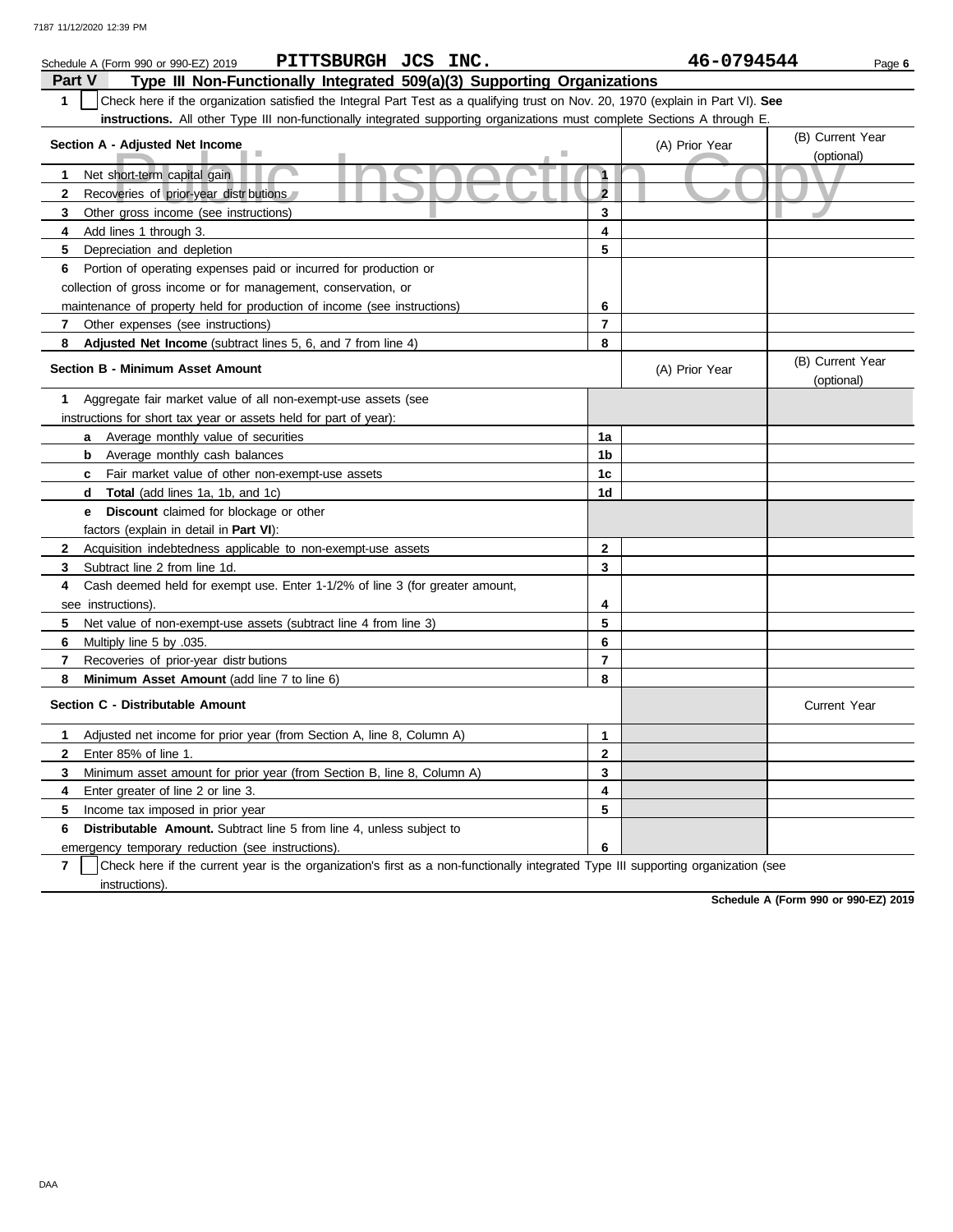| <b>Part V</b> | PITTSBURGH JCS INC.<br>Schedule A (Form 990 or 990-EZ) 2019<br>Type III Non-Functionally Integrated 509(a)(3) Supporting Organizations (continued) |                             | 46-0794544                            | Page 7                                  |
|---------------|----------------------------------------------------------------------------------------------------------------------------------------------------|-----------------------------|---------------------------------------|-----------------------------------------|
|               | <b>Section D - Distributions</b>                                                                                                                   |                             |                                       | <b>Current Year</b>                     |
| 1             | Amounts paid to supported organizations to accomplish exempt purposes                                                                              |                             |                                       |                                         |
| $\mathbf{2}$  | Amounts paid to perform activity that directly furthers exempt purposes of supported<br>organizations, in excess of income from activity           |                             |                                       |                                         |
| 3             | Administrative expenses paid to accomplish exempt purposes of supported organizations.                                                             |                             |                                       |                                         |
| 4             | Amounts paid to acquire exempt-use assets                                                                                                          |                             |                                       |                                         |
| 5             | Qualified set-aside amounts (prior IRS approval required)                                                                                          |                             |                                       |                                         |
| 6             | Other distributions (describe in Part VI). See instructions.                                                                                       |                             |                                       |                                         |
| 7             | Total annual distributions. Add lines 1 through 6.                                                                                                 |                             |                                       |                                         |
| 8             | Distr butions to attentive supported organizations to which the organization is responsive                                                         |                             |                                       |                                         |
|               | (provide details in Part VI). See instructions.                                                                                                    |                             |                                       |                                         |
| 9             | Distr butable amount for 2019 from Section C, line 6                                                                                               |                             |                                       |                                         |
| 10            | Line 8 amount divided by line 9 amount                                                                                                             |                             |                                       |                                         |
|               |                                                                                                                                                    | (i)                         | (iii)                                 | (iii)                                   |
|               | <b>Section E - Distribution Allocations (see instructions)</b>                                                                                     | <b>Excess Distributions</b> | <b>Underdistributions</b><br>Pre-2019 | <b>Distributable</b><br>Amount for 2019 |
| 1             | Distr butable amount for 2019 from Section C. line 6                                                                                               |                             |                                       |                                         |
| $\mathbf{2}$  | Underdistr butions, if any, for years prior to 2019                                                                                                |                             |                                       |                                         |
|               | (reasonable cause required-explain in Part VI). See                                                                                                |                             |                                       |                                         |
|               | instructions.                                                                                                                                      |                             |                                       |                                         |
| 3             | Excess distr butions carryover, if any, to 2019                                                                                                    |                             |                                       |                                         |
|               |                                                                                                                                                    |                             |                                       |                                         |
|               |                                                                                                                                                    |                             |                                       |                                         |
|               |                                                                                                                                                    |                             |                                       |                                         |
|               |                                                                                                                                                    |                             |                                       |                                         |
|               | e From 2018                                                                                                                                        |                             |                                       |                                         |
|               | f Total of lines 3a through e                                                                                                                      |                             |                                       |                                         |
|               | g Applied to underdistributions of prior years                                                                                                     |                             |                                       |                                         |
|               | <b>h</b> Applied to 2019 distributable amount                                                                                                      |                             |                                       |                                         |
|               | Carryover from 2014 not applied (see instructions)                                                                                                 |                             |                                       |                                         |
|               | Remainder. Subtract lines 3q, 3h, and 3i from 3f.                                                                                                  |                             |                                       |                                         |
| 4             | Distr butions for 2019 from                                                                                                                        |                             |                                       |                                         |
|               | Section D, line 7:<br>\$                                                                                                                           |                             |                                       |                                         |
|               | a Applied to underdistributions of prior years                                                                                                     |                             |                                       |                                         |
|               | <b>b</b> Applied to 2019 distributable amount                                                                                                      |                             |                                       |                                         |
|               | <b>c</b> Remainder. Subtract lines 4a and 4b from 4.                                                                                               |                             |                                       |                                         |
| 5             | Remaining underdistr butions for years prior to 2019, if                                                                                           |                             |                                       |                                         |
|               | any. Subtract lines 3g and 4a from line 2. For result                                                                                              |                             |                                       |                                         |
|               | greater than zero, explain in Part VI. See instructions.                                                                                           |                             |                                       |                                         |
| 6             | Remaining underdistr butions for 2019. Subtract lines 3h                                                                                           |                             |                                       |                                         |
|               | and 4b from line 1. For result greater than zero, explain in                                                                                       |                             |                                       |                                         |
|               | <b>Part VI.</b> See instructions.                                                                                                                  |                             |                                       |                                         |
| 7             | Excess distributions carryover to 2020. Add lines 3j                                                                                               |                             |                                       |                                         |
|               | and 4c.                                                                                                                                            |                             |                                       |                                         |
| 8             | Breakdown of line 7:                                                                                                                               |                             |                                       |                                         |
|               | a Excess from 2015<br>.                                                                                                                            |                             |                                       |                                         |
|               | <b>b</b> Excess from 2016                                                                                                                          |                             |                                       |                                         |
|               | c Excess from 2017                                                                                                                                 |                             |                                       |                                         |
|               | d Excess from 2018                                                                                                                                 |                             |                                       |                                         |
|               | e Excess from 2019                                                                                                                                 |                             |                                       |                                         |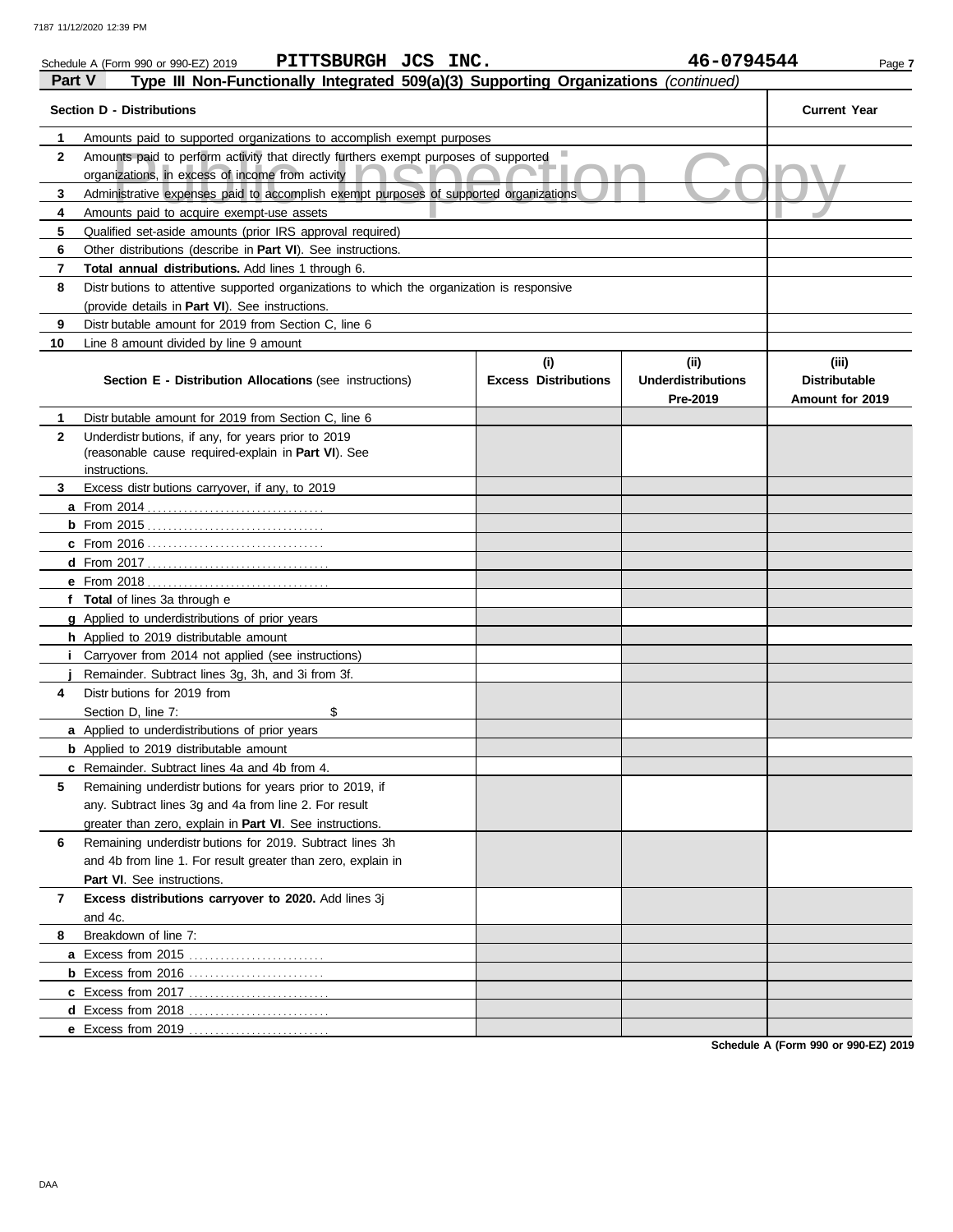|         | Schedule A (Form 990 or 990-EZ) 2019 | PITTSBURGH JCS INC.                                                                            |  | 46-0794544                                                                                                                                                                                                                                                                                                                                                        | Page 8 |
|---------|--------------------------------------|------------------------------------------------------------------------------------------------|--|-------------------------------------------------------------------------------------------------------------------------------------------------------------------------------------------------------------------------------------------------------------------------------------------------------------------------------------------------------------------|--------|
| Part VI |                                      |                                                                                                |  | Supplemental Information. Provide the explanations required by Part II, line 10; Part II, line 17a or 17b; Part<br>III, line 12; Part IV, Section A, lines 1, 2, 3b, 3c, 4b, 4c, 5a, 6, 9a, 9b, 9c, 11a, 11b, and 11c; Part IV, Section<br>B, lines 1 and 2; Part IV, Section C, line 1; Part IV, Section D, lines 2 and 3; Part IV, Section E, lines 1c, 2a, 2b, |        |
|         |                                      | lines 2, 5, and 6. Also complete this part for any additional information. (See instructions.) |  | 3a, and 3b; Part V, line 1; Part V, Section B, line 1e; Part V, Section D, lines 5, 6, and 8; and Part V, Section E,                                                                                                                                                                                                                                              |        |
|         |                                      |                                                                                                |  |                                                                                                                                                                                                                                                                                                                                                                   |        |
|         |                                      |                                                                                                |  |                                                                                                                                                                                                                                                                                                                                                                   |        |
|         |                                      |                                                                                                |  |                                                                                                                                                                                                                                                                                                                                                                   |        |
|         |                                      |                                                                                                |  |                                                                                                                                                                                                                                                                                                                                                                   |        |
|         |                                      |                                                                                                |  |                                                                                                                                                                                                                                                                                                                                                                   |        |
|         |                                      |                                                                                                |  |                                                                                                                                                                                                                                                                                                                                                                   |        |
|         |                                      |                                                                                                |  |                                                                                                                                                                                                                                                                                                                                                                   |        |
|         |                                      |                                                                                                |  |                                                                                                                                                                                                                                                                                                                                                                   |        |
|         |                                      |                                                                                                |  |                                                                                                                                                                                                                                                                                                                                                                   |        |
|         |                                      |                                                                                                |  |                                                                                                                                                                                                                                                                                                                                                                   |        |
|         |                                      |                                                                                                |  |                                                                                                                                                                                                                                                                                                                                                                   |        |
|         |                                      |                                                                                                |  |                                                                                                                                                                                                                                                                                                                                                                   |        |
|         |                                      |                                                                                                |  |                                                                                                                                                                                                                                                                                                                                                                   |        |
|         |                                      |                                                                                                |  |                                                                                                                                                                                                                                                                                                                                                                   |        |
|         |                                      |                                                                                                |  |                                                                                                                                                                                                                                                                                                                                                                   |        |
|         |                                      |                                                                                                |  |                                                                                                                                                                                                                                                                                                                                                                   |        |
|         |                                      |                                                                                                |  |                                                                                                                                                                                                                                                                                                                                                                   |        |
|         |                                      |                                                                                                |  |                                                                                                                                                                                                                                                                                                                                                                   |        |
|         |                                      |                                                                                                |  |                                                                                                                                                                                                                                                                                                                                                                   |        |
|         |                                      |                                                                                                |  |                                                                                                                                                                                                                                                                                                                                                                   |        |
|         |                                      |                                                                                                |  |                                                                                                                                                                                                                                                                                                                                                                   |        |
|         |                                      |                                                                                                |  |                                                                                                                                                                                                                                                                                                                                                                   |        |
|         |                                      |                                                                                                |  |                                                                                                                                                                                                                                                                                                                                                                   |        |
|         |                                      |                                                                                                |  |                                                                                                                                                                                                                                                                                                                                                                   |        |
|         |                                      |                                                                                                |  |                                                                                                                                                                                                                                                                                                                                                                   |        |
|         |                                      |                                                                                                |  |                                                                                                                                                                                                                                                                                                                                                                   |        |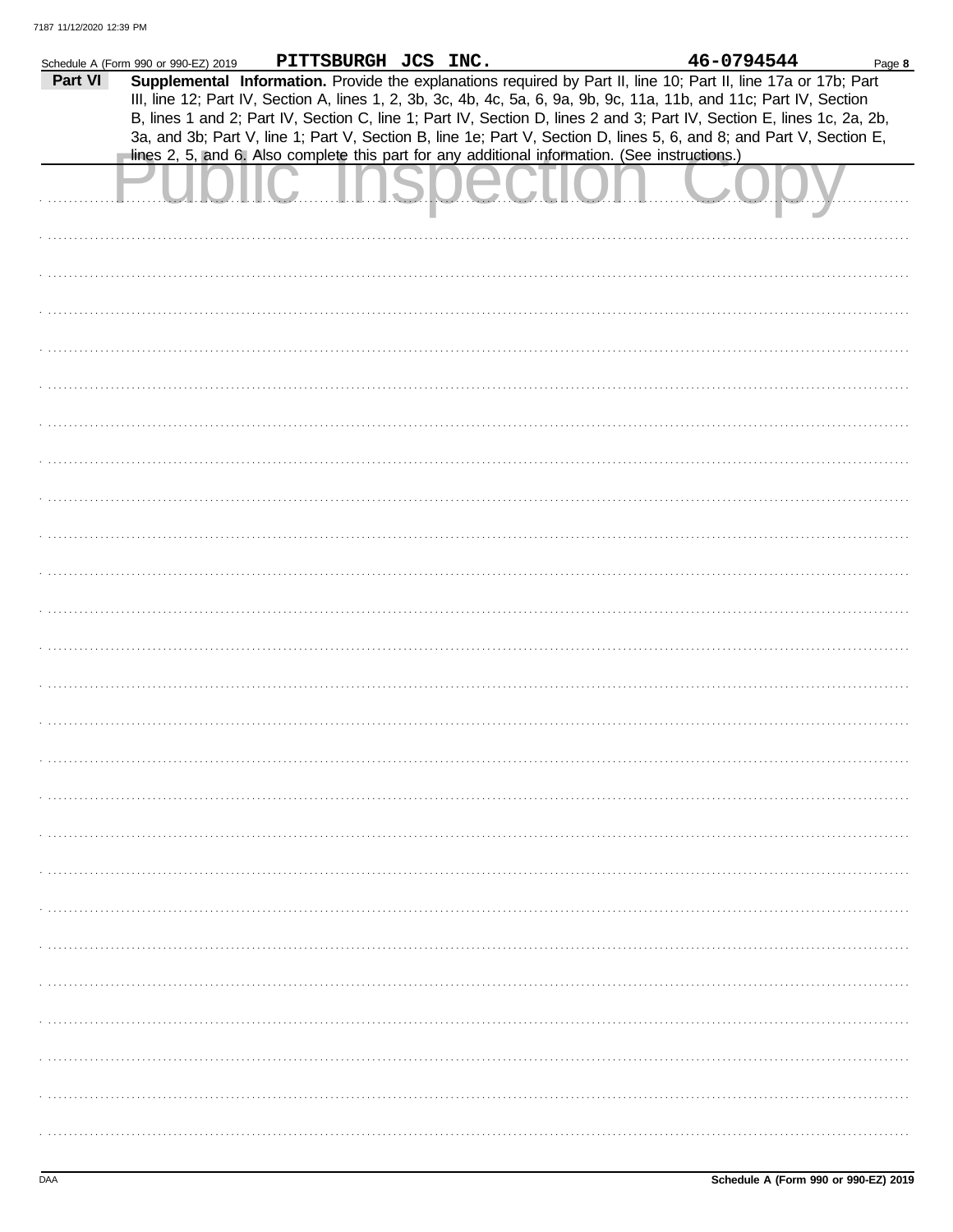| <b>SCHEDULE D</b>                              | <b>Supplemental Financial Statements</b>                                                                                                                                   |                                                                            |                                                    |    | OMB No. 1545-0047               |    |
|------------------------------------------------|----------------------------------------------------------------------------------------------------------------------------------------------------------------------------|----------------------------------------------------------------------------|----------------------------------------------------|----|---------------------------------|----|
| (Form 990)                                     | u Complete if the organization answered "Yes" on Form 990,                                                                                                                 |                                                                            |                                                    | 9  |                                 |    |
| Department of the Treasury                     | Part IV, line 6, 7, 8, 9, 10, 11a, 11b, 11c, 11d, 11e, 11f, 12a, or 12b.                                                                                                   | u Attach to Form 990.                                                      | Open to Public                                     |    |                                 |    |
| Internal Revenue Service                       | <b>u</b> Go to www.irs.gov/Form990 for instructions and the latest information.                                                                                            |                                                                            |                                                    |    | <b>Inspection</b>               |    |
| Name of the organization                       |                                                                                                                                                                            |                                                                            |                                                    |    | Employer identification number  |    |
| PITTSBURGH JCS INC.<br>Part I                  | Organizations Maintaining Donor Advised Funds or Other Similar Funds or Accounts.                                                                                          |                                                                            |                                                    |    | 46-0794544                      |    |
|                                                | Complete if the organization answered "Yes" on Form 990, Part IV, line 6.                                                                                                  |                                                                            |                                                    |    |                                 |    |
|                                                |                                                                                                                                                                            |                                                                            | (a) Donor advised funds                            |    | (b) Funds and other accounts    |    |
| 1                                              |                                                                                                                                                                            |                                                                            |                                                    |    |                                 |    |
| 2                                              | Aggregate value of contributions to (during year) [11] Aggregate value of contributions to (during year)                                                                   | the control of the control of the control of the control of the control of |                                                    |    |                                 |    |
| 3                                              | Aggregate value of grants from (during year)                                                                                                                               | the control of the control of the control of the control of the control of |                                                    |    |                                 |    |
| 4<br>5                                         | Did the organization inform all donors and donor advisors in writing that the assets held in donor advised                                                                 |                                                                            |                                                    |    |                                 |    |
|                                                |                                                                                                                                                                            |                                                                            |                                                    |    | Yes                             | No |
| 6                                              | Did the organization inform all grantees, donors, and donor advisors in writing that grant funds can be used                                                               |                                                                            |                                                    |    |                                 |    |
|                                                | only for charitable purposes and not for the benefit of the donor or donor advisor, or for any other purpose                                                               |                                                                            |                                                    |    |                                 |    |
|                                                |                                                                                                                                                                            |                                                                            |                                                    |    | <b>Yes</b>                      | No |
| Part II                                        | <b>Conservation Easements.</b>                                                                                                                                             |                                                                            |                                                    |    |                                 |    |
|                                                | Complete if the organization answered "Yes" on Form 990, Part IV, line 7.                                                                                                  |                                                                            |                                                    |    |                                 |    |
| 1                                              | Purpose(s) of conservation easements held by the organization (check all that apply).                                                                                      |                                                                            |                                                    |    |                                 |    |
|                                                | Preservation of land for public use (for example, recreation or education)                                                                                                 |                                                                            | Preservation of a historically important land area |    |                                 |    |
| Protection of natural habitat                  |                                                                                                                                                                            |                                                                            | Preservation of a certified historic structure     |    |                                 |    |
| Preservation of open space                     |                                                                                                                                                                            |                                                                            |                                                    |    |                                 |    |
| 2<br>easement on the last day of the tax year. | Complete lines 2a through 2d if the organization held a qualified conservation contribution in the form of a conservation                                                  |                                                                            |                                                    |    | Held at the End of the Tax Year |    |
|                                                |                                                                                                                                                                            |                                                                            |                                                    | 2a |                                 |    |
|                                                |                                                                                                                                                                            |                                                                            |                                                    | 2b |                                 |    |
| c                                              | Number of conservation easements on a certified historic structure included in (a) [11] Number of conservation easements on a certified historic structure included in (a) |                                                                            |                                                    | 2c |                                 |    |
|                                                | d Number of conservation easements included in (c) acquired after 7/25/06, and not on a                                                                                    |                                                                            |                                                    |    |                                 |    |
|                                                | historic structure listed in the National Register                                                                                                                         |                                                                            |                                                    | 2d |                                 |    |
| 3                                              | Number of conservation easements modified, transferred, released, extinguished, or terminated by the organization during the                                               |                                                                            |                                                    |    |                                 |    |
| tax year $\mathbf{u}$                          |                                                                                                                                                                            |                                                                            |                                                    |    |                                 |    |
|                                                | Number of states where property subject to conservation easement is located u                                                                                              |                                                                            |                                                    |    |                                 |    |
| 5                                              | Does the organization have a written policy regarding the periodic monitoring, inspection, handling of                                                                     |                                                                            |                                                    |    |                                 |    |
|                                                | violations, and enforcement of the conservation easements it holds?                                                                                                        |                                                                            |                                                    |    | <b>Yes</b>                      | No |
| 6                                              | Staff and volunteer hours devoted to monitoring, inspecting, handling of violations, and enforcing conservation easements during the year                                  |                                                                            |                                                    |    |                                 |    |
| ${\bf u}$ , , , , , , , , , , , , , , , ,<br>7 | Amount of expenses incurred in monitoring, inspecting, handling of violations, and enforcing conservation easements during the year                                        |                                                                            |                                                    |    |                                 |    |
|                                                |                                                                                                                                                                            |                                                                            |                                                    |    |                                 |    |
| 8                                              | Does each conservation easement reported on line 2(d) above satisfy the requirements of section 170(h)(4)(B)(i)                                                            |                                                                            |                                                    |    |                                 |    |
|                                                |                                                                                                                                                                            |                                                                            |                                                    |    | Yes                             | No |
| 9                                              | In Part XIII, describe how the organization reports conservation easements in its revenue and expense statement and                                                        |                                                                            |                                                    |    |                                 |    |
|                                                | balance sheet, and include, if applicable, the text of the footnote to the organization's financial statements that descrbes the                                           |                                                                            |                                                    |    |                                 |    |
|                                                | organization's accounting for conservation easements.                                                                                                                      |                                                                            |                                                    |    |                                 |    |
| Part III                                       | Organizations Maintaining Collections of Art, Historical Treasures, or Other Similar Assets.<br>Complete if the organization answered "Yes" on Form 990, Part IV, line 8.  |                                                                            |                                                    |    |                                 |    |
|                                                | 1a If the organization elected, as permitted under FASB ASC 958, not to report in its revenue statement and balance sheet works                                            |                                                                            |                                                    |    |                                 |    |
|                                                | of art, historical treasures, or other similar assets held for public exhibition, education, or research in furtherance of public                                          |                                                                            |                                                    |    |                                 |    |
|                                                | service, provide in Part XIII the text of the footnote to its financial statements that describes these items.                                                             |                                                                            |                                                    |    |                                 |    |
| b                                              | If the organization elected, as permitted under FASB ASC 958, to report in its revenue statement and balance sheet works of                                                |                                                                            |                                                    |    |                                 |    |
|                                                | art, historical treasures, or other similar assets held for public exhibition, education, or research in furtherance of public service,                                    |                                                                            |                                                    |    |                                 |    |
|                                                | provide the following amounts relating to these items:                                                                                                                     |                                                                            |                                                    |    |                                 |    |
|                                                |                                                                                                                                                                            |                                                                            |                                                    |    |                                 |    |
| 2                                              | If the organization received or held works of art, historical treasures, or other similar assets for financial gain, provide the                                           |                                                                            |                                                    |    | u \$                            |    |
|                                                | following amounts required to be reported under FASB ASC 958 relating to these items:                                                                                      |                                                                            |                                                    |    |                                 |    |
|                                                |                                                                                                                                                                            |                                                                            |                                                    |    | u <sub>s</sub>                  |    |
|                                                |                                                                                                                                                                            |                                                                            |                                                    |    |                                 |    |
|                                                | For Paperwork Peduction Act Notice, see the Instructions for Ferm 000                                                                                                      |                                                                            |                                                    |    | Schodule D (Form 000) 2010      |    |

**For Paperwork Reduction Act Notice, see the Instructions for Form 990.**<br><sub>DAA</sub>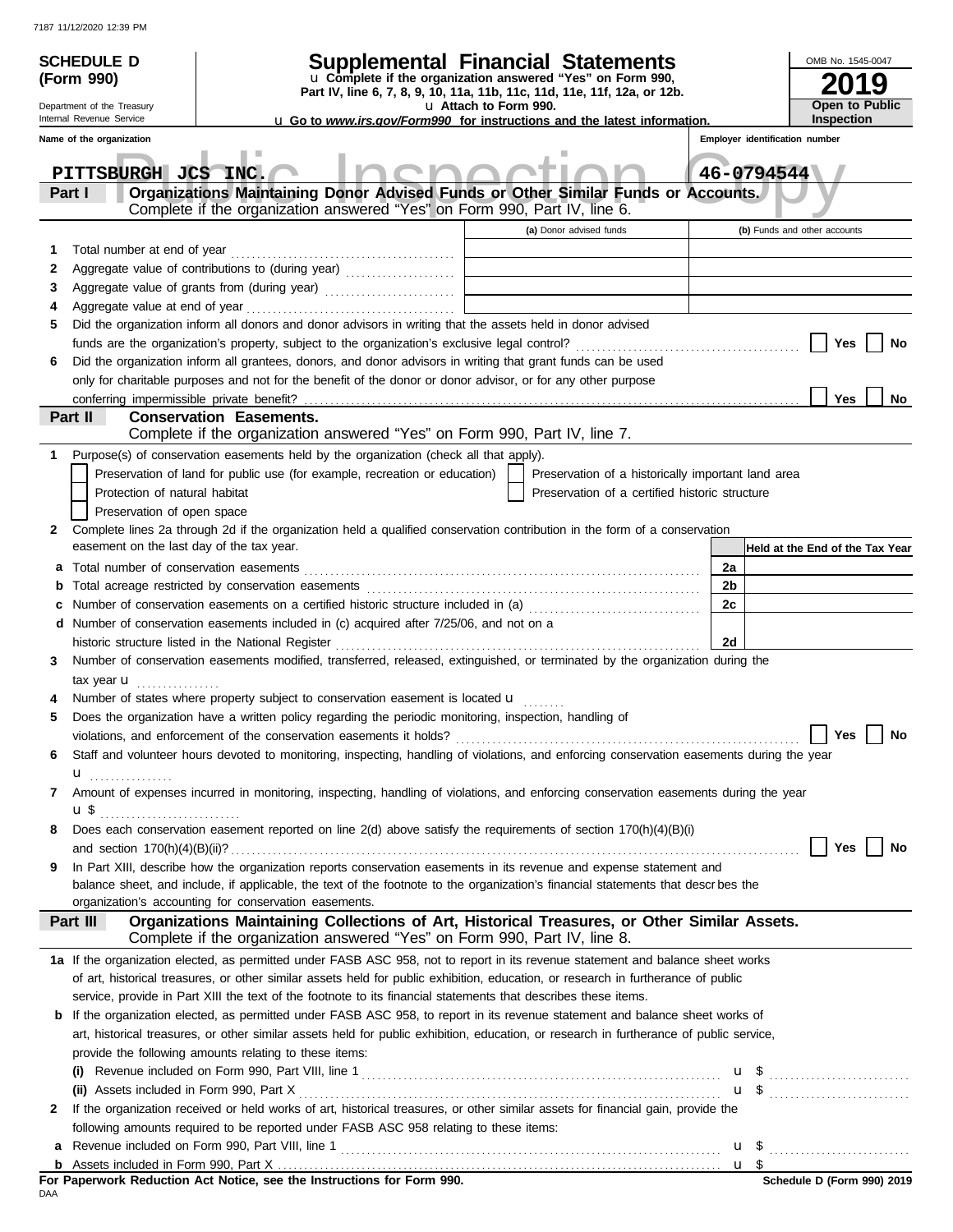| Organizations Maintaining Collections of Art, Historical Treasures, or Other Similar Assets (continued)<br>Part III<br>3 Using the organization's acquisition, accession, and other records, check any of the following that make significant use of its<br>collection items (check all that apply):<br>Public exhibition<br>Loan or exchange program<br>d<br>a<br><b>Cher Continued Continued Continued Continued Continued Continued Continued Continued Continued Continued Conti</b><br>Scholarly research<br>e<br>b<br>Preservation for future generations<br>c<br>Provide a description of the organization's collections and explain how they further the organization's exempt purpose in Part<br>XIII.<br>During the year, did the organization solicit or receive donations of art, historical treasures, or other similar<br>5<br><b>Yes</b><br><b>No</b><br>Part IV<br><b>Escrow and Custodial Arrangements.</b><br>Complete if the organization answered "Yes" on Form 990, Part IV, line 9, or reported an amount on Form<br>990, Part X, line 21.<br>1a Is the organization an agent, trustee, custodian or other intermediary for contributions or other assets not<br>Yes<br>No<br>b If "Yes," explain the arrangement in Part XIII and complete the following table:<br>Amount<br>c Beginning balance <b>contract to the contract of the set of the contract of the contract of the contract of the contract of the contract of the contract of the contract of the contract of the contract of the contract of th</b><br>1c<br>Additions during the year contains and according to the year contained and year and year and year and year and year and year and year and year and year and year and year and year and year and year and year and year and yea<br>1d<br>1е<br>е<br>1f<br>Ending balance <i>communication</i> and the contract of the contract of the contract of the contract of the contract of the contract of the contract of the contract of the contract of the contract of the contract of the contrac<br>f<br>2a Did the organization include an amount on Form 990, Part X, line 21, for escrow or custodial account liability?<br>Yes<br>No<br>Part V<br><b>Endowment Funds.</b><br>Complete if the organization answered "Yes" on Form 990, Part IV, line 10.<br>(d) Three years back<br>(e) Four years back<br>(a) Current year<br>(b) Prior year<br>(c) Two years back<br>1a Beginning of year balance<br><b>b</b> Contributions <b>contributions</b><br>c Net investment earnings, gains, and<br>d Grants or scholarships<br>e Other expenditures for facilities and<br>f Administrative expenses<br>Provide the estimated percentage of the current year end balance (line 1g, column (a)) held as:<br>2<br>a Board designated or quasi-endowment u<br>Permanent endowment <b>u</b> %<br>b<br>c Term endowment <b>u</b><br>The percentages on lines 2a, 2b, and 2c should equal 100%. |  |  |  |  |  |
|---------------------------------------------------------------------------------------------------------------------------------------------------------------------------------------------------------------------------------------------------------------------------------------------------------------------------------------------------------------------------------------------------------------------------------------------------------------------------------------------------------------------------------------------------------------------------------------------------------------------------------------------------------------------------------------------------------------------------------------------------------------------------------------------------------------------------------------------------------------------------------------------------------------------------------------------------------------------------------------------------------------------------------------------------------------------------------------------------------------------------------------------------------------------------------------------------------------------------------------------------------------------------------------------------------------------------------------------------------------------------------------------------------------------------------------------------------------------------------------------------------------------------------------------------------------------------------------------------------------------------------------------------------------------------------------------------------------------------------------------------------------------------------------------------------------------------------------------------------------------------------------------------------------------------------------------------------------------------------------------------------------------------------------------------------------------------------------------------------------------------------------------------------------------------------------------------------------------------------------------------------------------------------------------------------------------------------------------------------------------------------------------------------------------------------------------------------------------------------------------------------------------------------------------------------------------------------------------------------------------------------------------------------------------------------------------------------------------------------------------------------------------------------------------------------------------------------------------------------------------------------------------------------------------------------------|--|--|--|--|--|
|                                                                                                                                                                                                                                                                                                                                                                                                                                                                                                                                                                                                                                                                                                                                                                                                                                                                                                                                                                                                                                                                                                                                                                                                                                                                                                                                                                                                                                                                                                                                                                                                                                                                                                                                                                                                                                                                                                                                                                                                                                                                                                                                                                                                                                                                                                                                                                                                                                                                                                                                                                                                                                                                                                                                                                                                                                                                                                                                       |  |  |  |  |  |
|                                                                                                                                                                                                                                                                                                                                                                                                                                                                                                                                                                                                                                                                                                                                                                                                                                                                                                                                                                                                                                                                                                                                                                                                                                                                                                                                                                                                                                                                                                                                                                                                                                                                                                                                                                                                                                                                                                                                                                                                                                                                                                                                                                                                                                                                                                                                                                                                                                                                                                                                                                                                                                                                                                                                                                                                                                                                                                                                       |  |  |  |  |  |
|                                                                                                                                                                                                                                                                                                                                                                                                                                                                                                                                                                                                                                                                                                                                                                                                                                                                                                                                                                                                                                                                                                                                                                                                                                                                                                                                                                                                                                                                                                                                                                                                                                                                                                                                                                                                                                                                                                                                                                                                                                                                                                                                                                                                                                                                                                                                                                                                                                                                                                                                                                                                                                                                                                                                                                                                                                                                                                                                       |  |  |  |  |  |
|                                                                                                                                                                                                                                                                                                                                                                                                                                                                                                                                                                                                                                                                                                                                                                                                                                                                                                                                                                                                                                                                                                                                                                                                                                                                                                                                                                                                                                                                                                                                                                                                                                                                                                                                                                                                                                                                                                                                                                                                                                                                                                                                                                                                                                                                                                                                                                                                                                                                                                                                                                                                                                                                                                                                                                                                                                                                                                                                       |  |  |  |  |  |
|                                                                                                                                                                                                                                                                                                                                                                                                                                                                                                                                                                                                                                                                                                                                                                                                                                                                                                                                                                                                                                                                                                                                                                                                                                                                                                                                                                                                                                                                                                                                                                                                                                                                                                                                                                                                                                                                                                                                                                                                                                                                                                                                                                                                                                                                                                                                                                                                                                                                                                                                                                                                                                                                                                                                                                                                                                                                                                                                       |  |  |  |  |  |
|                                                                                                                                                                                                                                                                                                                                                                                                                                                                                                                                                                                                                                                                                                                                                                                                                                                                                                                                                                                                                                                                                                                                                                                                                                                                                                                                                                                                                                                                                                                                                                                                                                                                                                                                                                                                                                                                                                                                                                                                                                                                                                                                                                                                                                                                                                                                                                                                                                                                                                                                                                                                                                                                                                                                                                                                                                                                                                                                       |  |  |  |  |  |
|                                                                                                                                                                                                                                                                                                                                                                                                                                                                                                                                                                                                                                                                                                                                                                                                                                                                                                                                                                                                                                                                                                                                                                                                                                                                                                                                                                                                                                                                                                                                                                                                                                                                                                                                                                                                                                                                                                                                                                                                                                                                                                                                                                                                                                                                                                                                                                                                                                                                                                                                                                                                                                                                                                                                                                                                                                                                                                                                       |  |  |  |  |  |
|                                                                                                                                                                                                                                                                                                                                                                                                                                                                                                                                                                                                                                                                                                                                                                                                                                                                                                                                                                                                                                                                                                                                                                                                                                                                                                                                                                                                                                                                                                                                                                                                                                                                                                                                                                                                                                                                                                                                                                                                                                                                                                                                                                                                                                                                                                                                                                                                                                                                                                                                                                                                                                                                                                                                                                                                                                                                                                                                       |  |  |  |  |  |
|                                                                                                                                                                                                                                                                                                                                                                                                                                                                                                                                                                                                                                                                                                                                                                                                                                                                                                                                                                                                                                                                                                                                                                                                                                                                                                                                                                                                                                                                                                                                                                                                                                                                                                                                                                                                                                                                                                                                                                                                                                                                                                                                                                                                                                                                                                                                                                                                                                                                                                                                                                                                                                                                                                                                                                                                                                                                                                                                       |  |  |  |  |  |
|                                                                                                                                                                                                                                                                                                                                                                                                                                                                                                                                                                                                                                                                                                                                                                                                                                                                                                                                                                                                                                                                                                                                                                                                                                                                                                                                                                                                                                                                                                                                                                                                                                                                                                                                                                                                                                                                                                                                                                                                                                                                                                                                                                                                                                                                                                                                                                                                                                                                                                                                                                                                                                                                                                                                                                                                                                                                                                                                       |  |  |  |  |  |
|                                                                                                                                                                                                                                                                                                                                                                                                                                                                                                                                                                                                                                                                                                                                                                                                                                                                                                                                                                                                                                                                                                                                                                                                                                                                                                                                                                                                                                                                                                                                                                                                                                                                                                                                                                                                                                                                                                                                                                                                                                                                                                                                                                                                                                                                                                                                                                                                                                                                                                                                                                                                                                                                                                                                                                                                                                                                                                                                       |  |  |  |  |  |
|                                                                                                                                                                                                                                                                                                                                                                                                                                                                                                                                                                                                                                                                                                                                                                                                                                                                                                                                                                                                                                                                                                                                                                                                                                                                                                                                                                                                                                                                                                                                                                                                                                                                                                                                                                                                                                                                                                                                                                                                                                                                                                                                                                                                                                                                                                                                                                                                                                                                                                                                                                                                                                                                                                                                                                                                                                                                                                                                       |  |  |  |  |  |
|                                                                                                                                                                                                                                                                                                                                                                                                                                                                                                                                                                                                                                                                                                                                                                                                                                                                                                                                                                                                                                                                                                                                                                                                                                                                                                                                                                                                                                                                                                                                                                                                                                                                                                                                                                                                                                                                                                                                                                                                                                                                                                                                                                                                                                                                                                                                                                                                                                                                                                                                                                                                                                                                                                                                                                                                                                                                                                                                       |  |  |  |  |  |
|                                                                                                                                                                                                                                                                                                                                                                                                                                                                                                                                                                                                                                                                                                                                                                                                                                                                                                                                                                                                                                                                                                                                                                                                                                                                                                                                                                                                                                                                                                                                                                                                                                                                                                                                                                                                                                                                                                                                                                                                                                                                                                                                                                                                                                                                                                                                                                                                                                                                                                                                                                                                                                                                                                                                                                                                                                                                                                                                       |  |  |  |  |  |
|                                                                                                                                                                                                                                                                                                                                                                                                                                                                                                                                                                                                                                                                                                                                                                                                                                                                                                                                                                                                                                                                                                                                                                                                                                                                                                                                                                                                                                                                                                                                                                                                                                                                                                                                                                                                                                                                                                                                                                                                                                                                                                                                                                                                                                                                                                                                                                                                                                                                                                                                                                                                                                                                                                                                                                                                                                                                                                                                       |  |  |  |  |  |
|                                                                                                                                                                                                                                                                                                                                                                                                                                                                                                                                                                                                                                                                                                                                                                                                                                                                                                                                                                                                                                                                                                                                                                                                                                                                                                                                                                                                                                                                                                                                                                                                                                                                                                                                                                                                                                                                                                                                                                                                                                                                                                                                                                                                                                                                                                                                                                                                                                                                                                                                                                                                                                                                                                                                                                                                                                                                                                                                       |  |  |  |  |  |
|                                                                                                                                                                                                                                                                                                                                                                                                                                                                                                                                                                                                                                                                                                                                                                                                                                                                                                                                                                                                                                                                                                                                                                                                                                                                                                                                                                                                                                                                                                                                                                                                                                                                                                                                                                                                                                                                                                                                                                                                                                                                                                                                                                                                                                                                                                                                                                                                                                                                                                                                                                                                                                                                                                                                                                                                                                                                                                                                       |  |  |  |  |  |
|                                                                                                                                                                                                                                                                                                                                                                                                                                                                                                                                                                                                                                                                                                                                                                                                                                                                                                                                                                                                                                                                                                                                                                                                                                                                                                                                                                                                                                                                                                                                                                                                                                                                                                                                                                                                                                                                                                                                                                                                                                                                                                                                                                                                                                                                                                                                                                                                                                                                                                                                                                                                                                                                                                                                                                                                                                                                                                                                       |  |  |  |  |  |
|                                                                                                                                                                                                                                                                                                                                                                                                                                                                                                                                                                                                                                                                                                                                                                                                                                                                                                                                                                                                                                                                                                                                                                                                                                                                                                                                                                                                                                                                                                                                                                                                                                                                                                                                                                                                                                                                                                                                                                                                                                                                                                                                                                                                                                                                                                                                                                                                                                                                                                                                                                                                                                                                                                                                                                                                                                                                                                                                       |  |  |  |  |  |
|                                                                                                                                                                                                                                                                                                                                                                                                                                                                                                                                                                                                                                                                                                                                                                                                                                                                                                                                                                                                                                                                                                                                                                                                                                                                                                                                                                                                                                                                                                                                                                                                                                                                                                                                                                                                                                                                                                                                                                                                                                                                                                                                                                                                                                                                                                                                                                                                                                                                                                                                                                                                                                                                                                                                                                                                                                                                                                                                       |  |  |  |  |  |
|                                                                                                                                                                                                                                                                                                                                                                                                                                                                                                                                                                                                                                                                                                                                                                                                                                                                                                                                                                                                                                                                                                                                                                                                                                                                                                                                                                                                                                                                                                                                                                                                                                                                                                                                                                                                                                                                                                                                                                                                                                                                                                                                                                                                                                                                                                                                                                                                                                                                                                                                                                                                                                                                                                                                                                                                                                                                                                                                       |  |  |  |  |  |
|                                                                                                                                                                                                                                                                                                                                                                                                                                                                                                                                                                                                                                                                                                                                                                                                                                                                                                                                                                                                                                                                                                                                                                                                                                                                                                                                                                                                                                                                                                                                                                                                                                                                                                                                                                                                                                                                                                                                                                                                                                                                                                                                                                                                                                                                                                                                                                                                                                                                                                                                                                                                                                                                                                                                                                                                                                                                                                                                       |  |  |  |  |  |
|                                                                                                                                                                                                                                                                                                                                                                                                                                                                                                                                                                                                                                                                                                                                                                                                                                                                                                                                                                                                                                                                                                                                                                                                                                                                                                                                                                                                                                                                                                                                                                                                                                                                                                                                                                                                                                                                                                                                                                                                                                                                                                                                                                                                                                                                                                                                                                                                                                                                                                                                                                                                                                                                                                                                                                                                                                                                                                                                       |  |  |  |  |  |
|                                                                                                                                                                                                                                                                                                                                                                                                                                                                                                                                                                                                                                                                                                                                                                                                                                                                                                                                                                                                                                                                                                                                                                                                                                                                                                                                                                                                                                                                                                                                                                                                                                                                                                                                                                                                                                                                                                                                                                                                                                                                                                                                                                                                                                                                                                                                                                                                                                                                                                                                                                                                                                                                                                                                                                                                                                                                                                                                       |  |  |  |  |  |
|                                                                                                                                                                                                                                                                                                                                                                                                                                                                                                                                                                                                                                                                                                                                                                                                                                                                                                                                                                                                                                                                                                                                                                                                                                                                                                                                                                                                                                                                                                                                                                                                                                                                                                                                                                                                                                                                                                                                                                                                                                                                                                                                                                                                                                                                                                                                                                                                                                                                                                                                                                                                                                                                                                                                                                                                                                                                                                                                       |  |  |  |  |  |
|                                                                                                                                                                                                                                                                                                                                                                                                                                                                                                                                                                                                                                                                                                                                                                                                                                                                                                                                                                                                                                                                                                                                                                                                                                                                                                                                                                                                                                                                                                                                                                                                                                                                                                                                                                                                                                                                                                                                                                                                                                                                                                                                                                                                                                                                                                                                                                                                                                                                                                                                                                                                                                                                                                                                                                                                                                                                                                                                       |  |  |  |  |  |
|                                                                                                                                                                                                                                                                                                                                                                                                                                                                                                                                                                                                                                                                                                                                                                                                                                                                                                                                                                                                                                                                                                                                                                                                                                                                                                                                                                                                                                                                                                                                                                                                                                                                                                                                                                                                                                                                                                                                                                                                                                                                                                                                                                                                                                                                                                                                                                                                                                                                                                                                                                                                                                                                                                                                                                                                                                                                                                                                       |  |  |  |  |  |
|                                                                                                                                                                                                                                                                                                                                                                                                                                                                                                                                                                                                                                                                                                                                                                                                                                                                                                                                                                                                                                                                                                                                                                                                                                                                                                                                                                                                                                                                                                                                                                                                                                                                                                                                                                                                                                                                                                                                                                                                                                                                                                                                                                                                                                                                                                                                                                                                                                                                                                                                                                                                                                                                                                                                                                                                                                                                                                                                       |  |  |  |  |  |
|                                                                                                                                                                                                                                                                                                                                                                                                                                                                                                                                                                                                                                                                                                                                                                                                                                                                                                                                                                                                                                                                                                                                                                                                                                                                                                                                                                                                                                                                                                                                                                                                                                                                                                                                                                                                                                                                                                                                                                                                                                                                                                                                                                                                                                                                                                                                                                                                                                                                                                                                                                                                                                                                                                                                                                                                                                                                                                                                       |  |  |  |  |  |
|                                                                                                                                                                                                                                                                                                                                                                                                                                                                                                                                                                                                                                                                                                                                                                                                                                                                                                                                                                                                                                                                                                                                                                                                                                                                                                                                                                                                                                                                                                                                                                                                                                                                                                                                                                                                                                                                                                                                                                                                                                                                                                                                                                                                                                                                                                                                                                                                                                                                                                                                                                                                                                                                                                                                                                                                                                                                                                                                       |  |  |  |  |  |
|                                                                                                                                                                                                                                                                                                                                                                                                                                                                                                                                                                                                                                                                                                                                                                                                                                                                                                                                                                                                                                                                                                                                                                                                                                                                                                                                                                                                                                                                                                                                                                                                                                                                                                                                                                                                                                                                                                                                                                                                                                                                                                                                                                                                                                                                                                                                                                                                                                                                                                                                                                                                                                                                                                                                                                                                                                                                                                                                       |  |  |  |  |  |
|                                                                                                                                                                                                                                                                                                                                                                                                                                                                                                                                                                                                                                                                                                                                                                                                                                                                                                                                                                                                                                                                                                                                                                                                                                                                                                                                                                                                                                                                                                                                                                                                                                                                                                                                                                                                                                                                                                                                                                                                                                                                                                                                                                                                                                                                                                                                                                                                                                                                                                                                                                                                                                                                                                                                                                                                                                                                                                                                       |  |  |  |  |  |
|                                                                                                                                                                                                                                                                                                                                                                                                                                                                                                                                                                                                                                                                                                                                                                                                                                                                                                                                                                                                                                                                                                                                                                                                                                                                                                                                                                                                                                                                                                                                                                                                                                                                                                                                                                                                                                                                                                                                                                                                                                                                                                                                                                                                                                                                                                                                                                                                                                                                                                                                                                                                                                                                                                                                                                                                                                                                                                                                       |  |  |  |  |  |
|                                                                                                                                                                                                                                                                                                                                                                                                                                                                                                                                                                                                                                                                                                                                                                                                                                                                                                                                                                                                                                                                                                                                                                                                                                                                                                                                                                                                                                                                                                                                                                                                                                                                                                                                                                                                                                                                                                                                                                                                                                                                                                                                                                                                                                                                                                                                                                                                                                                                                                                                                                                                                                                                                                                                                                                                                                                                                                                                       |  |  |  |  |  |
|                                                                                                                                                                                                                                                                                                                                                                                                                                                                                                                                                                                                                                                                                                                                                                                                                                                                                                                                                                                                                                                                                                                                                                                                                                                                                                                                                                                                                                                                                                                                                                                                                                                                                                                                                                                                                                                                                                                                                                                                                                                                                                                                                                                                                                                                                                                                                                                                                                                                                                                                                                                                                                                                                                                                                                                                                                                                                                                                       |  |  |  |  |  |
|                                                                                                                                                                                                                                                                                                                                                                                                                                                                                                                                                                                                                                                                                                                                                                                                                                                                                                                                                                                                                                                                                                                                                                                                                                                                                                                                                                                                                                                                                                                                                                                                                                                                                                                                                                                                                                                                                                                                                                                                                                                                                                                                                                                                                                                                                                                                                                                                                                                                                                                                                                                                                                                                                                                                                                                                                                                                                                                                       |  |  |  |  |  |
|                                                                                                                                                                                                                                                                                                                                                                                                                                                                                                                                                                                                                                                                                                                                                                                                                                                                                                                                                                                                                                                                                                                                                                                                                                                                                                                                                                                                                                                                                                                                                                                                                                                                                                                                                                                                                                                                                                                                                                                                                                                                                                                                                                                                                                                                                                                                                                                                                                                                                                                                                                                                                                                                                                                                                                                                                                                                                                                                       |  |  |  |  |  |
|                                                                                                                                                                                                                                                                                                                                                                                                                                                                                                                                                                                                                                                                                                                                                                                                                                                                                                                                                                                                                                                                                                                                                                                                                                                                                                                                                                                                                                                                                                                                                                                                                                                                                                                                                                                                                                                                                                                                                                                                                                                                                                                                                                                                                                                                                                                                                                                                                                                                                                                                                                                                                                                                                                                                                                                                                                                                                                                                       |  |  |  |  |  |
| 3a Are there endowment funds not in the possession of the organization that are held and administered for the                                                                                                                                                                                                                                                                                                                                                                                                                                                                                                                                                                                                                                                                                                                                                                                                                                                                                                                                                                                                                                                                                                                                                                                                                                                                                                                                                                                                                                                                                                                                                                                                                                                                                                                                                                                                                                                                                                                                                                                                                                                                                                                                                                                                                                                                                                                                                                                                                                                                                                                                                                                                                                                                                                                                                                                                                         |  |  |  |  |  |
| Yes<br><b>No</b><br>organization by:                                                                                                                                                                                                                                                                                                                                                                                                                                                                                                                                                                                                                                                                                                                                                                                                                                                                                                                                                                                                                                                                                                                                                                                                                                                                                                                                                                                                                                                                                                                                                                                                                                                                                                                                                                                                                                                                                                                                                                                                                                                                                                                                                                                                                                                                                                                                                                                                                                                                                                                                                                                                                                                                                                                                                                                                                                                                                                  |  |  |  |  |  |
| 3a(i)                                                                                                                                                                                                                                                                                                                                                                                                                                                                                                                                                                                                                                                                                                                                                                                                                                                                                                                                                                                                                                                                                                                                                                                                                                                                                                                                                                                                                                                                                                                                                                                                                                                                                                                                                                                                                                                                                                                                                                                                                                                                                                                                                                                                                                                                                                                                                                                                                                                                                                                                                                                                                                                                                                                                                                                                                                                                                                                                 |  |  |  |  |  |
| 3a(ii)                                                                                                                                                                                                                                                                                                                                                                                                                                                                                                                                                                                                                                                                                                                                                                                                                                                                                                                                                                                                                                                                                                                                                                                                                                                                                                                                                                                                                                                                                                                                                                                                                                                                                                                                                                                                                                                                                                                                                                                                                                                                                                                                                                                                                                                                                                                                                                                                                                                                                                                                                                                                                                                                                                                                                                                                                                                                                                                                |  |  |  |  |  |
| 3b                                                                                                                                                                                                                                                                                                                                                                                                                                                                                                                                                                                                                                                                                                                                                                                                                                                                                                                                                                                                                                                                                                                                                                                                                                                                                                                                                                                                                                                                                                                                                                                                                                                                                                                                                                                                                                                                                                                                                                                                                                                                                                                                                                                                                                                                                                                                                                                                                                                                                                                                                                                                                                                                                                                                                                                                                                                                                                                                    |  |  |  |  |  |
| Describe in Part XIII the intended uses of the organization's endowment funds.                                                                                                                                                                                                                                                                                                                                                                                                                                                                                                                                                                                                                                                                                                                                                                                                                                                                                                                                                                                                                                                                                                                                                                                                                                                                                                                                                                                                                                                                                                                                                                                                                                                                                                                                                                                                                                                                                                                                                                                                                                                                                                                                                                                                                                                                                                                                                                                                                                                                                                                                                                                                                                                                                                                                                                                                                                                        |  |  |  |  |  |
| Part VI<br>Land, Buildings, and Equipment.                                                                                                                                                                                                                                                                                                                                                                                                                                                                                                                                                                                                                                                                                                                                                                                                                                                                                                                                                                                                                                                                                                                                                                                                                                                                                                                                                                                                                                                                                                                                                                                                                                                                                                                                                                                                                                                                                                                                                                                                                                                                                                                                                                                                                                                                                                                                                                                                                                                                                                                                                                                                                                                                                                                                                                                                                                                                                            |  |  |  |  |  |
| Complete if the organization answered "Yes" on Form 990, Part IV, line 11a. See Form 990, Part X, line 10.                                                                                                                                                                                                                                                                                                                                                                                                                                                                                                                                                                                                                                                                                                                                                                                                                                                                                                                                                                                                                                                                                                                                                                                                                                                                                                                                                                                                                                                                                                                                                                                                                                                                                                                                                                                                                                                                                                                                                                                                                                                                                                                                                                                                                                                                                                                                                                                                                                                                                                                                                                                                                                                                                                                                                                                                                            |  |  |  |  |  |
| Description of property<br>(b) Cost or other basis<br>(a) Cost or other basis<br>(c) Accumulated<br>(d) Book value<br>(investment)<br>(other)<br>depreciation                                                                                                                                                                                                                                                                                                                                                                                                                                                                                                                                                                                                                                                                                                                                                                                                                                                                                                                                                                                                                                                                                                                                                                                                                                                                                                                                                                                                                                                                                                                                                                                                                                                                                                                                                                                                                                                                                                                                                                                                                                                                                                                                                                                                                                                                                                                                                                                                                                                                                                                                                                                                                                                                                                                                                                         |  |  |  |  |  |
|                                                                                                                                                                                                                                                                                                                                                                                                                                                                                                                                                                                                                                                                                                                                                                                                                                                                                                                                                                                                                                                                                                                                                                                                                                                                                                                                                                                                                                                                                                                                                                                                                                                                                                                                                                                                                                                                                                                                                                                                                                                                                                                                                                                                                                                                                                                                                                                                                                                                                                                                                                                                                                                                                                                                                                                                                                                                                                                                       |  |  |  |  |  |
|                                                                                                                                                                                                                                                                                                                                                                                                                                                                                                                                                                                                                                                                                                                                                                                                                                                                                                                                                                                                                                                                                                                                                                                                                                                                                                                                                                                                                                                                                                                                                                                                                                                                                                                                                                                                                                                                                                                                                                                                                                                                                                                                                                                                                                                                                                                                                                                                                                                                                                                                                                                                                                                                                                                                                                                                                                                                                                                                       |  |  |  |  |  |
|                                                                                                                                                                                                                                                                                                                                                                                                                                                                                                                                                                                                                                                                                                                                                                                                                                                                                                                                                                                                                                                                                                                                                                                                                                                                                                                                                                                                                                                                                                                                                                                                                                                                                                                                                                                                                                                                                                                                                                                                                                                                                                                                                                                                                                                                                                                                                                                                                                                                                                                                                                                                                                                                                                                                                                                                                                                                                                                                       |  |  |  |  |  |
| c Leasehold improvements                                                                                                                                                                                                                                                                                                                                                                                                                                                                                                                                                                                                                                                                                                                                                                                                                                                                                                                                                                                                                                                                                                                                                                                                                                                                                                                                                                                                                                                                                                                                                                                                                                                                                                                                                                                                                                                                                                                                                                                                                                                                                                                                                                                                                                                                                                                                                                                                                                                                                                                                                                                                                                                                                                                                                                                                                                                                                                              |  |  |  |  |  |
| e Other                                                                                                                                                                                                                                                                                                                                                                                                                                                                                                                                                                                                                                                                                                                                                                                                                                                                                                                                                                                                                                                                                                                                                                                                                                                                                                                                                                                                                                                                                                                                                                                                                                                                                                                                                                                                                                                                                                                                                                                                                                                                                                                                                                                                                                                                                                                                                                                                                                                                                                                                                                                                                                                                                                                                                                                                                                                                                                                               |  |  |  |  |  |
| $\mathbf{u}$                                                                                                                                                                                                                                                                                                                                                                                                                                                                                                                                                                                                                                                                                                                                                                                                                                                                                                                                                                                                                                                                                                                                                                                                                                                                                                                                                                                                                                                                                                                                                                                                                                                                                                                                                                                                                                                                                                                                                                                                                                                                                                                                                                                                                                                                                                                                                                                                                                                                                                                                                                                                                                                                                                                                                                                                                                                                                                                          |  |  |  |  |  |

**Schedule D (Form 990) 2019**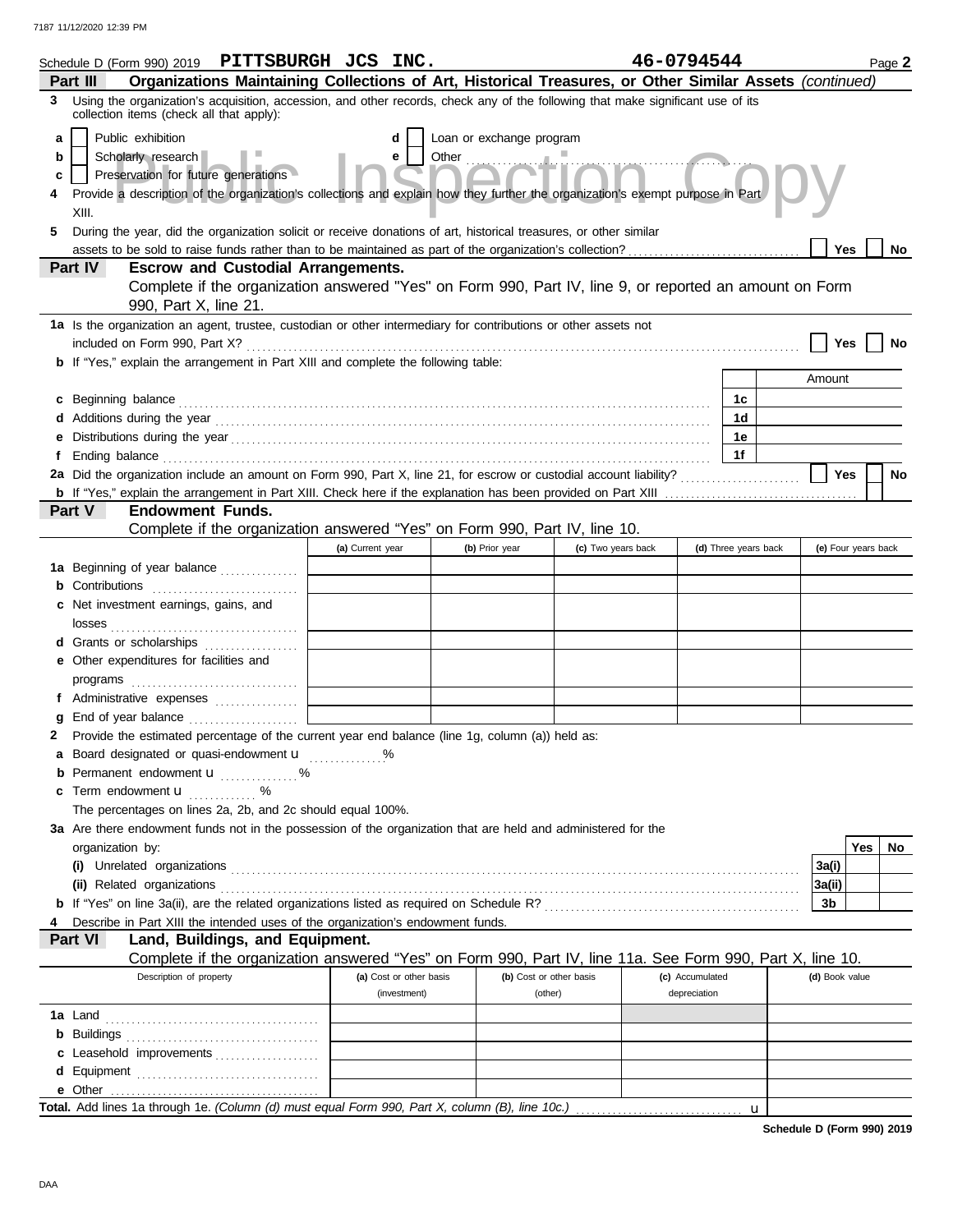|                           | Schedule D (Form 990) 2019                  | PITTSBURGH JCS INC.                                                |                 |                | 46-0794544                                                                                                 | Page 3         |
|---------------------------|---------------------------------------------|--------------------------------------------------------------------|-----------------|----------------|------------------------------------------------------------------------------------------------------------|----------------|
| Part VII                  |                                             | <b>Investments - Other Securities.</b>                             |                 |                |                                                                                                            |                |
|                           |                                             |                                                                    |                 |                | Complete if the organization answered "Yes" on Form 990, Part IV, line 11b. See Form 990, Part X, line 12. |                |
|                           |                                             | (a) Description of security or category                            |                 | (b) Book value | (c) Method of valuation:                                                                                   |                |
|                           |                                             | (including name of security)                                       |                 |                | Cost or end-of-year market value                                                                           |                |
| (1) Financial derivatives |                                             |                                                                    |                 | ш              |                                                                                                            |                |
|                           | (2) Closely held equity interests           |                                                                    |                 |                |                                                                                                            |                |
|                           |                                             |                                                                    |                 |                |                                                                                                            |                |
|                           | (A)                                         |                                                                    |                 |                |                                                                                                            |                |
| $\mathbf{B}$              |                                             |                                                                    |                 |                |                                                                                                            |                |
| (C)                       |                                             |                                                                    |                 |                |                                                                                                            |                |
| $\mathcal{L}(\mathsf{D})$ |                                             |                                                                    |                 |                |                                                                                                            |                |
| (E)                       |                                             |                                                                    |                 |                |                                                                                                            |                |
| (F)                       |                                             |                                                                    |                 |                |                                                                                                            |                |
| (G)                       |                                             |                                                                    |                 |                |                                                                                                            |                |
| (H)                       |                                             |                                                                    |                 |                |                                                                                                            |                |
|                           |                                             | Total. (Column (b) must equal Form 990, Part X, col. (B) line 12.) | u               |                |                                                                                                            |                |
| Part VIII                 |                                             | Investments - Program Related.                                     |                 |                |                                                                                                            |                |
|                           |                                             |                                                                    |                 |                | Complete if the organization answered "Yes" on Form 990, Part IV, line 11c. See Form 990, Part X, line 13. |                |
|                           |                                             | (a) Description of investment                                      |                 | (b) Book value | (c) Method of valuation:<br>Cost or end-of-year market value                                               |                |
|                           |                                             |                                                                    |                 |                |                                                                                                            |                |
| (1)                       |                                             |                                                                    |                 |                |                                                                                                            |                |
| (2)                       |                                             |                                                                    |                 |                |                                                                                                            |                |
| (3)                       |                                             |                                                                    |                 |                |                                                                                                            |                |
| (4)                       |                                             |                                                                    |                 |                |                                                                                                            |                |
| (5)                       |                                             |                                                                    |                 |                |                                                                                                            |                |
| (6)<br>(7)                |                                             |                                                                    |                 |                |                                                                                                            |                |
| (8)                       |                                             |                                                                    |                 |                |                                                                                                            |                |
| (9)                       |                                             |                                                                    |                 |                |                                                                                                            |                |
|                           |                                             | Total. (Column (b) must equal Form 990, Part X, col. (B) line 13.) | u               |                |                                                                                                            |                |
| Part IX                   | Other Assets.                               |                                                                    |                 |                |                                                                                                            |                |
|                           |                                             |                                                                    |                 |                | Complete if the organization answered "Yes" on Form 990, Part IV, line 11d. See Form 990, Part X, line 15. |                |
|                           |                                             |                                                                    | (a) Description |                |                                                                                                            | (b) Book value |
| (1)                       |                                             |                                                                    |                 |                |                                                                                                            |                |
| (2)                       |                                             |                                                                    |                 |                |                                                                                                            |                |
| (3)                       |                                             |                                                                    |                 |                |                                                                                                            |                |
| (4)                       |                                             |                                                                    |                 |                |                                                                                                            |                |
| (5)                       |                                             |                                                                    |                 |                |                                                                                                            |                |
| (6)                       |                                             |                                                                    |                 |                |                                                                                                            |                |
| <u>(7)</u>                |                                             |                                                                    |                 |                |                                                                                                            |                |
| (8)                       |                                             |                                                                    |                 |                |                                                                                                            |                |
| (9)                       |                                             |                                                                    |                 |                |                                                                                                            |                |
|                           |                                             | Total. (Column (b) must equal Form 990, Part X, col. (B) line 15.) |                 |                | u                                                                                                          |                |
| Part X                    | Other Liabilities.                          |                                                                    |                 |                |                                                                                                            |                |
|                           |                                             |                                                                    |                 |                | Complete if the organization answered "Yes" on Form 990, Part IV, line 11e or 11f. See Form 990, Part X,   |                |
|                           | line 25.                                    |                                                                    |                 |                |                                                                                                            |                |
| 1.                        |                                             | (a) Description of liability                                       |                 |                |                                                                                                            | (b) Book value |
| (1)                       | Federal income taxes<br>CREDIT CARD PAYABLE |                                                                    |                 |                |                                                                                                            | 48,014         |
| (2)                       |                                             |                                                                    |                 |                |                                                                                                            |                |
| (3)                       |                                             |                                                                    |                 |                |                                                                                                            |                |
| (4)                       |                                             |                                                                    |                 |                |                                                                                                            |                |
| (5)<br>(6)                |                                             |                                                                    |                 |                |                                                                                                            |                |
| (7)                       |                                             |                                                                    |                 |                |                                                                                                            |                |
| (8)                       |                                             |                                                                    |                 |                |                                                                                                            |                |
| (9)                       |                                             |                                                                    |                 |                |                                                                                                            |                |
|                           |                                             | Total. (Column (b) must equal Form 990, Part X, col. (B) line 25.) |                 |                | u                                                                                                          | 48,014         |

**Total.** *(Column (b) must equal Form 990, Part X, col. (B) line 25.)* ..

Liability for uncertain tax positions. In Part XIII, provide the text of the footnote to the organization's financial statements that reports the **2.** organization's liability for uncertain tax positions under FASB ASC 740. Check here if the text of the footnote has been provided in Part XIII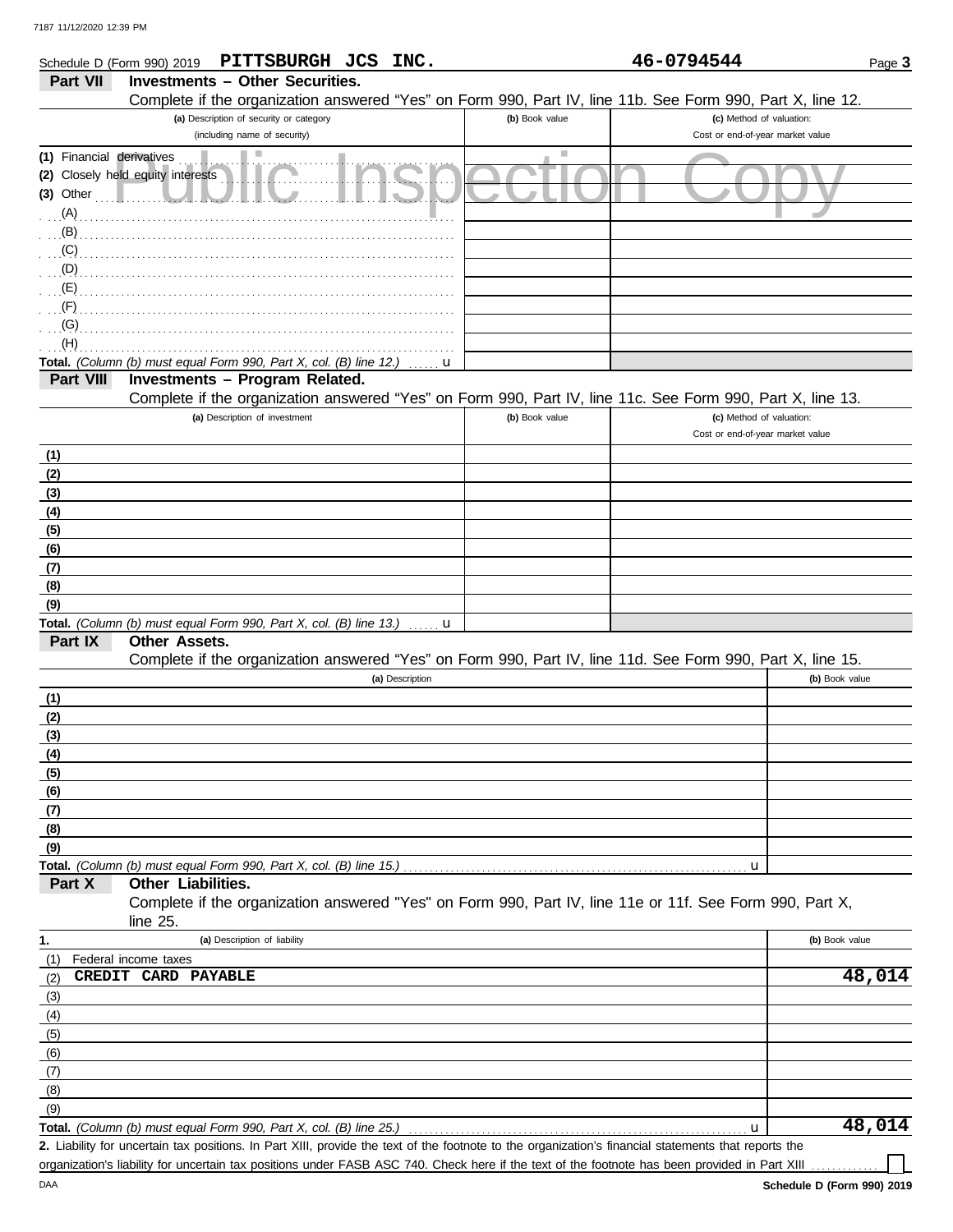| Schedule D (Form 990) 2019 PITTSBURGH JCS INC.                           |                                                                                                                                                                                                                                |                | 46-0794544   | Page 4 |
|--------------------------------------------------------------------------|--------------------------------------------------------------------------------------------------------------------------------------------------------------------------------------------------------------------------------|----------------|--------------|--------|
| Part XI                                                                  | Reconciliation of Revenue per Audited Financial Statements With Revenue per Return.                                                                                                                                            |                |              |        |
|                                                                          | Complete if the organization answered "Yes" on Form 990, Part IV, line 12a.                                                                                                                                                    |                |              |        |
| 1                                                                        | Total revenue, gains, and other support per audited financial statements                                                                                                                                                       |                | $\mathbf{1}$ |        |
| Amounts included on line 1 but not on Form 990, Part VIII, line 12:<br>2 |                                                                                                                                                                                                                                |                |              |        |
| Net unrealized gains (losses) on investments<br>a                        |                                                                                                                                                                                                                                | 2a             |              |        |
| b                                                                        |                                                                                                                                                                                                                                | 2 <sub>b</sub> |              |        |
| с                                                                        | Recoveries of prior year grants <b>The Community of the Community of the Community Community</b>                                                                                                                               | 2c<br>2d       |              |        |
| d                                                                        |                                                                                                                                                                                                                                |                |              |        |
| е                                                                        | Add lines 2a through 2d [11, 20] [12, 20] [12, 20] [12, 20] [12, 20] [12, 20] [12, 20] [12, 20] [12, 20] [12, 20] [12, 20] [12, 20] [12, 20] [12, 20] [12, 20] [12, 20] [12, 20] [12, 20] [12, 20] [12, 20] [12, 20] [12, 20]  |                | 2e<br>3      |        |
| 3                                                                        | Amounts included on Form 990, Part VIII, line 12, but not on line 1:                                                                                                                                                           |                |              |        |
|                                                                          |                                                                                                                                                                                                                                | 4a             |              |        |
| b                                                                        |                                                                                                                                                                                                                                | 4 <sub>b</sub> |              |        |
| c Add lines 4a and 4b                                                    |                                                                                                                                                                                                                                |                | 4c           |        |
| 5.                                                                       |                                                                                                                                                                                                                                |                | 5            |        |
| Part XII                                                                 | Reconciliation of Expenses per Audited Financial Statements With Expenses per Return.                                                                                                                                          |                |              |        |
|                                                                          | Complete if the organization answered "Yes" on Form 990, Part IV, line 12a.                                                                                                                                                    |                |              |        |
| 1 Total expenses and losses per audited financial statements             |                                                                                                                                                                                                                                |                | $\mathbf{1}$ |        |
| Amounts included on line 1 but not on Form 990, Part IX, line 25:<br>2   |                                                                                                                                                                                                                                |                |              |        |
| а                                                                        |                                                                                                                                                                                                                                | 2a             |              |        |
| b                                                                        |                                                                                                                                                                                                                                | 2 <sub>b</sub> |              |        |
| Other losses<br>с                                                        |                                                                                                                                                                                                                                | 2c             |              |        |
| d                                                                        |                                                                                                                                                                                                                                | 2d             |              |        |
| е                                                                        | Add lines 2a through 2d [11, 12] Add [12] Add lines 2a through 2d [12] Add lines 2a through 2d [12] Add lines 20 through 2d [12] Additional Additional Additional Additional Additional Additional Additional Additional Addit |                | 2e           |        |
| 3                                                                        |                                                                                                                                                                                                                                |                | 3            |        |
| Amounts included on Form 990, Part IX, line 25, but not on line 1:       |                                                                                                                                                                                                                                |                |              |        |
|                                                                          |                                                                                                                                                                                                                                | 4a             |              |        |
| b                                                                        |                                                                                                                                                                                                                                | 4 <sub>b</sub> |              |        |
| c Add lines 4a and 4b                                                    |                                                                                                                                                                                                                                |                | 4c           |        |
|                                                                          |                                                                                                                                                                                                                                |                | 5            |        |
| Part XIII Supplemental Information.                                      |                                                                                                                                                                                                                                |                |              |        |
|                                                                          | Provide the descriptions required for Part II, lines 3, 5, and 9; Part III, lines 1a and 4; Part IV, lines 1b and 2b; Part V, line 4; Part X, line                                                                             |                |              |        |
|                                                                          | 2; Part XI, lines 2d and 4b; and Part XII, lines 2d and 4b. Also complete this part to provide any additional information.                                                                                                     |                |              |        |
|                                                                          |                                                                                                                                                                                                                                |                |              |        |
|                                                                          |                                                                                                                                                                                                                                |                |              |        |
|                                                                          |                                                                                                                                                                                                                                |                |              |        |
|                                                                          |                                                                                                                                                                                                                                |                |              |        |
|                                                                          |                                                                                                                                                                                                                                |                |              |        |
|                                                                          |                                                                                                                                                                                                                                |                |              |        |
|                                                                          |                                                                                                                                                                                                                                |                |              |        |
|                                                                          |                                                                                                                                                                                                                                |                |              |        |
|                                                                          |                                                                                                                                                                                                                                |                |              |        |
|                                                                          |                                                                                                                                                                                                                                |                |              |        |
|                                                                          |                                                                                                                                                                                                                                |                |              |        |
|                                                                          |                                                                                                                                                                                                                                |                |              |        |
|                                                                          |                                                                                                                                                                                                                                |                |              |        |
|                                                                          |                                                                                                                                                                                                                                |                |              |        |
|                                                                          |                                                                                                                                                                                                                                |                |              |        |
|                                                                          |                                                                                                                                                                                                                                |                |              |        |
|                                                                          |                                                                                                                                                                                                                                |                |              |        |
|                                                                          |                                                                                                                                                                                                                                |                |              |        |
|                                                                          |                                                                                                                                                                                                                                |                |              |        |
|                                                                          |                                                                                                                                                                                                                                |                |              |        |
|                                                                          |                                                                                                                                                                                                                                |                |              |        |
|                                                                          |                                                                                                                                                                                                                                |                |              |        |
|                                                                          |                                                                                                                                                                                                                                |                |              |        |
|                                                                          |                                                                                                                                                                                                                                |                |              |        |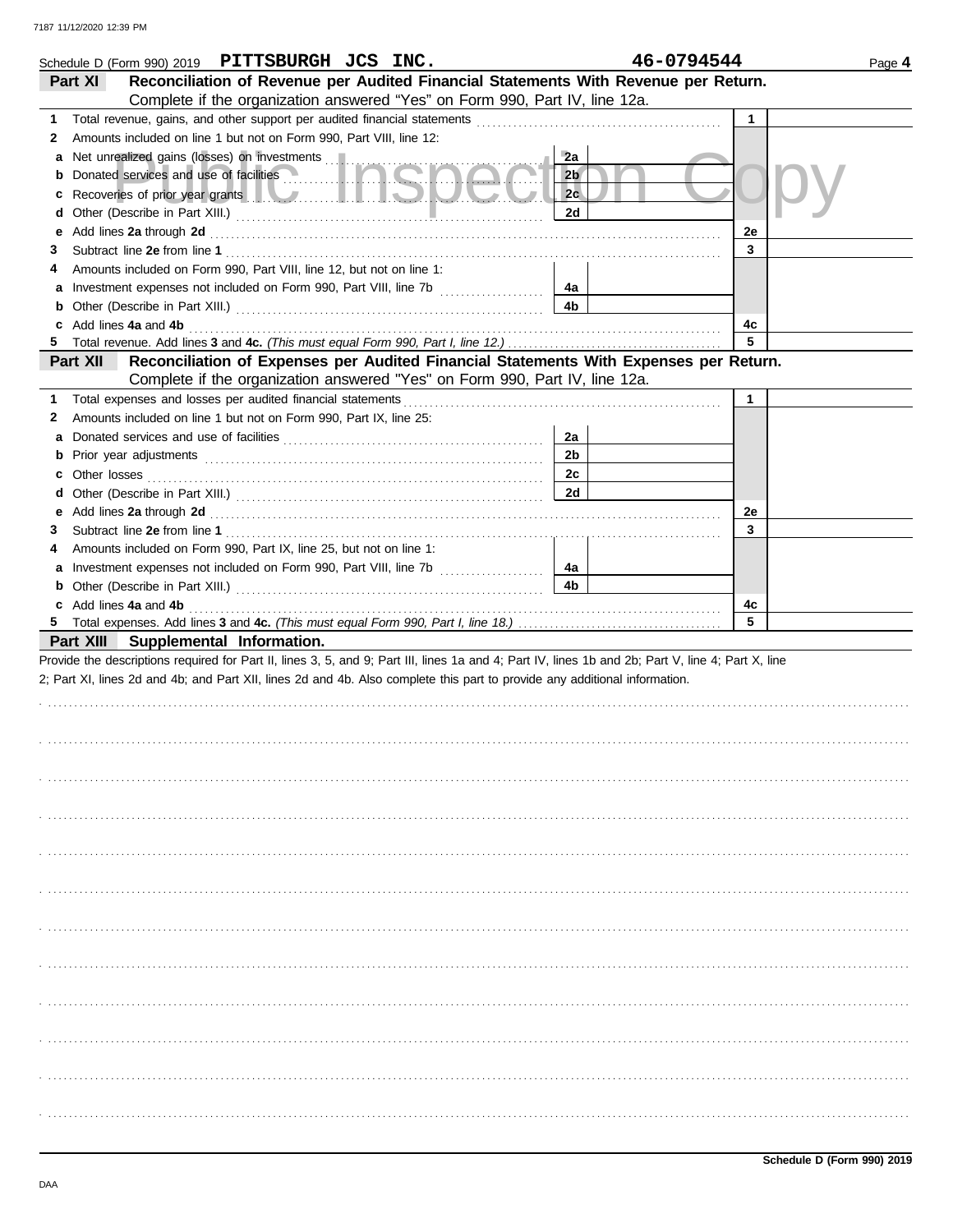|  | Schedule D (Form 990) 2019 PITTSBURGH JCS INC.<br>Part XIII Supplemental Information (continued) |  | 46-0794544                    | Page 5 |
|--|--------------------------------------------------------------------------------------------------|--|-------------------------------|--------|
|  |                                                                                                  |  |                               |        |
|  |                                                                                                  |  | <b>Public Inspection Copy</b> |        |
|  |                                                                                                  |  |                               |        |
|  |                                                                                                  |  |                               |        |
|  |                                                                                                  |  |                               |        |
|  |                                                                                                  |  |                               |        |
|  |                                                                                                  |  |                               |        |
|  |                                                                                                  |  |                               |        |
|  |                                                                                                  |  |                               |        |
|  |                                                                                                  |  |                               |        |
|  |                                                                                                  |  |                               |        |
|  |                                                                                                  |  |                               |        |
|  |                                                                                                  |  |                               |        |
|  |                                                                                                  |  |                               |        |
|  |                                                                                                  |  |                               |        |
|  |                                                                                                  |  |                               |        |
|  |                                                                                                  |  |                               |        |
|  |                                                                                                  |  |                               |        |
|  |                                                                                                  |  |                               |        |
|  |                                                                                                  |  |                               |        |
|  |                                                                                                  |  |                               |        |
|  |                                                                                                  |  |                               |        |